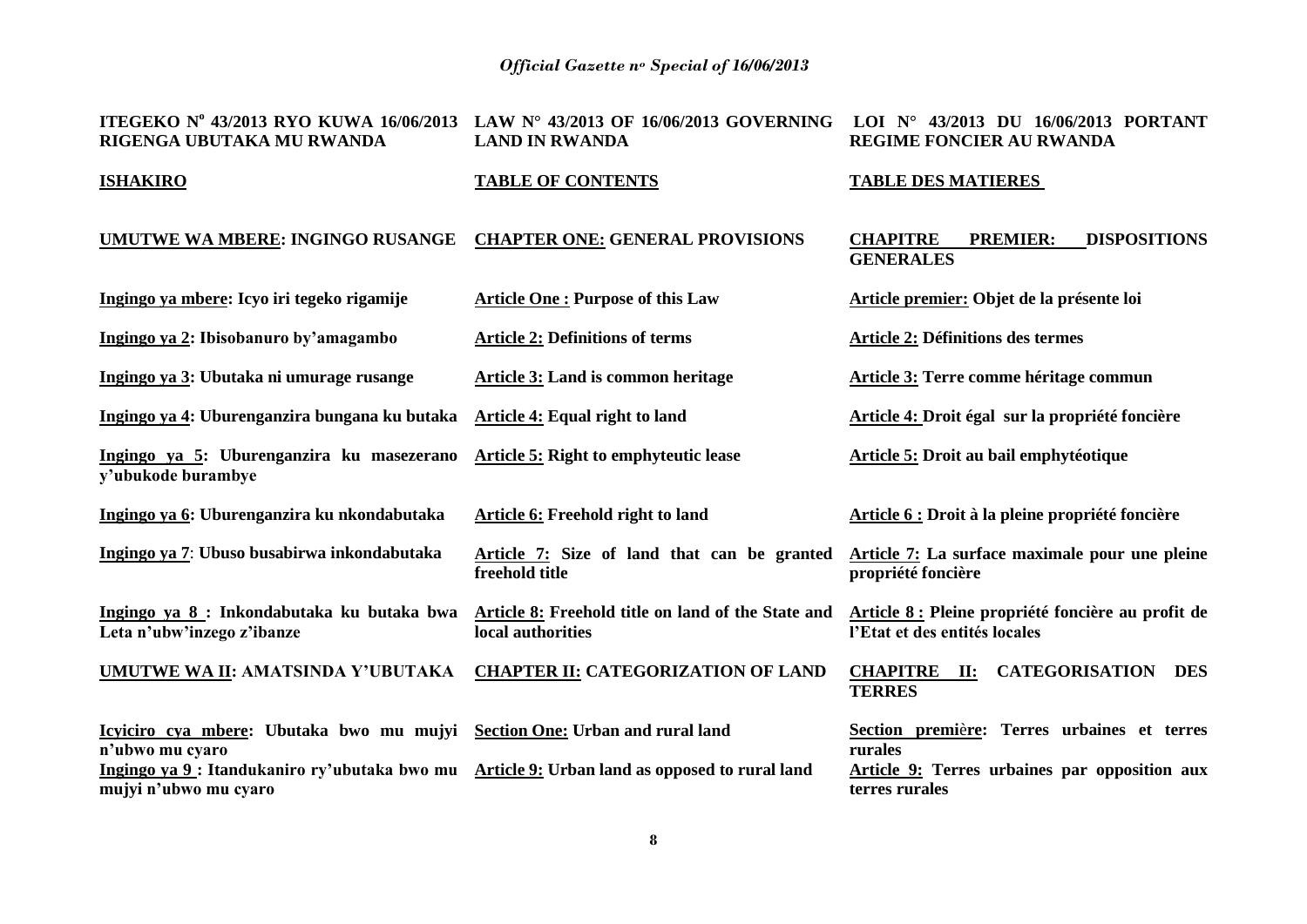| Icyiciro cya 2: Ubutaka bw'umuntu ku giti cye Section 2: Individual land and public land<br>n'ubutaka rusange |                                                                | Terres individuelles<br>Section 2:<br>et terres<br>publiques            |
|---------------------------------------------------------------------------------------------------------------|----------------------------------------------------------------|-------------------------------------------------------------------------|
| Ingingo ya 10 : Ubutaka bw'umuntu ku giti cye                                                                 | Article 10: Individual land                                    | <b>Article 10: Terres individuelles</b>                                 |
| Ingingo ya 11 : Ubutaka bwa Leta                                                                              | <b>Article 11: Public land</b>                                 | <b>Article 11: Terres publiques</b>                                     |
| Ingingo ya 12: Ubutaka bwa Leta buri mu<br>mutungo rusange                                                    | Article 12: State land in the public domain                    | <b>Article 12: Terres du domaine public de l'Etat</b>                   |
| Ingingo ya 13 : Ubutaka buri mu mutungo<br>rusange w'inzego z'ibanze                                          | Article 13: Land in the public domain of local<br>authorities  | Article 13 : Terres du domaine public des entités<br>locales            |
| Ingingo ya 14 : Ubutaka bwa Leta buri mu Article 14: State land in the private domain<br>mutungo bwite wayo   |                                                                | Article 14 : Terres du domaine privé de l'Etat                          |
| Ingingo ya 15 : Ubutaka buri mu mutungo bwite<br>w'inzego z'ibanze                                            | Article 15: Land in the private domain of local<br>authorities | Article 15: Terres du domaine privé des entités<br>locales              |
| Ingingo ya 16: Ubutaka bw'ibigo bya Leta                                                                      | <b>Article 16: Public institutions land</b>                    | Article 16: Terres des établissements                                   |
| <b>UMUTWE</b><br><b>IMICUNGIRE</b><br><b>WA</b><br>III:<br>N'IMIKORESHEREZE Y'UBUTAKA                         | CHAPTER III: LAND ADMINISTRATION<br><b>AND MANAGEMENT</b>      | <b>CHAPITRE III: ADMINISTRATION ET</b><br><b>GESTION DES TERRES</b>     |
| Icyiciro cya mbere: Gutanga, guhabwa no<br>gukodesha ubutaka                                                  | Section One: Land allocation, acquisition and<br>lease         | Section première: Allocation, acquisition et bail<br>emphytéotique      |
| Ingingo ya 17 : Gutanga, guhabwa no gukodesha Article 17: Land allocation, acquisition and lease<br>ubutaka   |                                                                | Article 17: Allocation, acquisition des terres et<br>bail emphytéotique |
| Ingingo ya 18: Icyemeza ko ubutaka bwatanzwe                                                                  | Article 18: Certificate of land allocation                     | Article 18: Certification de l'allocation de terres                     |
| Ingingo<br>19:<br>Imitungire<br>y'ubutaka<br>ya<br>bw'ibishanga                                               | <b>Article 19: Swamps land tenure</b>                          | Article 19: Tenure foncière des marais                                  |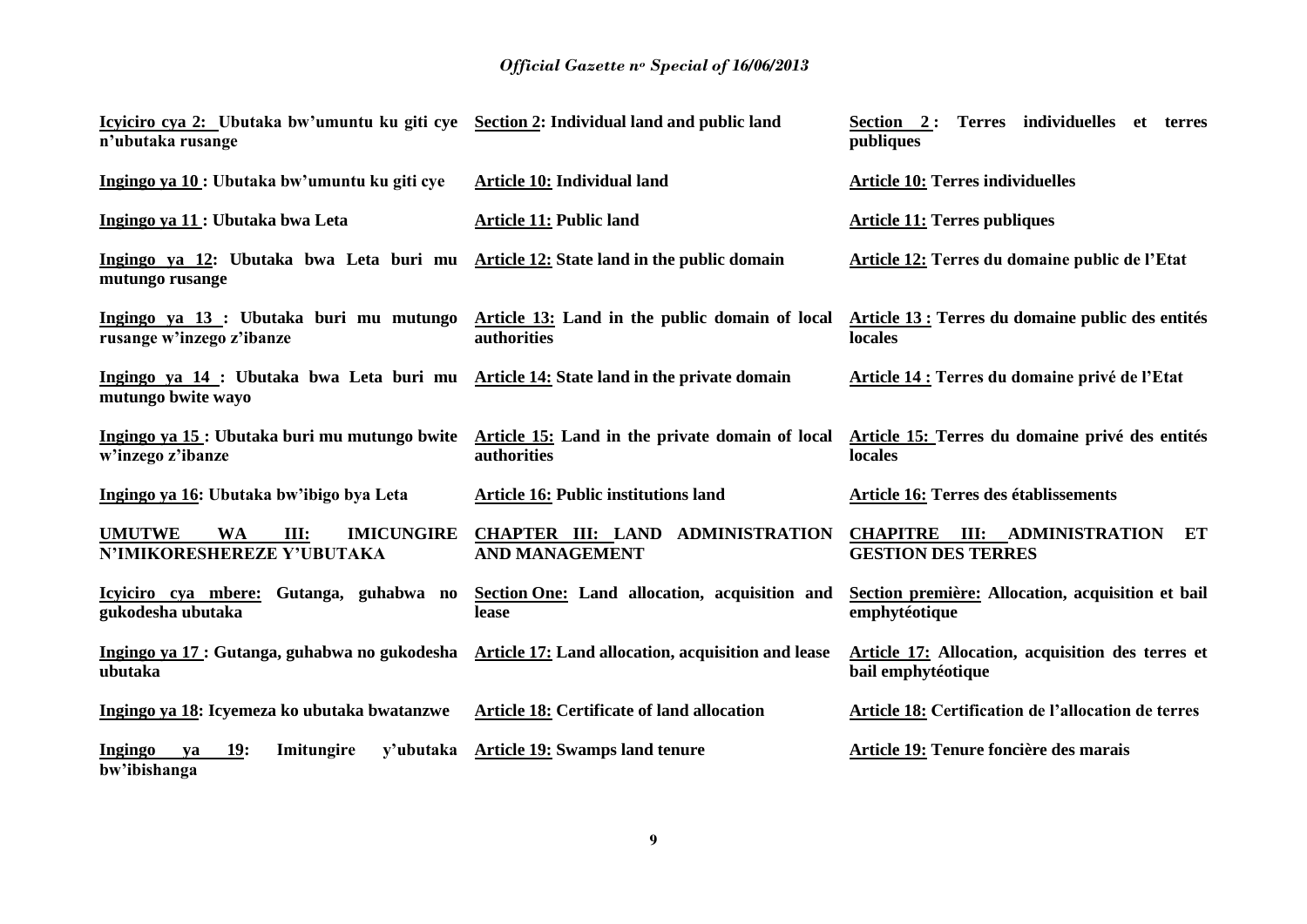| Icyiciro cya 2: Kwandikisha ubutaka                                                                                  | <b>Section 2: Land registration</b>                                                              | <b>Section 2: Enregistrement foncier</b>                                                                               |
|----------------------------------------------------------------------------------------------------------------------|--------------------------------------------------------------------------------------------------|------------------------------------------------------------------------------------------------------------------------|
| Ingingo ya 20: Inshingano yo kwandikisha Article 20: Obligation to register land<br>ubutaka                          |                                                                                                  | Article 20: Obligation de l'enregistrement<br>foncier                                                                  |
| Icyiciro cya 3: Ihererekanya ry'uburenganzira Section 3: Transfer of land rights<br>ku butaka                        |                                                                                                  | <b>Section 3: Cession des droits fonciers</b>                                                                          |
| 21:<br>Uburenganzira<br><b>Ingingo</b><br>bwo<br>ya<br>guhererekanya ubutaka                                         | Article 21: Right to transfer land                                                               | <b>Article 21: Droit pour céder la terre</b>                                                                           |
| Ingingo ya 22 : Kwemera ihererekanya Article 21: Prior consent to transfer of land<br>ry'ubutaka mbere y'uko rikorwa |                                                                                                  | Article 22: Consentement préalable à la cession<br>des terres                                                          |
| <b>Icyiciro</b><br>$\overline{4}$ :<br>cva<br>bw'abanyamahanga ku butaka                                             | Uburenganzira Section 4: Foreigners' rights on land                                              | <b>Section 4: Droits fonciers des étrangers</b>                                                                        |
| Ingingo ya 23 : Ubukode burambye ku butaka                                                                           | Article 23: Emphyteutic lease on land                                                            | Article 23: Bail emphytéotique                                                                                         |
| Ingingo ya 24: Inkondabutaka ishingiye ku<br>ngingo<br>magirirane<br>cyangwa<br>amasezerano<br>mpuzamahanga          | Article 24: Freehold title based on the condition<br>of reciprocity or international conventions | Article 24: Le titre de pleine propriété basé sur<br>la condition de réciprocité ou les conventions<br>internationales |
| Icyiciro cya 5: Kwatisha ubutaka bw'ubuhinzi,<br>ubworozi n'amashyamba                                               | Section 5: Land sub-lease for agricultural,<br>forestry and livestock production                 | Section 5: Sous-emphytéose pour la production<br>agricole, forestière et animale                                       |
| Ingingo ya 25: Kwatisha ubutaka                                                                                      | <b>Article 25: Sub-leasing land</b>                                                              | <b>Article 25: Sous-emphytéose</b>                                                                                     |
| Ingingo ya 26: Inyandiko mpamo yerekeranye<br>no kwatisha ubutaka n'iyandikisha                                      | <b>Article 26:</b> Authentic document for sub-leasing<br>and its registration                    | Article 26: Authentification et enregistrement<br>de la sous-emphytéose                                                |
| Icyiciro cya 6: Imikoreshereze n'imicungire<br>y'ubutaka, kuburinda no kubufata neza                                 | Section 6: Land use management and its<br>protection                                             | Section 6: Gestion de l'exploitation des terres                                                                        |
| Ingingo ya 27: Igenamigambi ry'imikoreshereze Article 27: Land use and development planning                          |                                                                                                  | Article 27: Planification de l'utilisation et de                                                                       |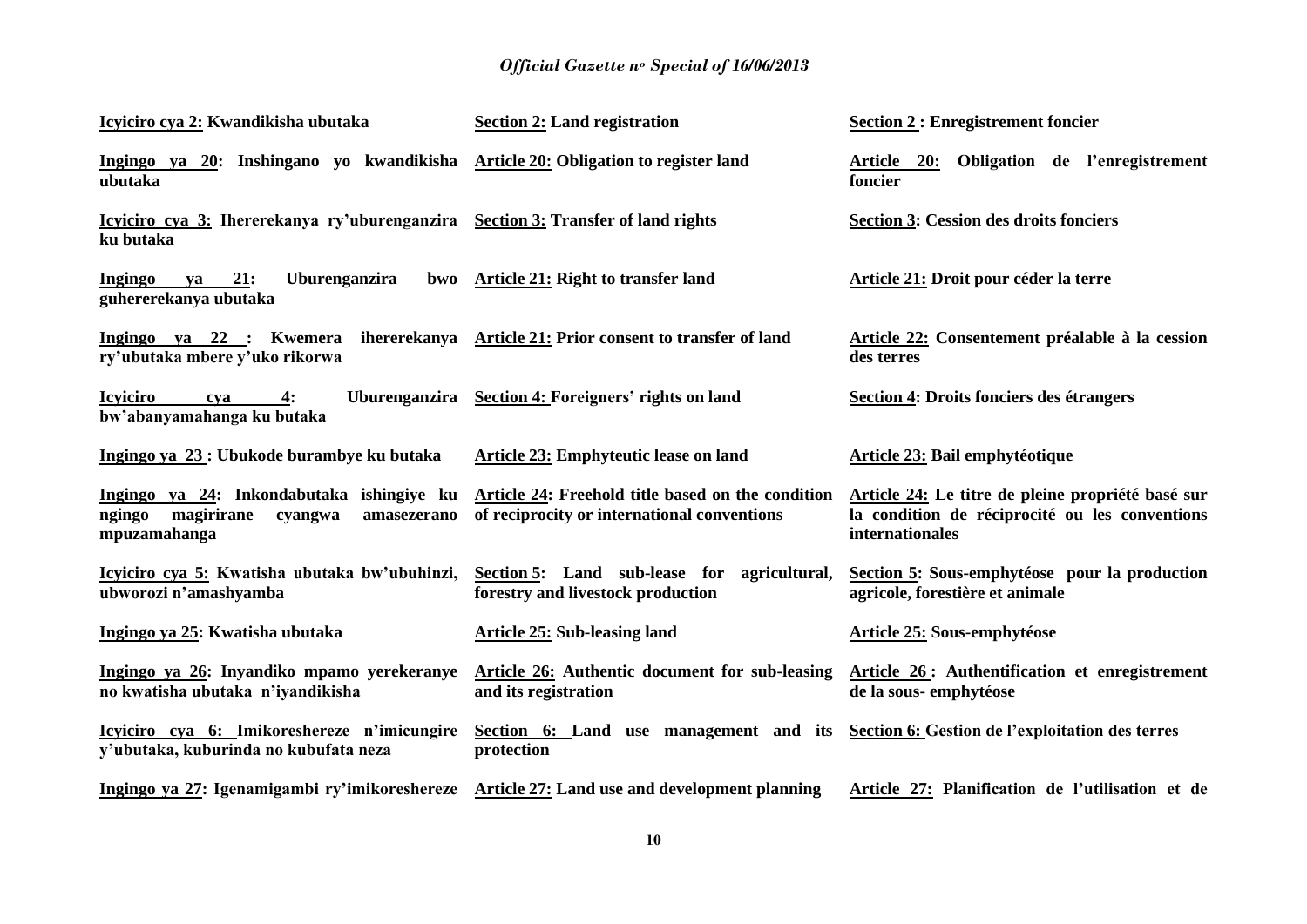**n'imitunganyirize y'ubutaka**

**l'aménagement des terres** 

| gukoresha neza ubutaka                                                                                                                            | Ingingo ya 28: Uburyo bwo kurinda, gufata no Article 28: Modalities of protecting and Article 28: Modalités de protection, conservation<br>sustainable use of land | et utilisation rationnelle des terres                                                                                     |
|---------------------------------------------------------------------------------------------------------------------------------------------------|--------------------------------------------------------------------------------------------------------------------------------------------------------------------|---------------------------------------------------------------------------------------------------------------------------|
| Ingingo ya 29 : Ubutaka bw'ahantu hihariye mu Article 29: Land for Special Economic Zones<br>by'ubukungu                                          |                                                                                                                                                                    | Article 29: Terres des Zones Economiques<br><b>Spéciales</b>                                                              |
| Article 30: Guhuza imikoreshereze y'ubutaka                                                                                                       | <b>Article 30: Land use consolidation</b>                                                                                                                          | Article 30: Consolidation de l'utilisation des<br>terres                                                                  |
| Icyiciro cya 7: Inzego zishinzwe imicungire<br>n'imitunganyirize y'ubutaka                                                                        | Section 7: Land administration and management<br>institutions                                                                                                      | Section 7: Institutions de gestion foncière                                                                               |
| Ingingo ya 31 : Urwego rw'Igihugu rushinzwe Article 31: National institution in charge of land<br>iyandika<br>ry'ubutaka,<br>ibipimo<br>y'ubutaka | n'amakuru registration and geo-information services                                                                                                                | 31:<br><b>Institution</b><br>Article<br>nationale<br>de<br>l'enregistrement foncier et services de<br>géo-<br>information |
| Ingingo 32:<br><b>Ibiro</b><br>rw'Akarere                                                                                                         | by'ubutaka ku rwego Article 32: District Land Bureau                                                                                                               | Article 32: Bureau Foncier de District                                                                                    |
| Ingingo ya 33 : Komite z'ubutaka                                                                                                                  | <b>Article 33: Land Committees</b>                                                                                                                                 | <b>Article 33: Comités Fonciers</b>                                                                                       |
| UMUTWE WA IV:<br><b>UBURENGANZIRA</b><br>N'INSHINGANO KU BUTAKA                                                                                   | <b>RIGHTS</b><br><b>CHAPTER</b><br>IV:<br><b>LAND</b><br>AND<br><b>OBLIGATIONS</b>                                                                                 | <b>CHAPITRE IV: DROITS ET OBLIGATIONS</b><br><b>FONCIERS</b>                                                              |
| Icyiciro cya mbere: Uburenganzira ku butaka                                                                                                       | <b>Section One: Land rights</b>                                                                                                                                    | <b>Section Première: Droits fonciers</b>                                                                                  |
| Ingingo ya 34: Uburenganzira busesuye bwo Article 34: Enjoyment of full rights<br>gukoresha ubutaka                                               |                                                                                                                                                                    | Article 34: Jouissance de tous les droits                                                                                 |
| Ingingo ya 35: Ibikorwa biri ku butaka bifatwa<br>nk'ibya nyir'ubutaka                                                                            | Article 35: Developments found on land<br>presumed to be land owner's property                                                                                     | Article 35: Présomption que les réalisations<br>faites sur la terre appartiennent au propriétaire                         |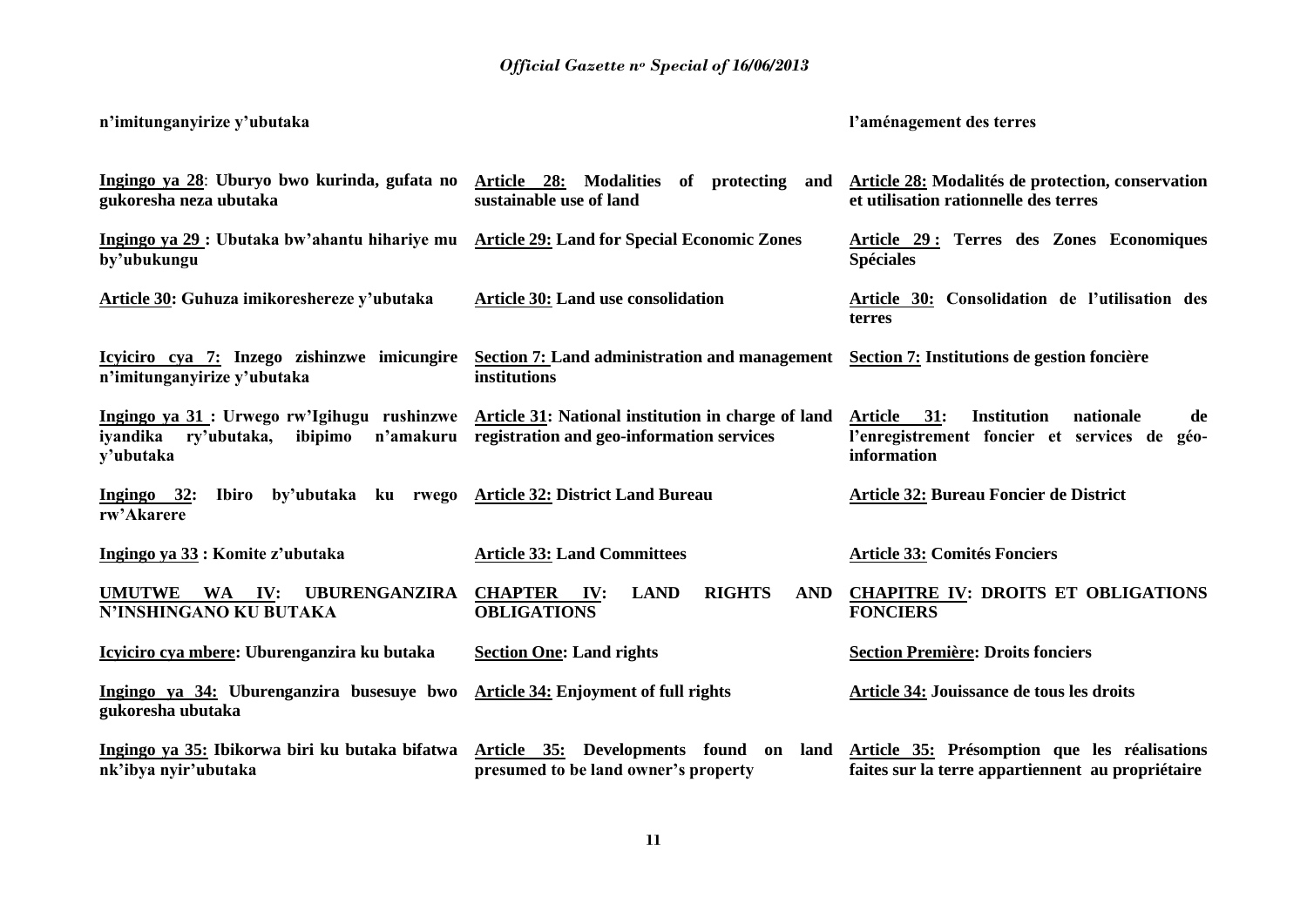| Ingingo ya 36: Uburenganzira ku mutungo Article 36: Rights on natural resources<br>kamere                                      |                                                                                                                                                                   | <b>Article 36: Droits aux ressources naturelles</b>                                                                                   |
|--------------------------------------------------------------------------------------------------------------------------------|-------------------------------------------------------------------------------------------------------------------------------------------------------------------|---------------------------------------------------------------------------------------------------------------------------------------|
| Icyiciro cya 2: Inshingano ku butaka<br>Ingingo ya 37: Inshingano zihariye zerekeranye<br>no kubungabunga no gukoresha ubutaka | <b>Section 2: Land obligations</b><br>Article 37: Special conditions for conservation<br>and exploitation of land                                                 | <b>Section 2 : Obligations foncières</b><br>Article 37: Conditions particulières pour la<br>conservation et l'exploitation des terres |
| Ingingo ya 38: Inshingano yo gutanga inzira ku Article 38: Servitudes<br>butaka bw'undi<br>bukomoka ku<br>miterere<br>y'ahantu |                                                                                                                                                                   | <b>Article 38: Servitudes</b>                                                                                                         |
| ubutaka mu kububyaza umusaruro                                                                                                 | Ingingo ya 39 : Inshingano zo gukoresha neza Article 39: Obligation of exploiting a land in a Article 39: Obligation d'exploiter la terre d'une<br>productive way | façon productive                                                                                                                      |
| Ingingo<br>40:<br><b>Ubutaka</b><br>bufatwa<br>ya<br>nk'ubukoreshwa neza                                                       | Article 40: Land considered to be properly<br>exploited                                                                                                           | considérées<br>Article<br>40:<br><b>Terres</b><br>comme<br>rationnellement exploitées                                                 |
| 41:<br><b>Ubutaka</b><br>bufatwa<br><b>Ingingo</b><br>va<br>nk'ubudakoreshwa neza                                              | Article 41: Land considered not to be properly<br>exploited                                                                                                       | considérées<br><b>Article</b><br>41:<br><b>Terres</b><br>comme<br>irrationnellement exploitées                                        |
| Ingingo ya 42: Kutabangamira<br>imirimo<br>v'ikuzimu no mu kirere                                                              | Article 42: Non-hindrance to underground and<br>space activities                                                                                                  | Article 42: Interdiction d'entraver les activités<br>souterraines et aériennes                                                        |
| Ingingo ya 43 : Umusoro w'ubutaka n'amahoro Article 43: Land tax and lease fee<br>ku bukode bw'ubutaka                         |                                                                                                                                                                   | Article 43: Impôt foncier et frais administratifs<br>fonciers                                                                         |
| Ingingo ya 44 : Guhagarika amasezerano<br>y'ubukode burambye                                                                   | <b>Article44 : Emphyteutic lease termination</b>                                                                                                                  | <b>Article 44: Résiliation du bail emphytéotique</b>                                                                                  |
| <b>UMUTWE WA V: UBUZIME</b>                                                                                                    | <b>CHAPTER V: PRESCRIPTION</b>                                                                                                                                    | <b>CHAPITRE V: PRESCRIPTION</b>                                                                                                       |
| Ingingo ya 45 : Ikoreshwa<br>ry'urwunge<br>rw'amategeko mbonezamubano                                                          | <b>Article 45: Application of the civil code</b>                                                                                                                  | <b>Article 45: Application du code civil</b>                                                                                          |
| Ingingo ya 46 : Igihe cy'ubuzime                                                                                               | <b>Article 46: Prescription period</b>                                                                                                                            | <b>Article 46: Période de prescription</b>                                                                                            |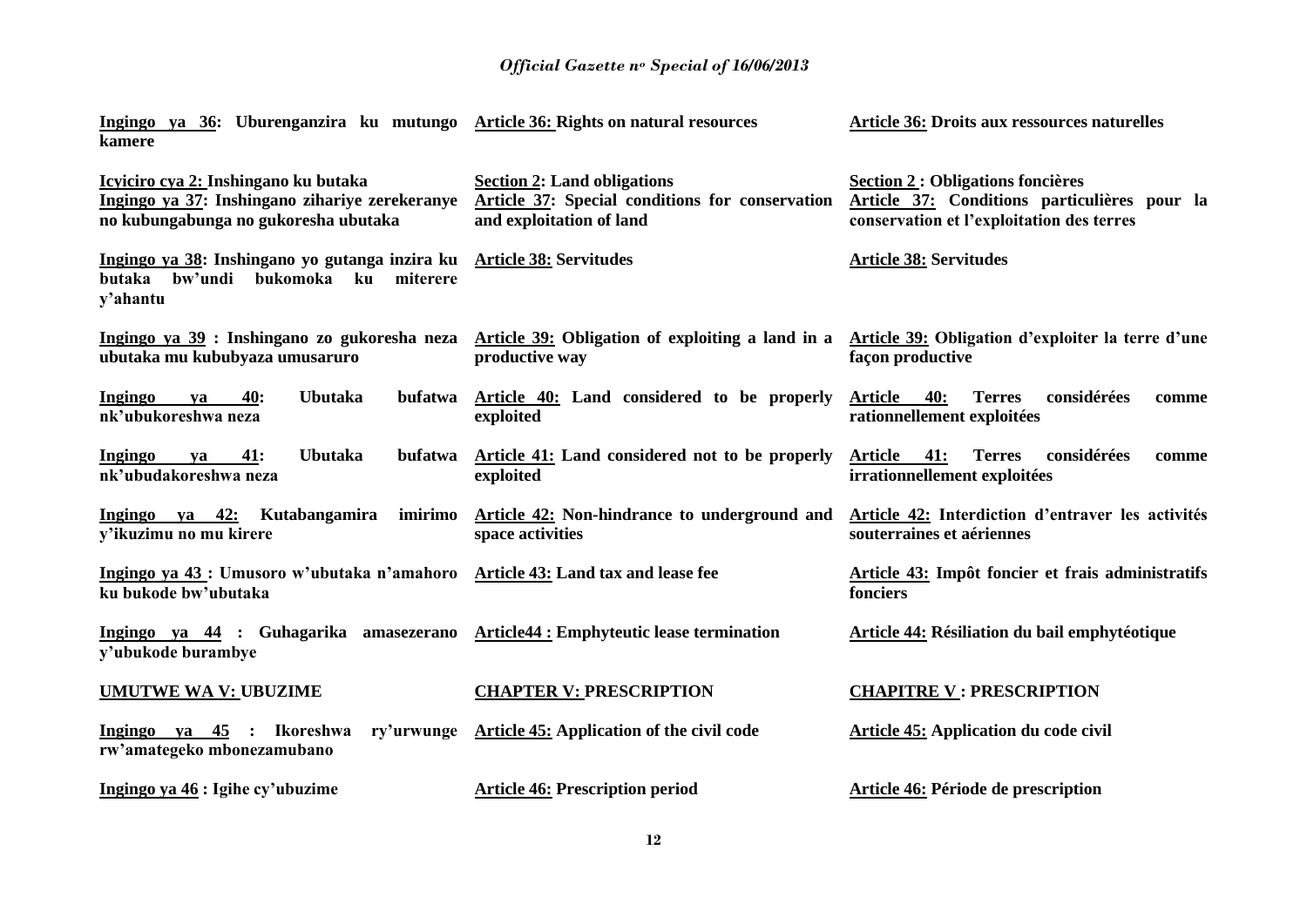| Ingingo ya 47 : Ubutaka umuntu yihaye Article 47: Non bona fide occupation<br>akoresheje uburiganya |                                                                                                                          | Article 47:<br>Occupation<br>des moyens<br>par<br>frauduleux                                                    |
|-----------------------------------------------------------------------------------------------------|--------------------------------------------------------------------------------------------------------------------------|-----------------------------------------------------------------------------------------------------------------|
| Ingingo ya 48 : Umutungo watijwe                                                                    | <b>Article 48: Borrowed properties</b>                                                                                   | Article 48: Propriétés empruntées                                                                               |
| Ingingo ya 49 : Kutabaho k'ubuzime ku bagize<br>umuryango                                           | Article 49: Non-prescription between family<br>members                                                                   | Article 49: Absence de prescription entre les<br>membres d'une même famille                                     |
| UMUTWE WA VI: IBIHANO KU BYAHA,<br><b>IBYEMEZO N'IBIHANO BYO MU RWEGO</b><br><b>RW'UBUTEGETSI</b>   | <b>CHAPTER VI:</b><br>CRIMINAL PENALTIES,<br><b>DECISIONS</b><br><b>ADMINISTRATIVE</b><br><b>AND</b><br><b>SANCTIONS</b> | <b>CHAPITRE</b> VI:<br>SANCTIONS PENALES,<br><b>SANCTIONS</b><br><b>MESURES</b><br>ET<br><b>ADMINISTRATIVES</b> |
| Icyiciro cya mbere: Ibihano ku byaha                                                                | <b>Section One: Criminal penalties</b>                                                                                   | <b>Section première : Sanctions pénales</b>                                                                     |
| Ingingo ya 50 : Ikurikizwa ry'amategeko ahana<br>ibyaha                                             | <b>Article 50: Application of penal code</b>                                                                             | Article 50 : Application du Code pénal                                                                          |
| Icyiciro cya 2: Ibyemezo n'ibihano byo mu<br>rwego rw'ubutegetsi                                    | Section 2:<br>Administrative<br>decisions<br>and<br>sanctions                                                            | <b>Section 2: Mesures et sanctions administratives</b>                                                          |
| Akiciro ka mbere: Ingingo rusange                                                                   | <b>Sub-section one: Common provisions</b>                                                                                | <b>Sous-section Première: Disposition commune</b>                                                               |
| Ingingo ya 51: Urwego rushinzwe kugenzura no<br>gukurikirana imikoreshereze y'ubutaka               | Article 51: Organ in charge of land use<br>inspection                                                                    | Article 51: Organe chargé de l'inspection<br>d'utilisation des terres                                           |
| Akiciro ka 2: Icyemezo cyo gufatira ubutaka<br>by'agateganyo                                        | <b>Sub-Section 2: Decision of temporary requisition</b><br>of land                                                       | Sous-section 2 : Mesure de réquisition des terres                                                               |
| Ingingo ya 52 : Impamvu zishobora gutuma<br>ubutaka bufatirwa by'agateganyo                         | Article 52: Reasons for temporary requisition of<br>land                                                                 | Article 52: Raisons pouvant mener à la<br>réquisition des terres                                                |
| Ingingo ya 53: Integuza ku ifatira ry'ubutaka                                                       | Article 53: Notification for requisition of land                                                                         | Article 53 : La mise en demeure de réquisition<br>foncière                                                      |
| Ingingo ya 54: Iragizwa ry'ubutaka bwafatiriwe                                                      | <b>Article 54: Assignment of requisitioned land</b>                                                                      | Article<br>54:<br>gardiennage<br>des<br>terres<br>réquisitionnées                                               |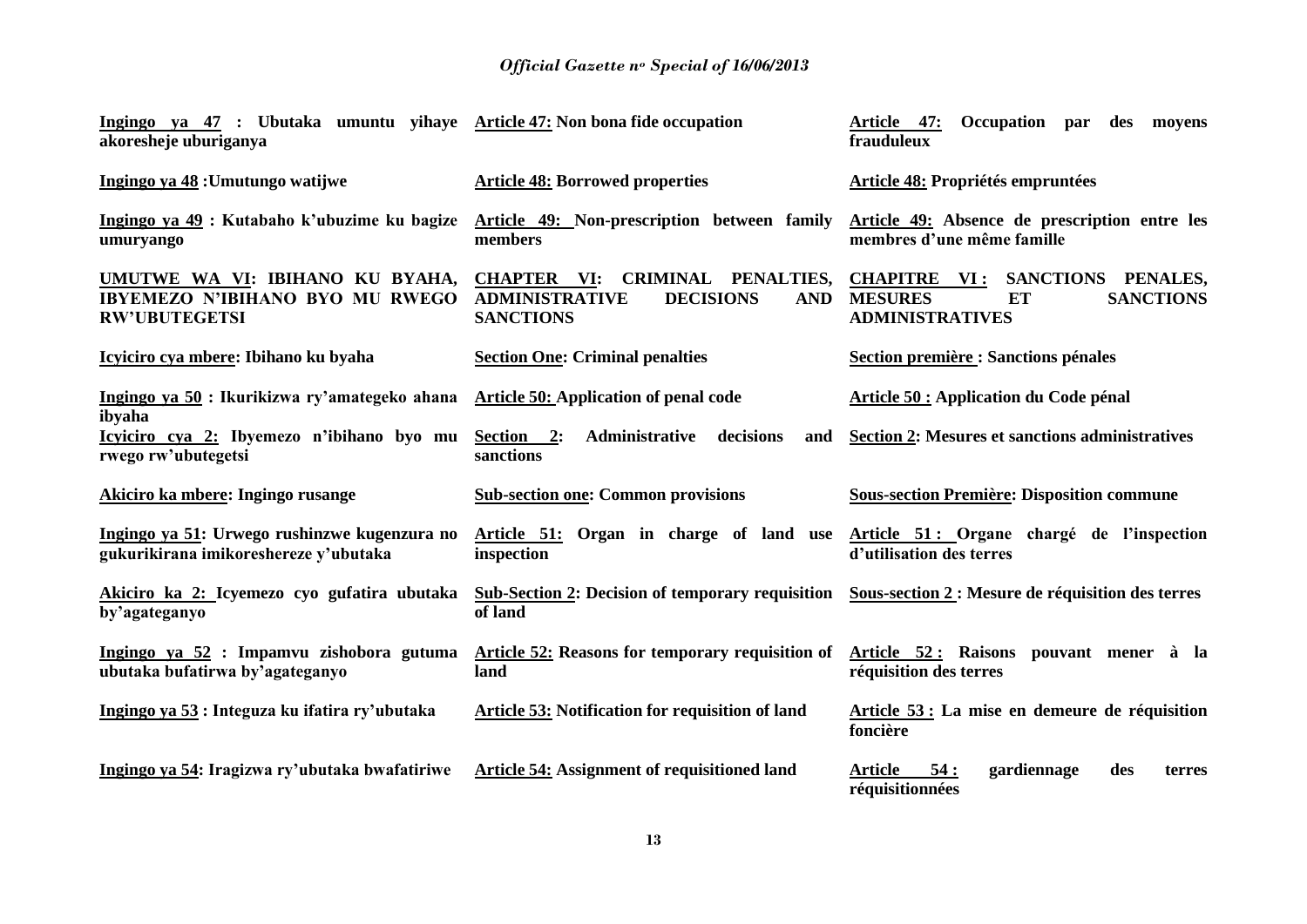| wa Leta cyangwa w'inzego zayo bwangirika private domain of the State or its organs<br>cyangwa budakoreshwa               | Ingingo ya 55: Ubutaka bwo mu mutungo bwite Article 55: Degraded or unexploited land in Article 55: Les terres du domaine privé de l'Etat                     | ou de ses organes dégradées ou inexploitées                                                                                                                                    |
|--------------------------------------------------------------------------------------------------------------------------|---------------------------------------------------------------------------------------------------------------------------------------------------------------|--------------------------------------------------------------------------------------------------------------------------------------------------------------------------------|
| Akiciro ka 3: Gusubizwa ubutaka bwafatiriwe                                                                              | <b>Sub-section 3: Repossession of requisitioned land</b>                                                                                                      | Sous-section 3:<br><b>Repossession</b><br>des<br>terres<br>réquisitionnées                                                                                                     |
| gusubizwa ubutaka bwafatiriwe                                                                                            | Ingingo ya 56 : Uburenganzira bwo gusaba Article 56: Right to request for repossession of Article 56: Droit de demander la repossession<br>requisitioned land | des terres réquisitionnées                                                                                                                                                     |
| gusubizwa ubutaka bwafatiriwe                                                                                            | Ingingo ya 57 : Gusuzuma ubusabe bwo Article 57: Assessment of the repossession<br>request                                                                    | Article 57: Evaluation de la requête en<br>repossession                                                                                                                        |
| Akiciro ka 4: Kwamburwa ubutaka                                                                                          | <b>Sub-section 4: Confiscation of land</b>                                                                                                                    | <b>Sous-Section 4: Confiscation des terres</b>                                                                                                                                 |
| Ingingo ya 58: Ubutaka bushobora kwamburwa<br>nyirabwo                                                                   | Article 58: Land subject to confiscation                                                                                                                      | Article 58: Terres susceptibles d'être confisquées                                                                                                                             |
| Ingingo ya 59: Urwego rufite ubufasha bwo<br>kwambura ubutaka nyirabwo                                                   | Article 59: Competent authority to confiscate<br>land                                                                                                         | Article 59: Autorité compétente pour confisquer<br>la terre                                                                                                                    |
| Ingingo ya 60 : Integuza yanditse                                                                                        | <b>Article 60: Written formal notification</b>                                                                                                                | Article 60: Mise en demeure écrite                                                                                                                                             |
| Ingingo ya 61: Kugaragaza impamvu zo Article 61: Indication of confiscation reasons<br>kwambura ubutaka nyirabwo         |                                                                                                                                                               | Article 61: Indication des raisons pour la<br>confiscation                                                                                                                     |
| Akiciro ka 6: Igihano cyo gutanga ihazabu yo Sub-section 6: Administrative fine sanction<br>mu rwego rw'ubutegetsi       |                                                                                                                                                               | <b>Sanction</b><br>d'amende<br><b>Sous-section</b><br>6:<br>administrative                                                                                                     |
| Ingingo ya 62: Igihano ku makosa ajyanye no<br>gutunganya no gutanga impapurompamo<br>z'ubutaka no kubika urutonde rwazo | Article 62: Fine related to intentional violations<br>in respect to processing and issuance of land<br>titles and maintenance of land registry                | Article 62: Sanction relative aux violations<br>délibérées des règles relatives à l'émission et la<br>délivrance des titres fonciers ainsi que la tenue<br>du registre foncier |
|                                                                                                                          | Ingingo ya 63: Urwego rushyira mu bikorwa Article 63: Enforcing authority for payment of Article 63: Organe chargé de l'exécution de la                       |                                                                                                                                                                                |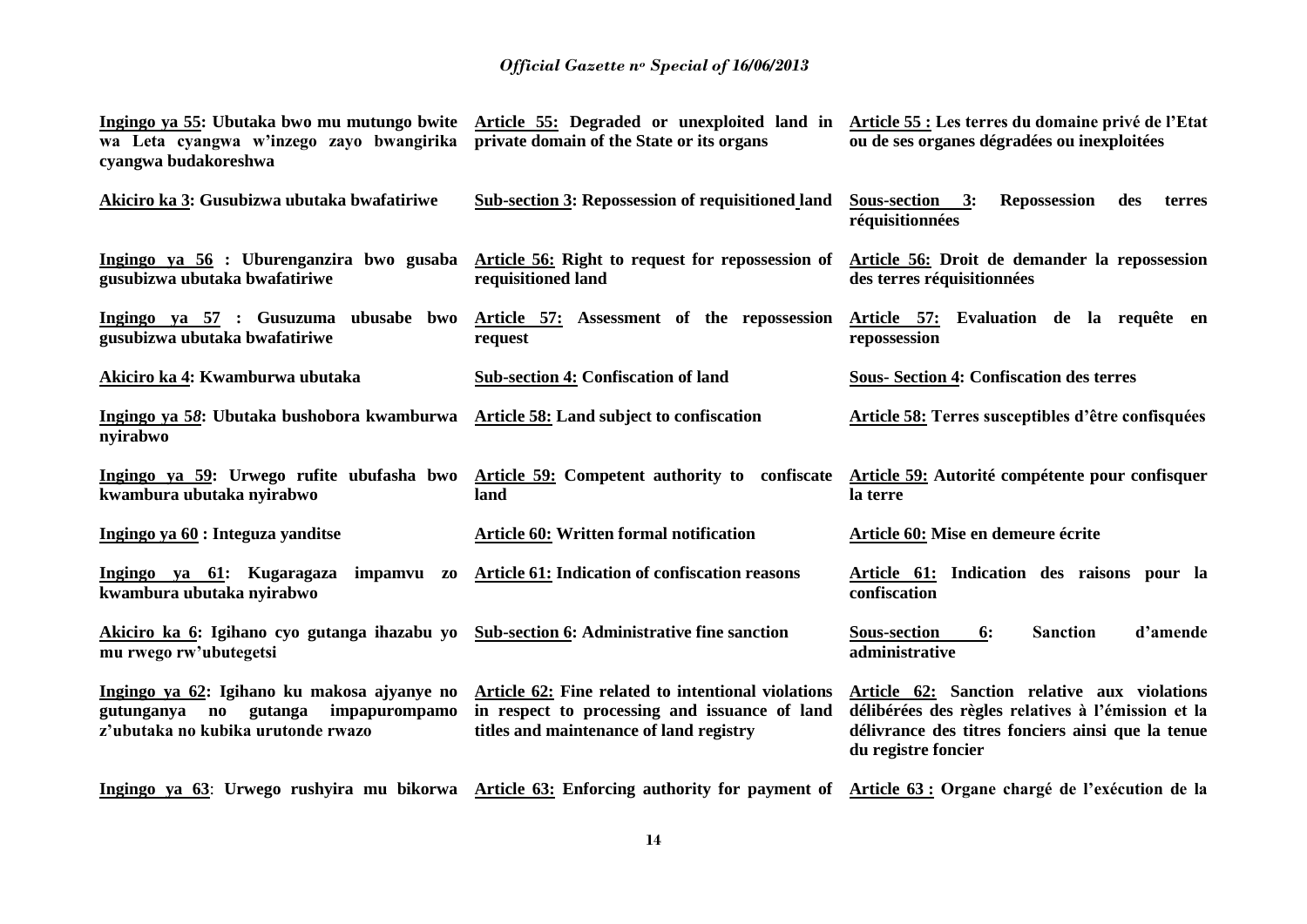| ry'ihazabu<br>iyishyurwa<br>rwego<br>y <sub>0</sub><br>mu<br>rw'ubutegetsi                     | administrative fine                                                                                                        | sanction de l'amende administrative                                              |
|------------------------------------------------------------------------------------------------|----------------------------------------------------------------------------------------------------------------------------|----------------------------------------------------------------------------------|
| UMUTWE WA VII: INGINGO ZINYURANYE, CHAPTER<br>IZ'INZIBACYUHO N'IZISOZA                         | VII:<br><b>MISCELLANEOUS,</b><br><b>TRANSITIONAL AND FINAL PROVISIONS</b>                                                  | <b>CHAPITRE VII: DISPOSITIONS DIVERSES,</b><br><b>TRANSITOIRES ET FINALES</b>    |
| Ingingo ya 64 : Igenagaciro ry'ubutaka                                                         | <b>Article 64: Land valuation</b>                                                                                          | <b>Article 64: Evaluation foncière</b>                                           |
| Ingingo ya 65 : Gupima no kugena imbibi Article 65: Land surveying<br>z'ubutaka                |                                                                                                                            | <b>Article 65: Arpentage</b>                                                     |
| Ingingo ya 66 : Uburenganzira bw'ubutaka Article 66: Abagererwa's land rights<br>bw'abagererwa |                                                                                                                            | Article 66: Droits fonciers des Abagererwa                                       |
| kubona ubutaka                                                                                 | Ingingo ya 67 : Inshingano zo gufasha abantu Article 67: Responsibility to assist in land<br>acquisition                   | Article 67: Devoir d'assister les personnes à<br>acquérir la terre               |
| Ingingo ya 68 : Isaranganya ry'ubutaka                                                         | <b>Article 68: Land sharing</b>                                                                                            | <b>Article 68 : Partage des terres</b>                                           |
| Ingingo ya 69: Ubutaka bushobora gutangwa                                                      | Article 69: Land that can be allocated                                                                                     | <b>Article 69 : Terres susceptibles d'être allouées</b>                          |
| <b>Ingingo</b><br>Kwemerwa<br>k'ubutaka<br>70:<br><b>va</b><br>bwatanzwe ku buntu              | Article 70: Recognition of free transfers of land                                                                          | Article 70: Reconnaissance des cessions gratuites                                |
| Ingingo ya 71:<br>basanganywe inkondabutaka                                                    | Uburenganzira bw'abari Article 71: Status of previous freehold rights                                                      | Article 71: Sort des droits de pleine propriété<br>antérieurs                    |
| y'uko iri tegeko ritangazwa                                                                    | Ingingo ya 72 : Guha agaciro ibyakozwe mbere Article 72: Legal effect of acts done prior to the<br>publication of this law | Article 72 : Validité des actes posés avant la<br>publication de la présente loi |
| Ingingo ya 73: Ingingo y'inzibacyuho                                                           | <b>Article 73: Transitional provision</b>                                                                                  | <b>Article 73 : Disposition transitoire</b>                                      |
| by'iri tegeko                                                                                  | Ingigo ya 74: Itegurwa, isuzumwa n'itorwa Article 74: Drafting, consideration and adoption<br>of this Law                  | Article 74: Initiation, examen et adoption de la<br>présente loi                 |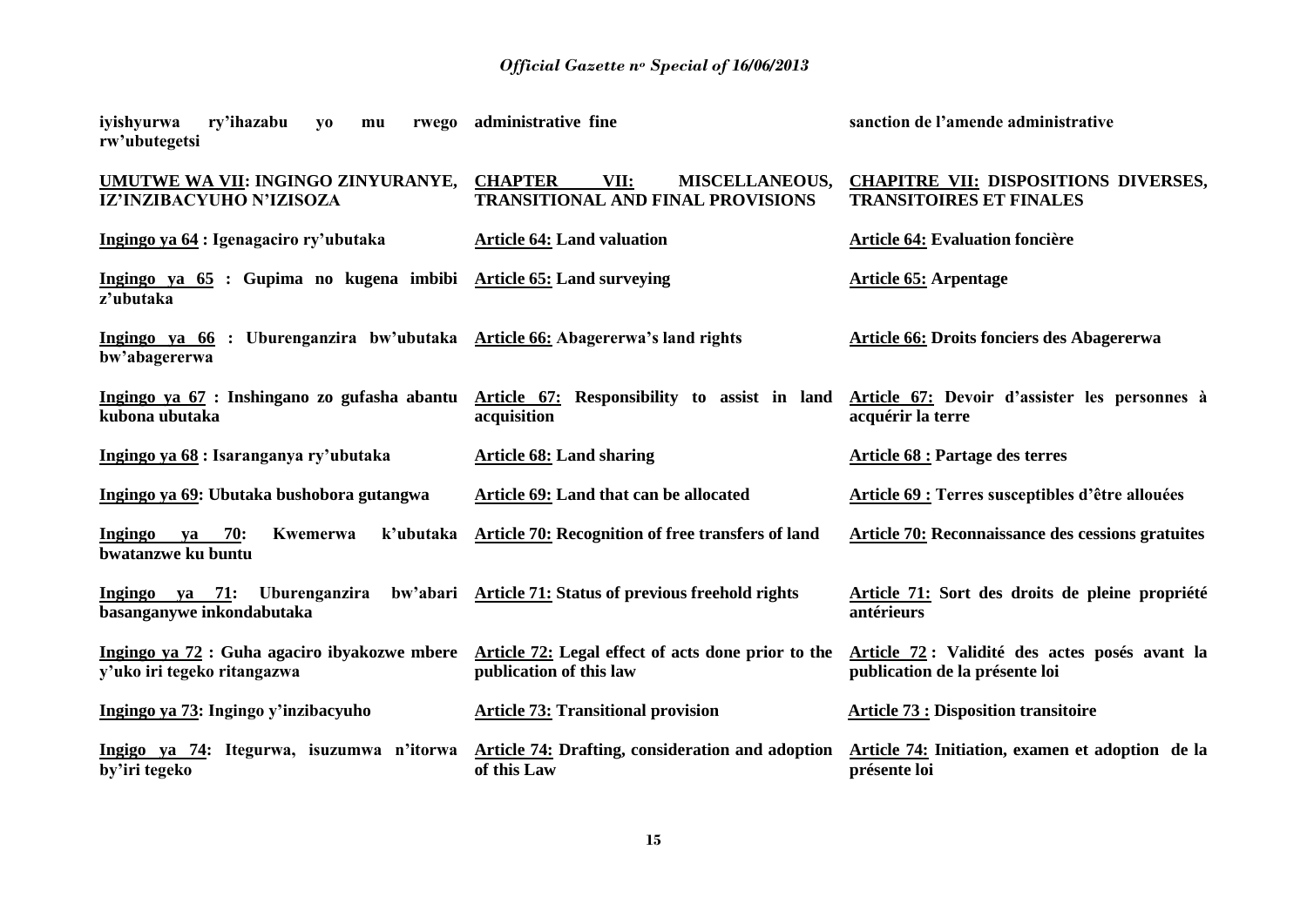|  |  |                                                 | Ingingo ya 75: Ivanwaho ry'amategeko Article 75: Repealing provision | <b>Article 75: Disposition abroga</b> |
|--|--|-------------------------------------------------|----------------------------------------------------------------------|---------------------------------------|
|  |  | n'ingingo z'amategeko zinyuranije n 'iri tegeko |                                                                      |                                       |

**Ingingo ya 76 : Igihe iri tegeko ritangira gukurikizwa Article 76: Commencement** **Article 75: Disposition abrogatoire** 

**Article 76: Entrée en vigueur**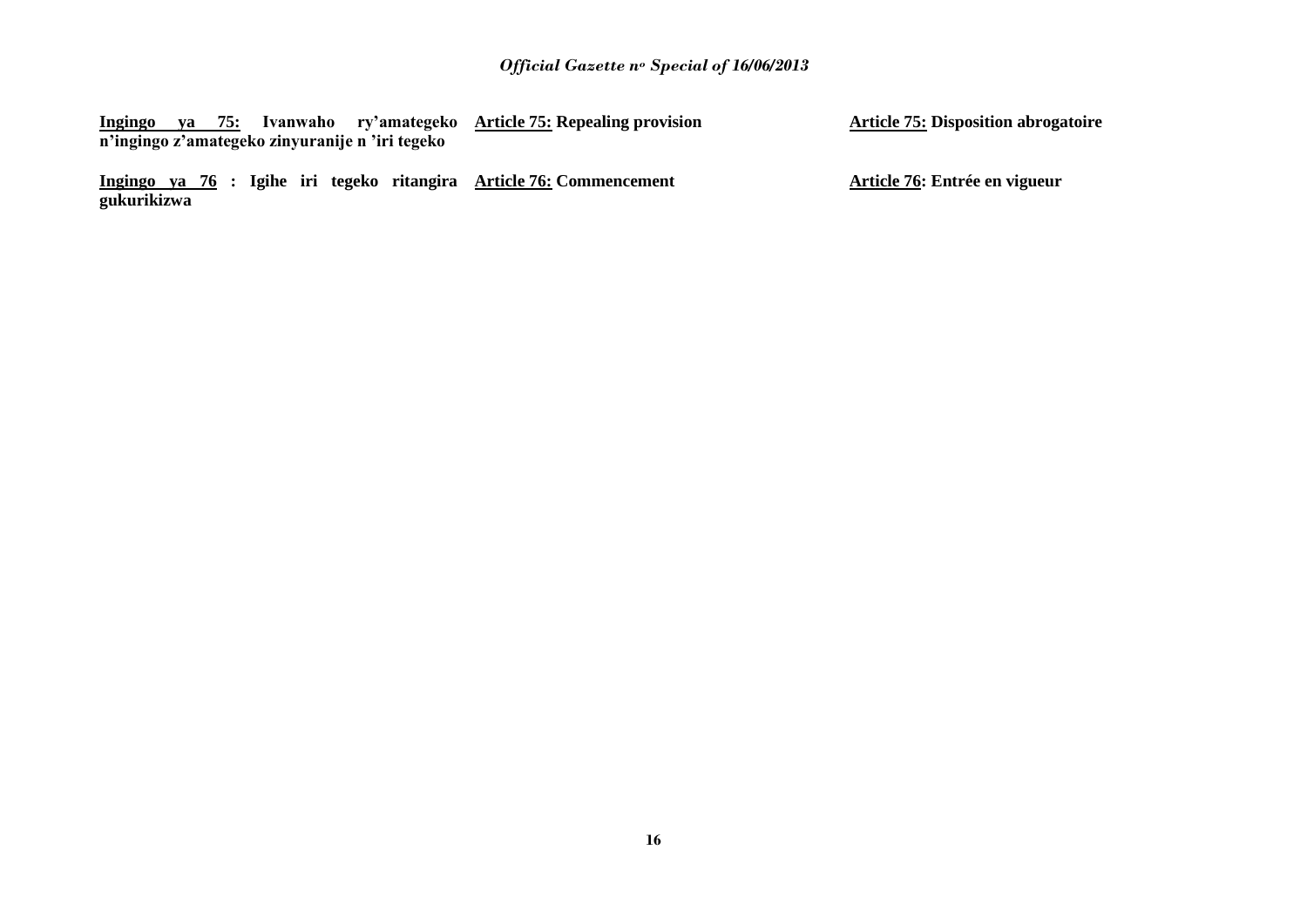| ITEGEKO Nº43/2013 RYO KUWA 16/06/2013 LAW Nº43/2013 OF 16/06/2013<br>RIGENGA UBUTAKA MU RWANDA                                                                                                                                                                                      | 43/2013<br><b>GOVERNING LAND IN RWANDA</b>                                                                                                                                                                                                              | LOI N°43/2013 DU 16/06/2013 PORTANT<br><b>REGIME FONCIER AU RWANDA</b>                                                                                                                                                                                                                                                        |
|-------------------------------------------------------------------------------------------------------------------------------------------------------------------------------------------------------------------------------------------------------------------------------------|---------------------------------------------------------------------------------------------------------------------------------------------------------------------------------------------------------------------------------------------------------|-------------------------------------------------------------------------------------------------------------------------------------------------------------------------------------------------------------------------------------------------------------------------------------------------------------------------------|
| <b>Twebwe, KAGAME Paul,</b><br>Perezida wa Repubulika;                                                                                                                                                                                                                              | We, KAGAME Paul,<br>President of the Republic;                                                                                                                                                                                                          | <b>Nous, KAGAME Paul,</b><br>Président de la République;                                                                                                                                                                                                                                                                      |
| NONE NATWE DUHAMIJE, DUTANGAJE WE<br><b>ITEGEKO</b><br><b>RITEYE</b><br><b>RITYA</b><br><b>DUTEGETSE</b><br>KO<br><b>RITANGAZWA</b><br>MU<br>IGAZETI YA LETA YA REPUBULIKA Y'U OF THE REPUBLIC OF RWANDA<br><b>RWANDA</b>                                                           | INTEKO ISHINGA AMATEGEKO YEMEJE, THE PARLIAMENT HAS ADOPTED AND<br><b>SANCTION,</b><br><b>PROMULGATE</b><br><b>THE</b><br>KANDI FOLLOWING LAW AND ORDER IT BE<br>PUBLISHED IN THE OFFICIAL GAZETTE                                                      | LE PARLEMENT A ADOPTE ET NOUS<br>SANCTIONNONS, PROMULGUONS LA LOI<br>DONT LA TENEUR SUIT ET ORDONNONS<br><b>QU'ELLE SOIT PUBLIEE AU JOURNAL</b><br><b>OFFICIEL</b><br>DE LA REPUBLIQUE<br>DU<br><b>RWANDA</b>                                                                                                                 |
| <b>INTEKO ISHINGA AMATEGEKO:</b>                                                                                                                                                                                                                                                    | THE PARLIAMENT:                                                                                                                                                                                                                                         | <b>LE PARLEMENT:</b>                                                                                                                                                                                                                                                                                                          |
| Umutwe w'Abadepite, mu nama yawo yo kuwa<br>10 Kamena 2013;                                                                                                                                                                                                                         | 2013;                                                                                                                                                                                                                                                   | The Chamber of Deputies, in its session of 10 June La Chambre des Députés, en sa séance du 10 juin<br>2013;                                                                                                                                                                                                                   |
| Umutwe wa Sena, mu nama yawo yo kuwa 06 The Senate, in its session of 6 June 2013;<br>Kamena 2013;                                                                                                                                                                                  |                                                                                                                                                                                                                                                         | Le Sénat, en sa séance du 6 juin 2013;                                                                                                                                                                                                                                                                                        |
| Rwanda ryo kuwa 04 Kamena 2003 nk'uko<br>ryavuguruwe kugeza ubu, cyane cyane mu ngingo<br>zaryo, iya 11, iya 29, iya 30, iya 31, iya 32, iya 62,<br>iya 66, iya 67, iya 88, iya 89, iya 90, iya 92, iya 93,<br>iya 94, iya 95, iya 108 n'iya 201;                                   | Ishingiye ku Itegeko Nshinga rya Repubulika y'u Pursuant to the Constitution of the Republic of<br>Rwanda of 04 June 2003 as amended to date,<br>especially in its Articles 11, 29, 30, 31, 32, 62, 66,<br>67, 88, 89, 90, 92, 93, 94, 95, 108 and 201; | Vu la Constitution de la République du Rwanda du<br>04 juin 2003, telle que révisée à ce jour,<br>spécialement en ses articles 11, 29, 30, 31, 32, 62,<br>66, 67, 88, 89, 90, 92, 93, 94, 95, 108 et 201;                                                                                                                     |
| Ishingiye ku Masezerano Nyafurika yo kuwa 27<br>Kamena 1981 yerekeye Uburenganzira bwa Muntu<br>n'ubw'Abaturage yashyiriweho umukono Addis-<br>Abeba kuwa 11 Ugushyingo 1981 cyane cyane mu<br>ngingo yayo ya 14, nk'uko yemejwe n'Itegeko n°<br>10/1983 ryo kuwa 17 Gicurasi 1983; | Pursuant to the African Charter on Human and<br>Article 14, as ratified by Law $n^{\circ}$ 10/1983 of May<br>17, 1983;                                                                                                                                  | Vu la Charte Africaine relative aux Droits de<br>Peoples Rights of June 27, 1981 signed on l'Homme et des Peuples du 27 juin 1981 signée à<br>November 11, 1981 in Addis Ababa, especially in Addis-Abeba le 11 novembre 1981, spécialement en<br>son article 14, telle que ratifiée par la Loi n°<br>10/1983 du 17 mai 1983; |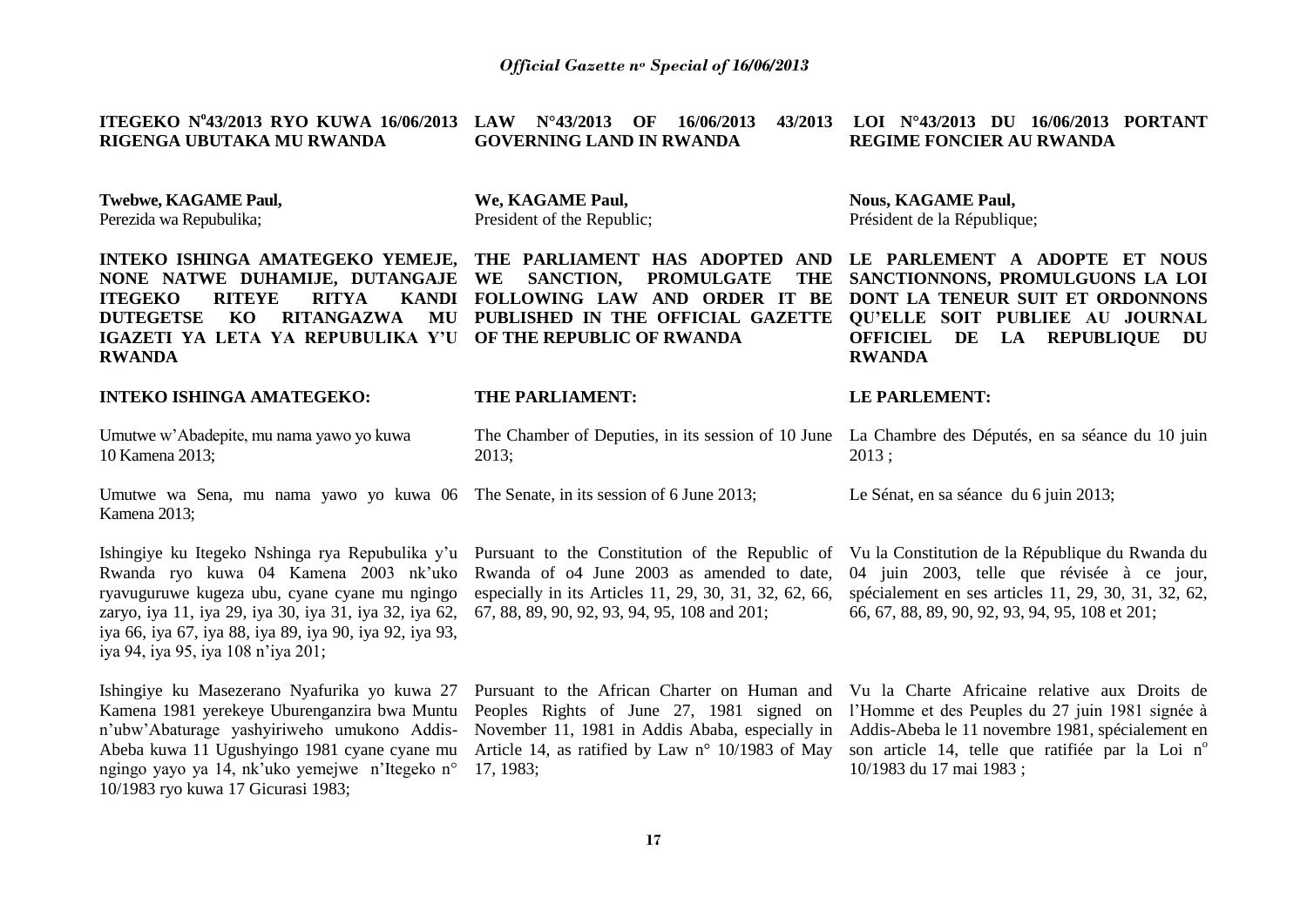Ishingiye ku Masezerano Mpuzamahanga yerekeye guca burundu ivangura iryo ari ryo ryose rikorerwa abagore yo ku itariki ya mbere Gicurasi 1980 yemejwe n'Iteka rya Perezida n°431/16 ryo kuwa 10/11/1981;

Ishingiye ku Itegeko Ngenga n<sup>º</sup>04/2005 ryo kuwa 08 Mata 2005 rigenga uburyo bwo kurengera, kubungabunga no guteza imbere ibidukikije mu Rwanda;

Isubiye ku Itegeko ry'Umwami ryo kuwa 14 Nzeri 1886 ryerekeye imicungire n'imikoreshereze y'ubutaka no kubwandikisha, nk'uko ryahinduwe kandi ryujujwe kugeza ubu;

Isubiye ku Itegeko ryo kuwa 30 Nyakanga 1888 rishyiraho igitabo cya gatatu cy'urwunge rw'amategeko mbonezamubano yerekeye amasezerano n'inshingano zumvikanyweho, nk'uko ryahinduwe kandi ryujujwe kugeza ubu, cyane cyane mu ngingo zaryo, iya 417, iya 418, iya 419, iya 420, iya 421, iya 422, iya 423, iya 424, iya 425 n'iya 426;

Kanama 1893 ryerekeye kugurisha no gukodesha related to selling and leasing State land; ubutaka bwa Leta;

rishyiraho Igitabo cya kabiri cy'urwunge rw'amategeko mbonezamubano yerekeranye n'ibintu n'impinduka zinyuranye ku mutungo nk'uko ryahinduwe kandi ryujujwe kugeza ubu Articles 10, 11, and 12, 17, 18, 19, 20, 23, 24, 25,

Elimination of all Forms of Discrimination against Women of May 1, 1980 ratified by Presidential Order n° 431/16 of 10/11/1981;

Conservation and Promotion of Environment in promouvoir l'environnement au Rwanda; Rwanda;

Having reviewed the King's Decree of  $14<sup>th</sup>$ September 1886 related to land use, management and registration, as modied and complemented to date;

Having reviewed the Decree of 30/7/1888 establishing Book III of the Civil Code related to contracts and conventional obligations, as modified and complemented to date, especially in Articles 417, 418, 419, 420, 421, 422, 423, 424, 425, and 426;

Pursuant to the International Convention on Vu la Convention Internationale sur l'Elimination de toutes les formes de Discrimination à l'égard des Femmes du 1er mai 1980, ratifiée par Arrêté Présidentiel n° 431/16 du 10/11/1981;

Pursuant to Organic Law n° 04/2005 of 08<sup>th</sup> April Vu la Loi Organique n° 04/2005 du 08/04/2005 2005 determining the modalities of Protection, portant modalités de protéger, sauvegarder et

> Revu le Décret du Roi-Souverain du 14 septembre 1886 relatif au régime foncier et à l'enregistrement des terres tel que modifié et complété à ce jour ;

> Revu le Décret du 30 juillet 1888 portant sur le livre III du Code Civil relatif aux contrats et aux obligations conventionnelles tel que modifié et complété à ce jour, spécialement en ses articles 417, 418, 419, 420, 421, 422, 423, 424, 425 et 426 ;

Isubiye ku Itegeko ry'Umwami ryo kuwa 09 Having reviewed the King's Decree of 9/08/1893

Isubiye ku Itegeko ryo kuwa 31 Nyakanga 1912 Having reviewed Decree of 31<sup>st</sup> July 1912 establishing Book II of the Civil Code related to goods and various modifications on the property as modified and complemented to date, especially in

Revu le Décret du Roi-Souverain du 9 août 1893 relatif à la vente et à la location des biens domaniaux;

Revu le Décret du 31 juillet 1912 portant sur le Livre II du Code Civil relatif aux biens et aux différentes modifications de la propriété tel que modifié et complété à ce jour, spécialement en ses articles 10, 11, 12, 17, 18, 19, 20, 23, 24, 25, 26 et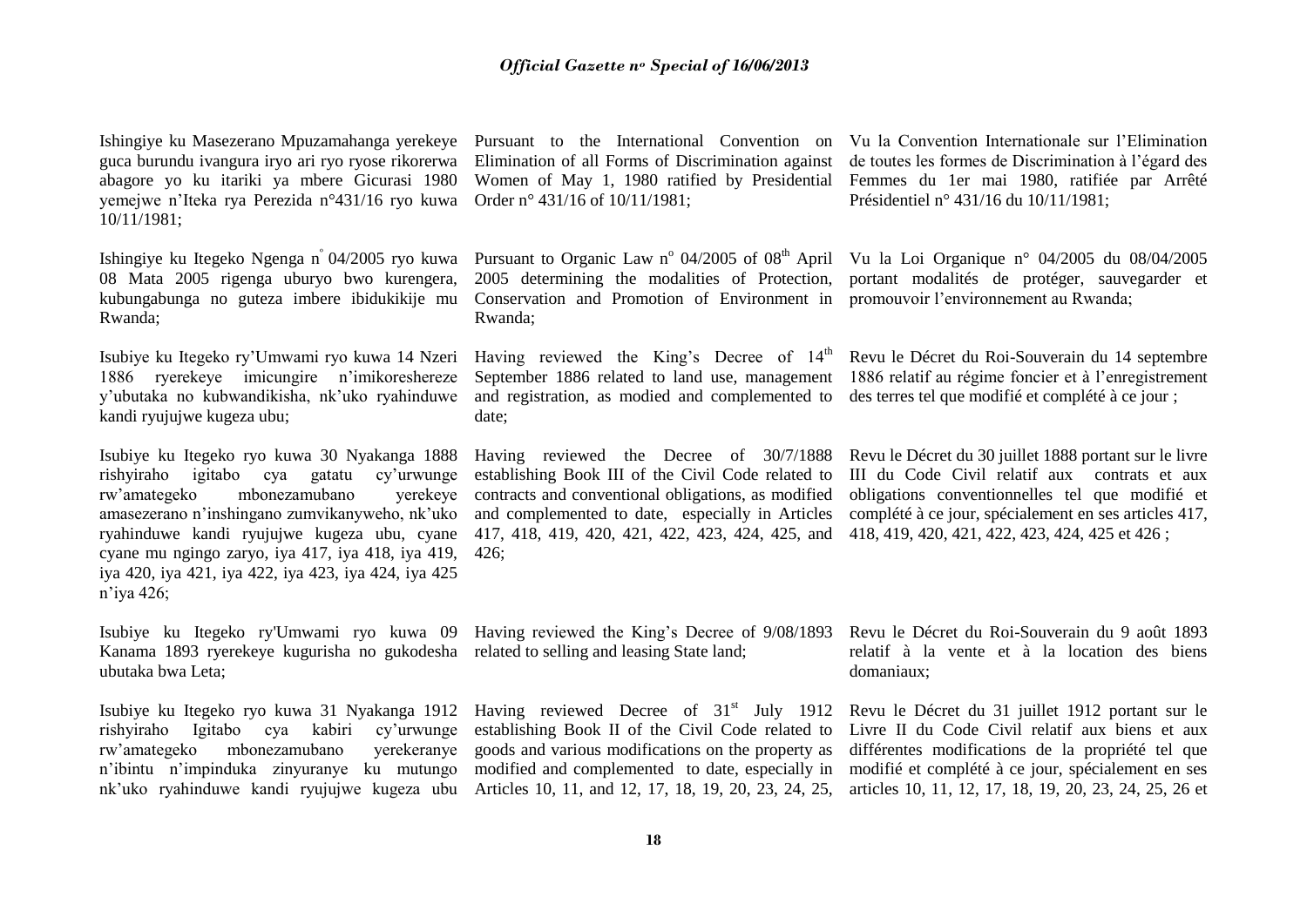cyane cyane mu ngingo zaryo, iya 10, iya 11 n'iya 26, 27, all articles composing title III related to the 12, iya 17, iya 18, iya 19, iya 20, iya 23, iya 24, iya 25, iya 26, iya 27, ingingo zose zigize interuro ya gatatu yerekeye ihererekanya ry'ibintu bitimukanwa n'ingingo zose zigize interuro ya kane yerekeye ubukode burambye;

Isubiye ku Itegeko ryo kuwa 30 Gicurasi 1922 ryerekeye inyandiko-mvaho n'inyandikompamo z'ubutaka;

Isubiye ku Itegeko ryo kuwa 26 Mata 1932 rishyiraho ibisabwa mu guhindura amasezerano yo gutunga ubutaka ku buryo bw'agateganyo agahinduka amasezerano y'ubukode burambye;

Isubiye ku Itegeko ryo kuwa 26 Mata 1932 ryerekeye ubutaka no gushyira mu bikorwa inshingano z'ubuvuzi bwemewe n'amategeko;

Isubiye ku Itegeko ryo kuwa 24 Mutarama 1943 ryerekeranye n'itangwa ry'ubutaka nta kiguzi ku miryango igamije ubumenyi n'iyobokamana n'ibigo bigamije inyungu rusange;

Isubiye ku Itegeko ryo kuwa 12 Kamena 1951 ryerekeye gutunga no gukoresha ubutaka mu buryo to illegal land occupancy; bunyuranije n'amategeko;

Isubiye ku Itegeko ryo kuwa 21 Mata 1953 rigena aho ubutaka buzajya n'uburenganzira bwo kwisubiza ubutaka bwatanzwe n'inzego z'ubuyobozi bwa Rwanda[–Urundi];

Isubiye ku Itegeko ryo kuwa 14 Gashyantare 1956 rigena amafaranga yo kwandikisha ubutaka;

transfer of immovable property and all articles composing Title IV related to emphyteutic lease;

27, tous les articles du Titre III relatif à la transmission de la propriété immobilière et tous les articles du Titre IV relatif à l'emphytéose;

Having reviewed Decree of 30<sup>th</sup> May 1922 related Revu le Décret du 30 mai 1922 relatifs aux actes to authentic documents and land titles;

determining requirements for changing from provisional land occupation contract empheteutic lease;

Having reviewed Decree of  $26<sup>th</sup>$  April 1932 related to land and implementation of conventional medical obligations;

Having reviewed Decree of  $24<sup>th</sup>$  January 1943 related to free land cessions and concessions to scientific and religious associations and to organizations of public interest;

Having reviewed Decree of  $21<sup>st</sup>$  April 1953 determining the transfer of land and the right to repossess land granted by Rwanda [–Urundi] authorities;

Having reviewed Decree of 14<sup>th</sup> February 1956 Revu le Décret du 14 février 1956 relatif aux droits determining fees for land registration;

authentiques et notariés ainsi qu'aux titres fonciers;

Having reviewed Decree of 26<sup>th</sup> April 1932 Revu le Décret du 26 avril 1932 relatif aux conditions du remplacement des contrats d'occupation provisoire par des contrats d'emphytéose;

> Revu le Décret du 26 avril 1932 relatif aux terres et à l'application des obligations médicales d'ordre conventionnel;

> Revu le Décret du 24 janvier 1943 relatif aux cessions et concessions gratuites aux associations scientifiques et religieuses et établissements d'utilité publique;

Having reviewed Decree of  $12<sup>th</sup>$  June 1951 related Revu le Décret du 12 juin 1951 relatif à l'occupation illégale des terres;

> Revu le Décret du 21 avril 1953 garantissant la destination et le droit de reprise des terres cédées par les autorités du Rwanda [-Urundi];

d'enregistrement en matière foncière;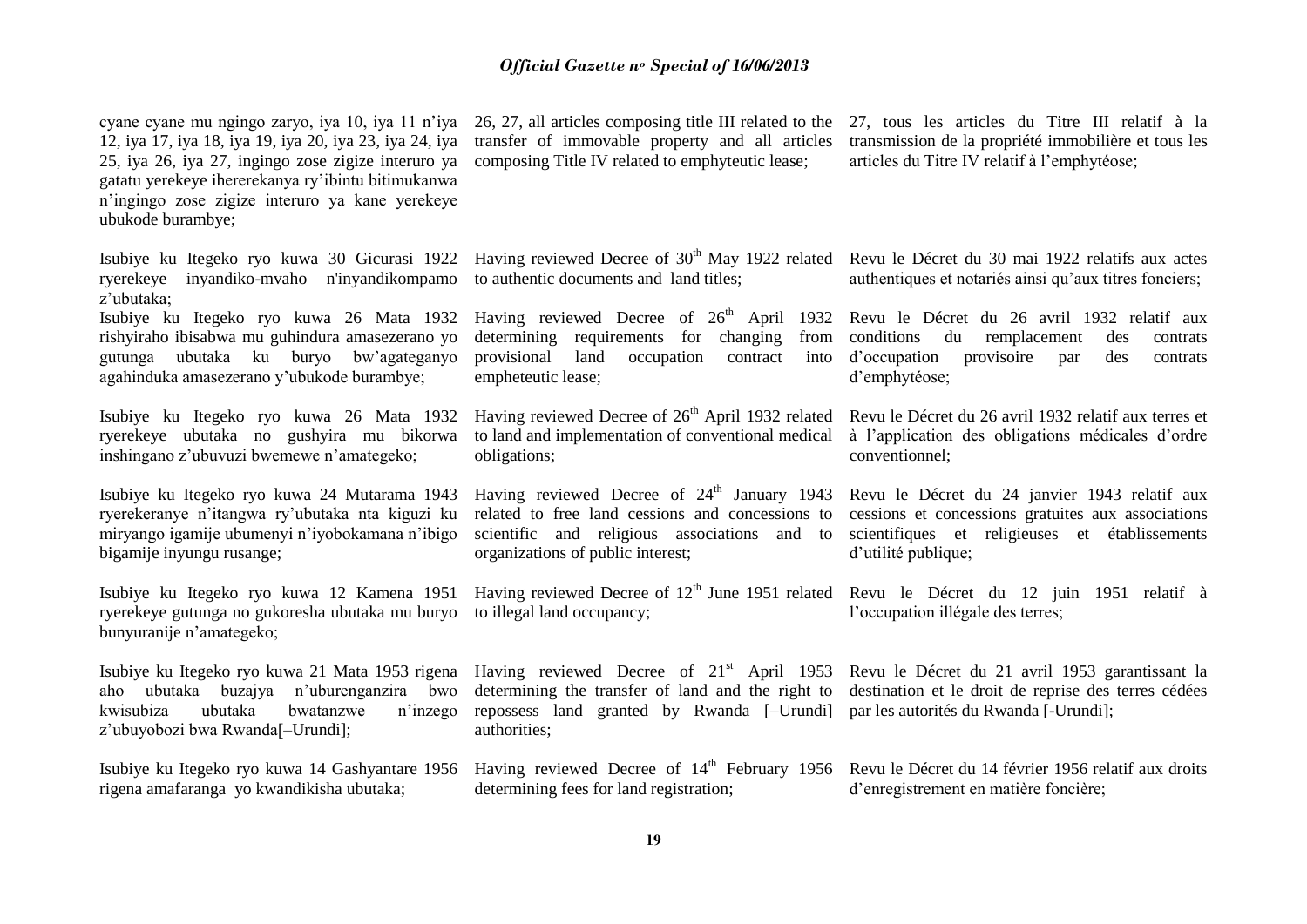Isubiye ku Itegeko ryo kuwa 11 Nyakanga 1960 ryerekeye imukoreshereze n'imicungire y'ubutaka ; Isubiye ku Iteka N˚ 530/1 ryo kuwa 26 Mayi 1961 ryerekeye ubukonde muri Teritwari ya Kisenyi na Ruhengeri;

Isubiye ku Itegeko-Teka n° 09/76 ryo kuwa 04 Werurwe 1976 ryerekeye igura n'igurisha ry'amasambu n'ubutaka bigengwa n'umuco cyangwa ubundi butaka bukorerwamo ibikorwa;

Having reviewed the Decree of  $11<sup>th</sup>$  July 1960 related to land use and management; Having reviewed Decree  $N^{\circ}$ 530/1 of 26<sup>th</sup> May 1961

related to "ubukonde" in Kisenyi and Ruhengeri territories;

Having reviewed Decree-Law N°09/76 of  $4<sup>th</sup>$  March 1976 relating to purchasing and selling of customary rights and occupation rights on land;

**YEMEJE:**

#### **UMUTWE WA MBERE: INGINGO RUSANGE [CHAPTER ONE: GENERAL PROVISIONS](http://www.amategeko.net/display_rubrique.php?ActDo=all&Information_ID=692&Parent_ID=3068403&type=public&Langue_ID=An&rubID=3068406#a3068406)**

#### **Ingingo ya mbere: Icyo iri tegeko rigamije**

Iri tegeko rigena uburyo bwo gutanga, kubona, guhererekanya, gukoresha no gucunga ubutaka mu Rwanda.

Iri tegeko rishyiraho kandi amahame akurikizwa ku burenganzira bwemewe ku butaka bwose buri mu Rwanda, kimwe n'ibindi byose bifatanye nabwo, byaba ari ibya kamere cyangwa se ari ibyakozwe n'abantu.

#### **Ingingo ya 2: Ibisobanuro by'amagambo**

ku buryo bukurikira:

#### **Article One : Purpose of this Law**

**ADOPTS:** 

This Law determines modalities of allocating, acquisition, transfer, use and management of land in Rwanda.

It also establishes the principles applicable to rights recognised over all lands situated on Rwanda's national territory and all rights united or incorporated with land, whether naturally or artificially.

#### **Article 2: Definitions of terms**

Muri iri tegeko, amagambo akurikira asobanurwa For the purpose of this Law, the following terms shall be defined as follows:

Revu le Décret du 11 juillet 1960 relatif au régime foncier;

Revu l'Edit nº 530/1 du 26 Mai 1961 relatif au régime foncier de l'ubukonde dans les territoires de Kisenyi et Ruhengeri;

[Revu le Décret-Loi n° 09/76 du 4 mars 1976 portant](http://www.amategeko.net/display_rubrique.php?Information_ID=164&Parent_ID=1805&type=public&Langue_ID=Fr)  [sur l'achat et la vente de](http://www.amategeko.net/display_rubrique.php?Information_ID=164&Parent_ID=1805&type=public&Langue_ID=Fr) droits coutumiers sur les [terres ou des droits d'occupation du sol;](http://www.amategeko.net/display_rubrique.php?Information_ID=164&Parent_ID=1805&type=public&Langue_ID=Fr)

#### **ADOPTE:**

#### **CHAPITRE PREMIER: DISPOSITIONS GENERALES**

#### **Article premier: Objet de la présente loi**

La présente loi détermine les modalités d'allocation, d'acquisition, d'usage et de gestion des terres au Rwanda.

Elle établit également les principes applicables aux droits reconnus sur l'ensemble des terres situées sur le territoire du Rwanda, ainsi que tous les droits qui s'unissent ou s'incorporent à la terre, que ce soit de façon naturelle ou artificielle.

#### **Article 2: Définitions des termes**

Aux fins de la présente loi, les termes suivants sont définis de la manière suivante: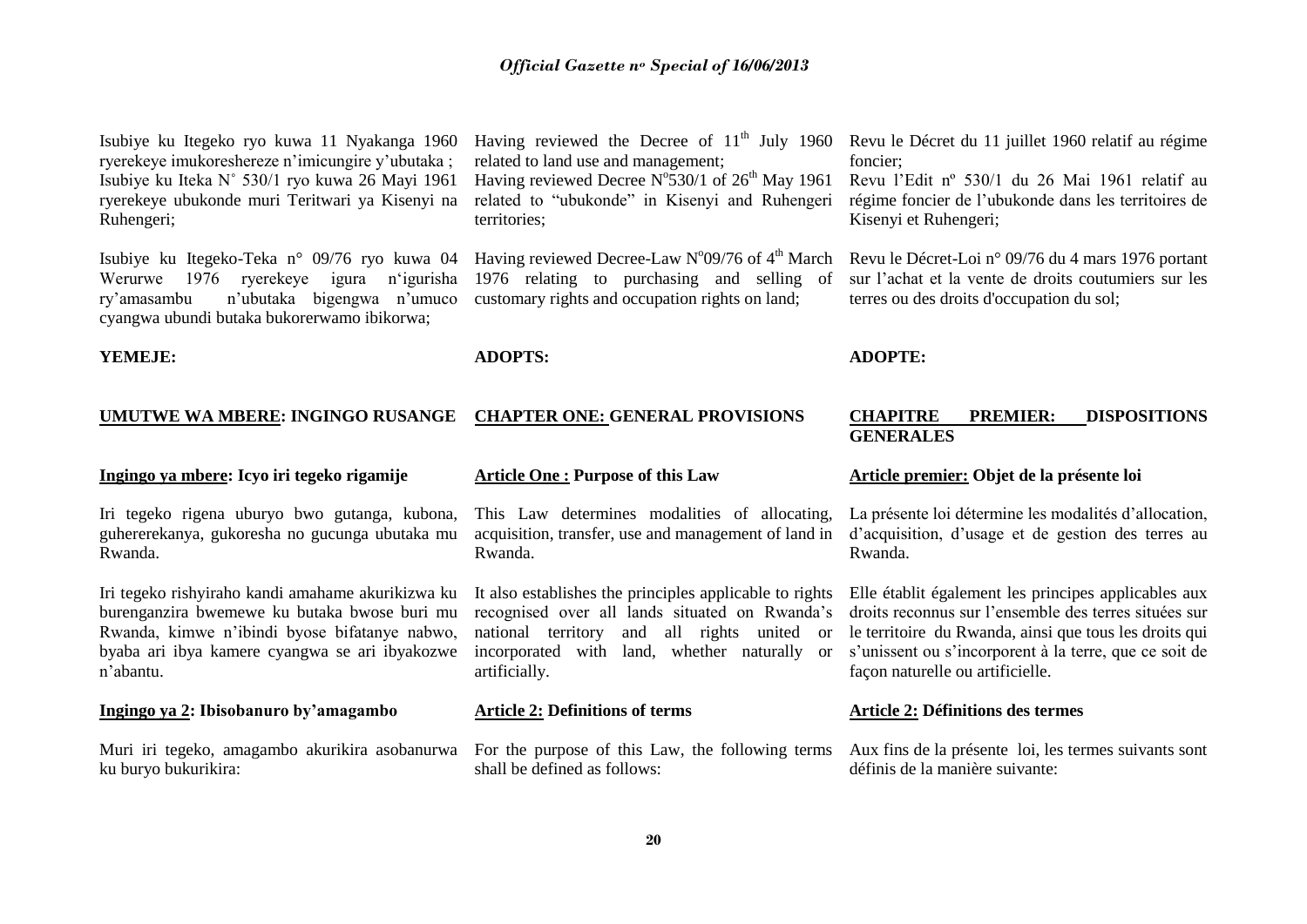**1 o ahantu hihariye mu by'ubukungu:** icyiciro cy'ubutaka gipimye kandi gifite imbago gicungwa n'urwego rumwe, kigakorerwamo ku buryo bworohereza ishoramari nk'imirimo y'ubukungu bwisanzuye hamwe n'amabwiriza;

 $2^{\circ}$ bidaturutse ku bikorwa bya muntu;

3° igishanga: ahantu harambuye hagati y'imisozi harimo amazi menshi n'urusobe rw'ibinyabuzima hamera urufunzo cyangwa urukangaga cyangwa ibimera byo mu muryango wabyo;

4 o **ihuzwa ry'imikoreshereze y'ubutaka**: uburyo bwo kwegeranya amasambu kugira ngo ubutaka bwayo butunganywe bukoreshwe ku buryo bumwe kandi buboneye, mu rwego rwo kububyaza umusaruro utubutse kurushaho;

5<sup>°</sup> imihanda ya Leta: imihanda mpuzamahanga ihuza u Rwanda n'ibihugu bituranye, imihanda ihuza Uturere cyangwa Akarere n'Umujyi wa Kigali, imihanda ifasha kugera ahantu h'ubukerarugendo n'ahandi hakomeye mu gihugu cyangwa mu rwego mpuzamahanga nk'ibibuga such as ports and airports; by'indege n'ibyambu;

6° **imihanda y'Akarere n'Umujyi wa Kigali: 6° District and Kigali City roads**: roads linking **6° routes de Districts et de la Ville de Kigali** : les

**1° special economic zones:** a geographically specified and physically secured area administered by a single body, offering certain incentives including more liberal and simplified economic regulations for businesses to physically locate and operate within it;

**amazi kamere atemba**: amazi atemba **2° flowing natural water:** water flowing without any human intervention;

> **3 o swamp**: a plain area between hills or mountains with water and biodiversity, and where papyrus or carex or plants of their species grow;

> **4° land use consolidation**: a procedure of putting together small plots of land in order to manage the land and use it in an efficient and uniform manner so that its productivity is increased;

> **5 o national roads***:* international roads that link Rwanda with neighbouring countries; roads that link Districts or that link a District and the City of Kigali; roads that link areas of tourist significance and facilities of national or international importance

**1° zones économiques spéciales** *:* zone géographique délimitée, sécurisée physiquement, administrée par un seul organe et offrant des conditions favorables à l'investissement portant notamment sur la mise en place d'une règlementation économique plus libérale et plus simplifiée permettant aux entreprises de s'y établir et d'y opérer;

**2° écoulement de l'eau naturelle** *:* l'eau s'écoulant sans aucune intervention humaine ;

**3 <sup>o</sup> marais (marécage) :** surface plane entre les collines et montagnes caractérisée par une accumulation des eaux et une biodiversité, et où poussent le papyrus, le cyperus ou les végétaux de la même famille;

**4° consolidation de l'utilisation des terres** *:*  procédure qui consiste à mettre ensemble les portions de terre dans le but de gérer et utiliser la terre d'une façon efficiente et uniforme, afin de la rendre beaucoup plus productive ;

**5º routes nationales**: les routes internationales qui assurent la liaison entre le Rwanda et les pays limitrophes, les routes qui assurent la liaison entre les Districts ou un District et la Ville de Kigali ; les routes qui assurent la liaison avec les lieux d'importance touristiques et d'accès à des installations d'envergure nationale ou internationale comme les ports et les aéroports;

imihanda ihuza ahantu hari ubuyobozi bw'Imirenge different Sectors' headquarters within the same routes qui assurent une liaison entre les différents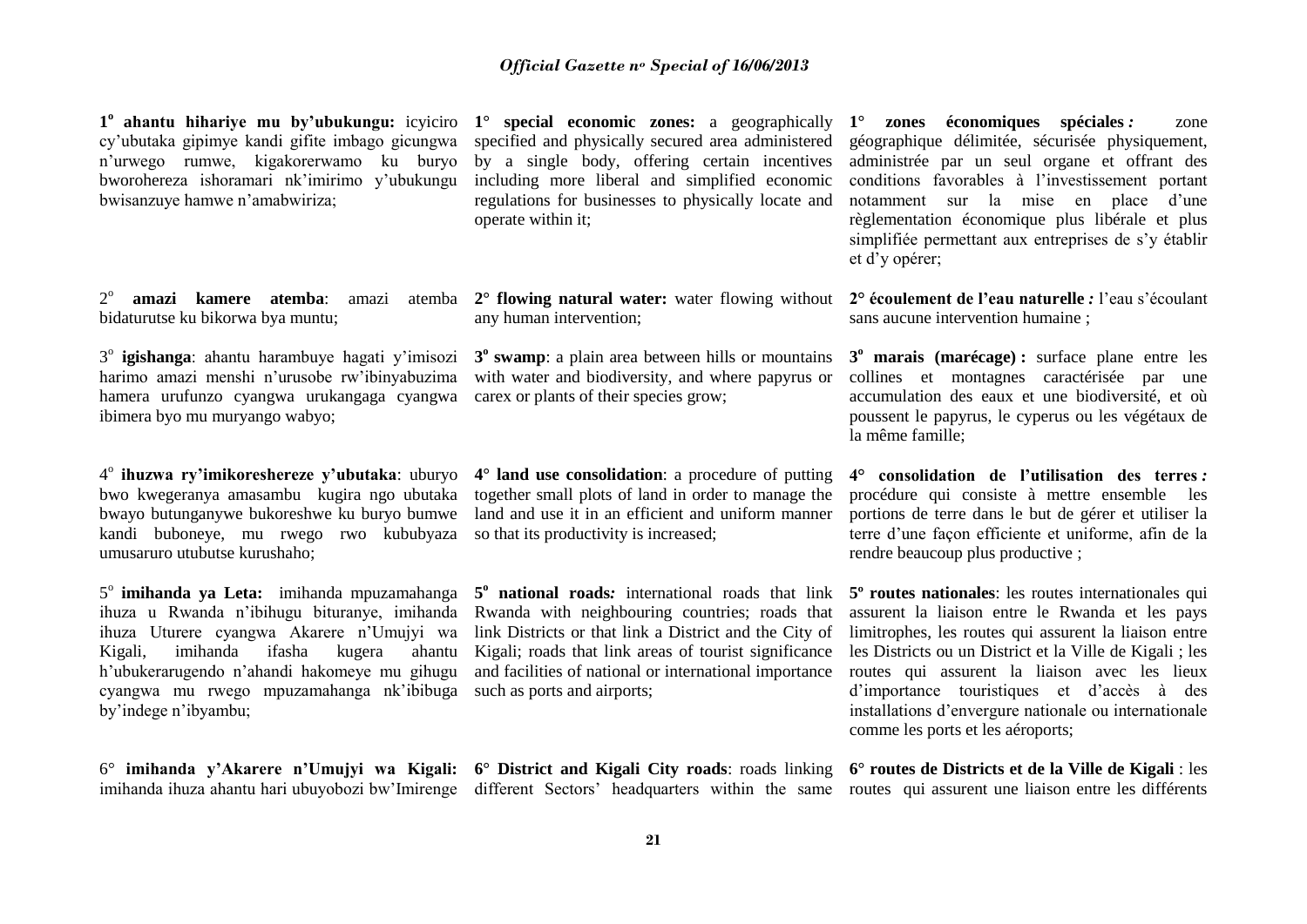iri mu Karere kamwe cyangwa ikoreshwa mu Murenge umwe n'uduhanda two mu cyaro duhuza imihanda y'Uturere n'ahantu hagiye hakomeye mu cyaro hatuwe n'abantu benshi bari kumwe**;**

7°**imitungire y'ubutaka** : uburyo ubutaka butunzwemo n'ababufite bijyanye n'uburenganzira n'inshingano n'ibitemewe gukorwa n'umuntu restrictions that are attached to the land holder; utunze ubwo butaka **;**

**8 o impano**: ukwegurira burundu undi muntu 8° **donation**: a transfer from one person to another uburenganzira busesuye ku mutungo w'ubutaka bwawe cyangwa ufitiye uburenganzira;

**9 o indeka**: ubutaka budafite ababuzungura. Leta ni yo ibuzungura bukaba ubutaka bwite bwayo;

ubufiteho uburenganzira bwihariye kuko abari babutunze babusize bakagenda;

11<sup>°</sup> inkondabutaka: uburyo bwo gutunga ubutaka 11<sup>°</sup> freehold: type of land tenure granting full and buha nyirabwo uburenganzira bwa burundu kuri indefinite rights over the land; bwo;

**12<sup>o</sup> inzego z'ibanze**: inzego z'imitegekere **12<sup>o</sup> local authorities:** decentralised administrative y'Igihugu zegerejwe abaturage zifite ubuzima authorities of the country with legal personality; gatozi;

**13<sup>o</sup> kuragizwa ubutaka**: uguhabwa ku buryo **13° land assignment**: a temporary transfer by the bw'agateganyo uburenganzira ku butaka undi muntu bikozwe na Leta mu gihe usanzwe akodesha the lessee or owner has failed to fulfil land use ubutaka cyangwa afite inkondabutaka atubahirije directives and obligations; amabwiriza n'inshingano ze zo kubukoresha;

District or those that are used within the same Sector as well arterial roads that connect Districts roads to rural community centres that are inhabited as an agglomeration populated area;

7° **land tenure**: the system by which land is held, describing the rights, responsibilities and

of a full right over a land property of which belonged to the transferer;

**9**° **escheat land**: a piece of land with no heir. Such land is succeeded by the State and falls into its private domain;

definitely by the owner;

State of the right to use land to a third party when

chefs-lieux de Secteurs d'un même District ou à l'intérieur d'un même Secteur ou des pistes rurales qui relient les routes de Districts aux centres de communautés rurales peuplés en agglomération;

**7° tenure foncière** : système par lequel la terre est détenue. Elle décrit les droits, les responsabilités et les restrictions qui sont attachés au titulaire du droit foncier;

**8° don :** le transfert d'une personne à une autre d'un droit foncier absolu sur une propriété dont le premier est titulaire ;

**9° terre en déshérence :** une terre dont personne ne réclame la succession. Elle est dévolue à l'Etat et tombe dans son domaine privé;

**10<sup>o</sup> inkungu:** ubutaka butagira umuntu n'umwe **10° vacant land:** a piece of land abandoned **10° terre vacante :** une terre définitivement abandonnée par son propriétaire;

> **11º pleine propriété foncière:** système de tenure foncière qui confère un droit absolu au titulaire de droits fonciers;

> **12º entités locales :** entités administratives du Pays dotées de la personnalité juridique;

> **13° gardiennage foncier** *:* transfert temporaire, par l'Etat, du droit de jouissance à une tierce personne lorsque le titulaire du bail emphytéotique ou du droit de pleine propriété n'obéit pas aux directives et obligations relatives à l'utilisation de la terre;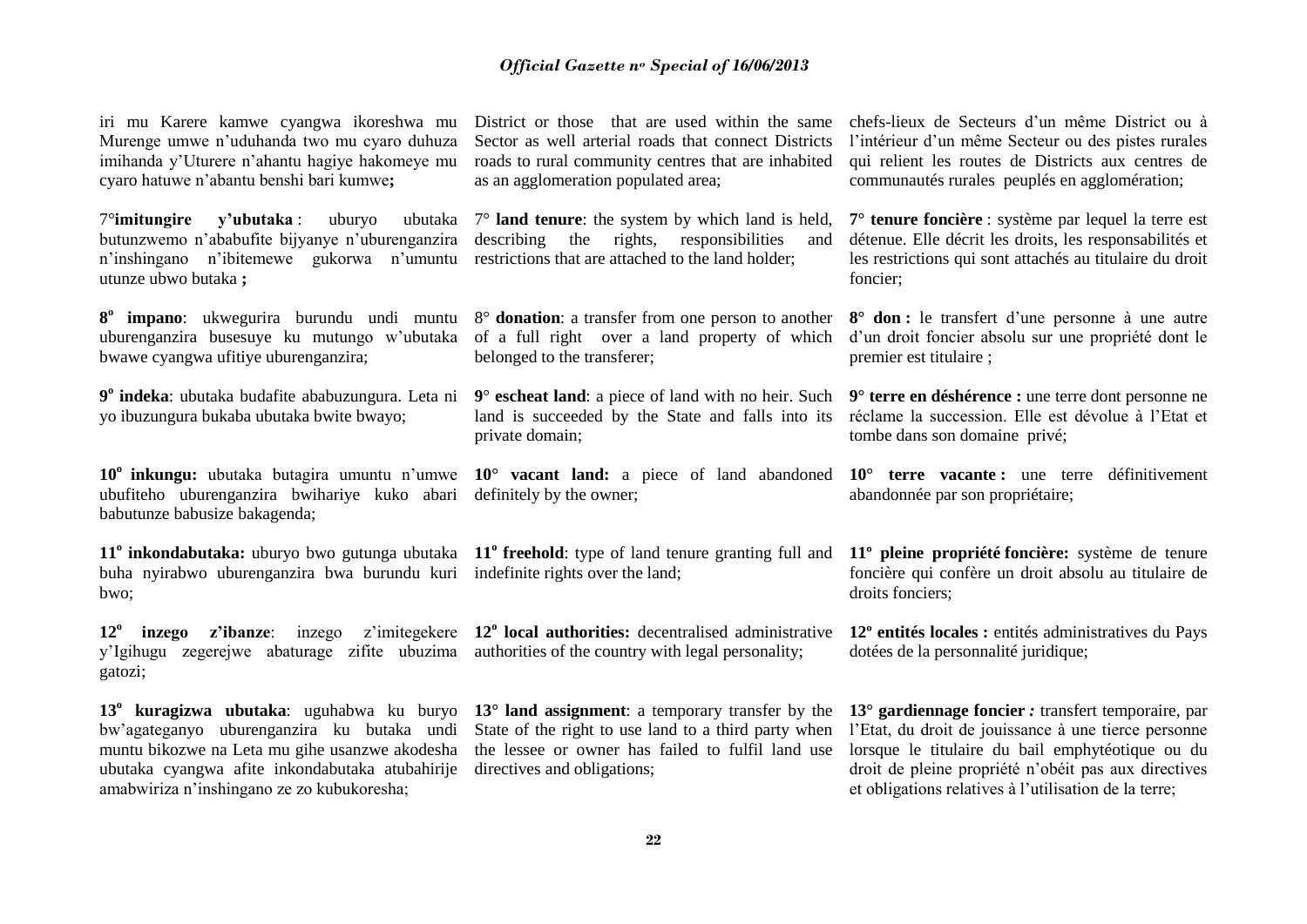**14<sup>o</sup> kwimura abantu ku mpamvu z'inyungu rusange** : kwimura abantu ku butaka bari bafite kubera inyungu rusange hakurikijwe amategeko abigenga kandi habanje gutangwa indishyi ikwiye;

**15<sup>o</sup> ubuhinzi n'ubworozi**: imirimo yose ikorerwa ku butaka yerekeranye n'ibihingwa ibyo ari byo byose, n'ubworozi bw'amatungo ayo ari yose, n'amashyamba hamwe no guhumbika ingemwe z'ibimera;

**16<sup>o</sup> ubukode burambye**: amasezerano y'igihe **16° emphyteutic lease**: a long term contract kirekire Leta igirana n'umuntu kugira ngo akoreshe between the State and a person to exploit land in ubutaka anasarura ibibukomokamo, akayishyura igiciro bemeranijweho;

mutungo w'ubutaka bufitwe n'umuntu bwerekeranye no kububona, kubutunga no kubukoresha mu bwisanzure, mu gihe ibibukorerwaho bitabangamira bw'abandi; uburenganzira others;

**18<sup>o</sup> Inshingano yo gutanga inzira ku butaka bw'undi bukomoka ku miterere y'ahantu**: uburenganzira umuntu agira ku butaka butari ubwe bitewe n'aho buherereye n'uko hifashe. Ubwo burenganzira butangwa n'itegeko cyangwa bugatangwa ku bwumvikane bw'abo bireba;

**19<sup>o</sup> ubutaka**: ubuso buherereye ahantu hazwi kandi hafite imbago, hakubiyemo ikirere kiri hejuru yabwo, ibiri mu kuzimu kwabwo ndetse n'ibinyabuzima n'ibitari ibinyabuzima,

**14° expropriation**: an act of taking away individuals' land by the State due to public interest in circumstances and procedures provided by law and subject to fair and prior compensation;

**15° agriculture and livestock**: all activities carried out on the land related to crops and plants and rearing of any animals, forestry and nurseries;

ariko return for a periodic agreed fee payment;

**17<sup>o</sup> uburenganzira ku butaka**: ubutavogerwa ku **17° land rights**: inalienable ability of individuals or groups of individuals to obtain, possess and utilize land at their discretion, so as long as their activities on the land, do not violate the inalienable rights of

> **18° servitudes**: a right a person is entitled to on a land that is not his or hers due to circumstances. Such right is provided for by law or from mutual agreement between the concerned parties;

> that portion of surface, the minerals beneath it, and surrounding biodiversity, erections

**14° expropriation :** action de l'Etat qui consiste à s'approprier les terres appartenant à des individus, pour cause d'utilité publique, dans les cas et les procédures établis par la loi et moyennant une indemnisation juste et préalable;

**15° agriculture et élevage :** toutes les activités menées sur le sol ayant trait aux cultures et à l'élevage, aux forêts et aux pépinières ;

**16° bail emphytéotique**: contrat entre l'Etat et une personne en vertu de laquelle cette personne exploite la terre moyennant paiement d'une rente périodique convenue entre les parties ;

**17° droit foncier** *:* la faculté inaliénable d'une personne pour obtenir, posséder et utiliser la terre aussi longtemps que les activités exercées sur ces terres ne violent pas les droits inaliénables des autres;

**18° servitudes:** le droit dont jouit une personne sur la propriété d'autrui dans certaines circonstances. La servitude est prévue par la loi ou établie de commun accord entre les parties ;

**19° land**: the surface of the earth identified by **19° terre :** la surface du globe terrestre identifiée specific boundaries, including the airspace above par les limites spécifiques incluant l'espace audessus de cette portion de surface, les minerais qui sont en-dessous, la biodiversité ainsi que les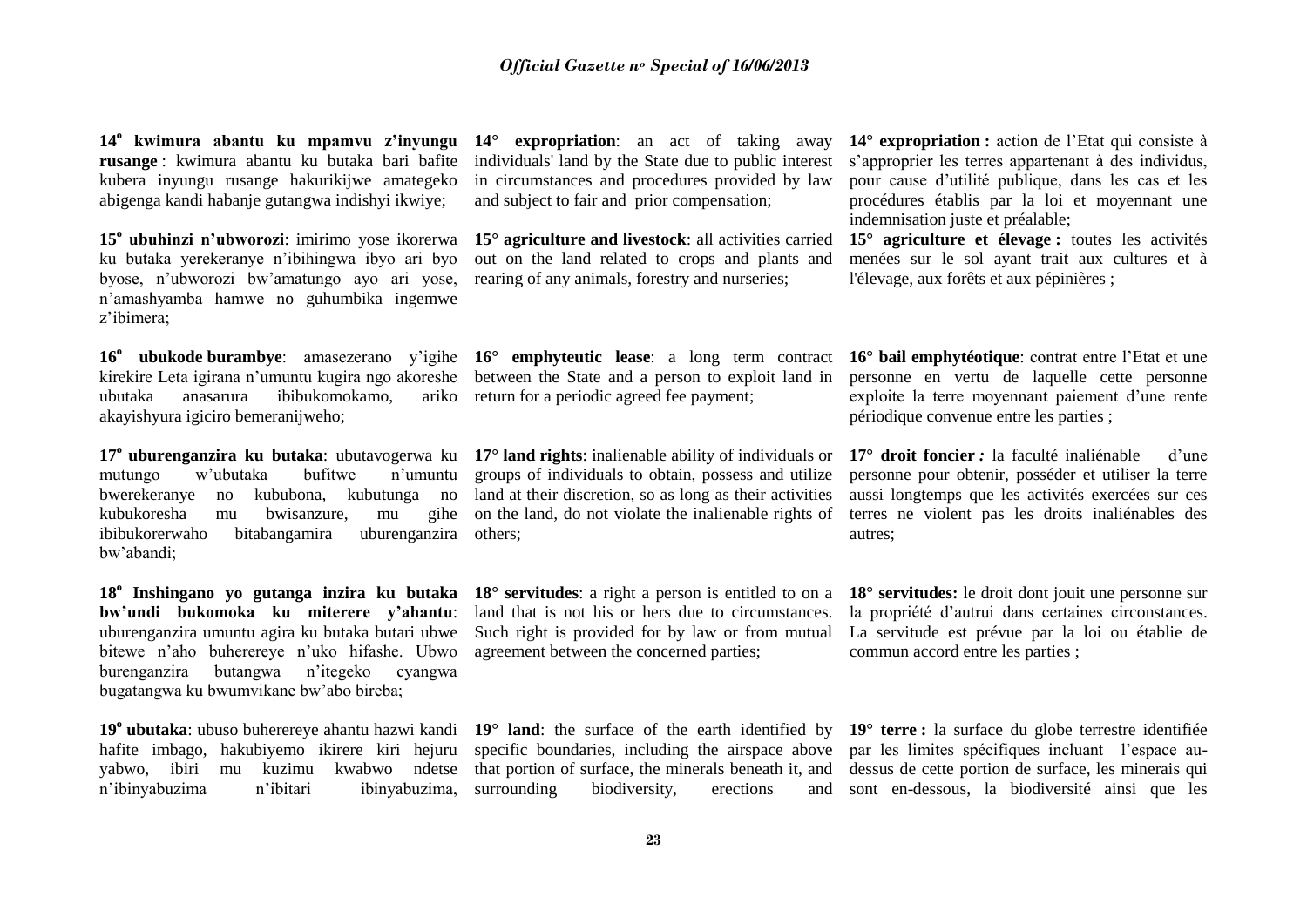ibyabwubatsweho n'ibyabushyizweho. Mu rwego rw'amategeko ni umutungo utimukanwa ujyana n'uburenganzira ku buso bw'isi kuva munda y'isi kugera mu kirere;

rumwe cyangwa nyinshi zifite ububasha with powers provided for by law; buteganywa n'amategeko;

**21<sup>o</sup> ubuzime:** uburyo bwo kubona cyangwa gutakaza uburenganzira ku butaka bitewe n'uko hashize igihe runaka giteganywa n'amategeko;

**22<sup>o</sup> ukwatira**: amasezerano umuntu ufite ubukode agirana n'undi akamwemerera gukoresha ubutaka bwe amaze kumuha icyatamurima bumvikanyeho;

**23<sup>o</sup> umubitsi w'impapurompamo z'ubutaka**: umukozi wa Leta wabiherewe ububasha ushinzwe kubika no guhuza n'igihe inyandiko n'urutonde rukubiyemo uburenganzira bw'ubutaka bwanditse;

**24<sup>o</sup> umuntu**: umuntu ku giti cye, abantu bafatan**y**ije umutungo w'ubutaka, isosiyete y'ubucuruzi, umuryango cyangwa ishyirahamwe bifite ubuzima organisation or association with legal personality; gatozi;

**25<sup>o</sup> umukode:** urwego rutunze ubutaka bukodeshwa. Muri iri tegeko ni Leta, Ibigo bya Leta n'inzego z'ibanze;

developments on that surface. In legal terms, it is an immovable and permanent asset inclusive of rights associated with the surface of the earth from the centre to the infinite sky;

**20<sup>o</sup> ubuyobozi bubifitiye ububasha**: urwego **20° competent authority**: one or several organs

**21° prescription:** a procedure of definitive possession of rights over property or losing rights over property due to expiration of a certain period of time provided for by law;

**22° sublease**: a contract between a lease holder and another person so that the latter may exploit the former's land in return for payment of an agreed fee;

**23º land registrar**: a public officer responsible for keeping and updating the land register;

**24<sup>o</sup> person:** an individual, a group of individuals co-owning land, a business company, an

**25<sup>o</sup> lessor:** the authority owning leased land. In this law, it is the State, public institutions and local governments;

constructions et les aménagements juridiques faits sur cette surface. En termes légaux, il s'agit d'une propriété immobilière permanente incluant les droits associés à la surface du globe terrestre à partir de son centre jusqu'à une distance infinie dans le ciel;

**20°**a**utorité compétente :** un ou plusieurs organes dotés de pouvoirs prévus par la loi ;

**21° prescription** *:* la procédure d'acquisition définitive ou de perte de droits sur une propriété en raison de l'expiration d'un certain délai prévu par la loi;

**22° sous-emphytéose:** contrat entre le titulaire d'un bail et une autre personne en vertu duquel le dernier nommé exploite la terre du premier nommé moyennant payement d'une somme convenue entre les deux parties;

**23° conservateur foncier** *:* un officier public chargé du maintien et de la mise à jour de la base des données foncières;

**24° personne** *:* une personne physique, des copropriétaires, une société commerciale, une association ou une organisation dotée de la personnalité juridique;

**25° bailleur :** autorité détentrice des terres données en bail emphytéotique. Dans la présente loi, il s'agit de l'Etat, des établissements publics et des entités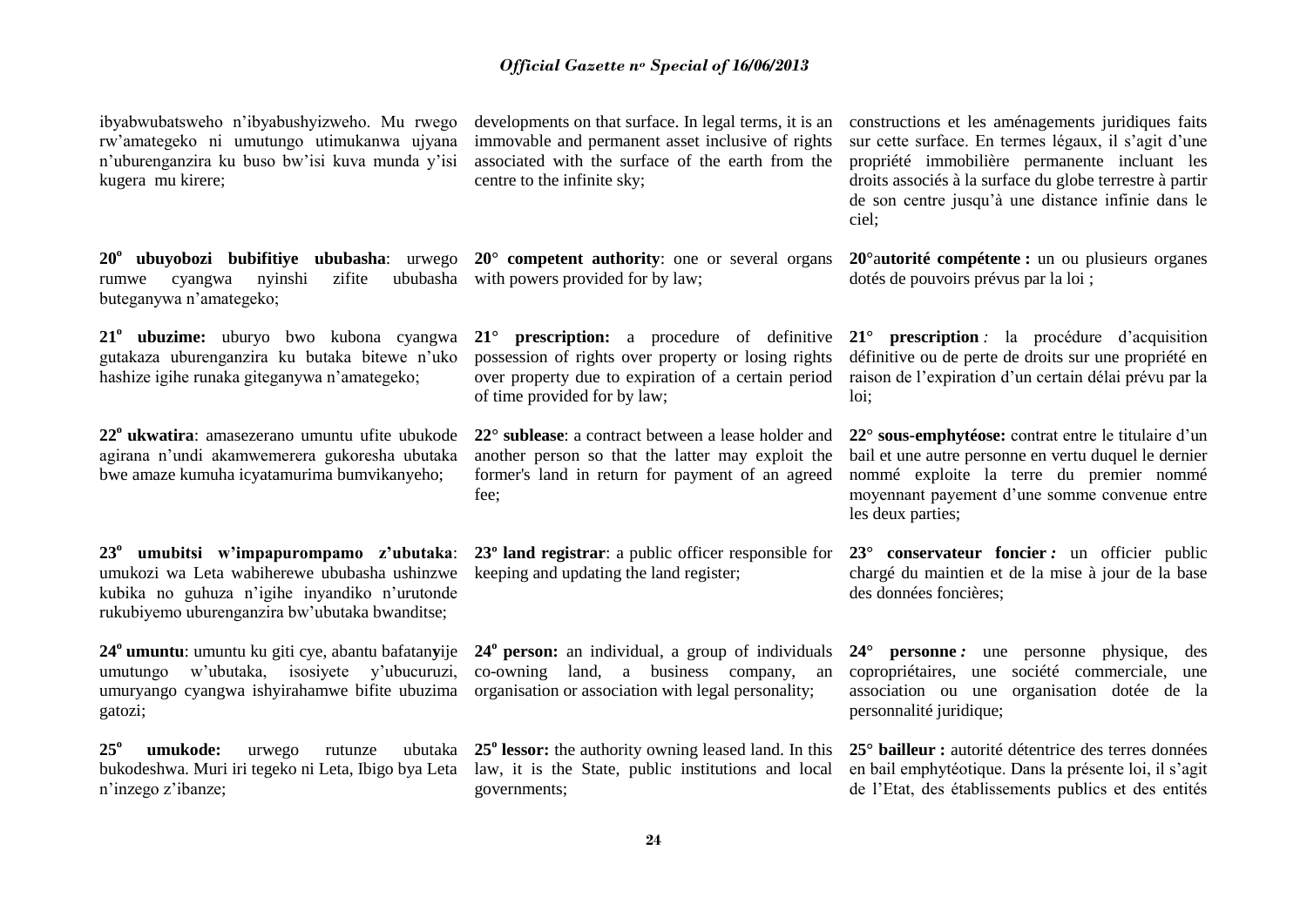d'administration locale;

ubwenegihugu nyarwanda, abantu bafatan**y**ije umutungo w'ubutaka, isosiyete y'ubucuruzi, umuryango cyangwa ishyirahamwe bifite ubuzima with legal personality from a foreign country; gatozi bikomoka mu gihugu kitari u Rwanda;

**27<sup>o</sup> urupapurompamo rw'ubutaka**: inyandiko igaragaza uburenganzira umuntu afite ku butaka, bushingiye ku mategeko yanditse kandi itangwa n'ubuyobozi bubifitiye ububasha. Urwo rupapuro rukoreshwa ku masezerano y'ubukode burambye kimwe no ku nkondabutaka cyangwa se ubundi buryo bwemewe bugaragaza uburenganzira ku butaka;

28<sup>°</sup> urwuri: ubuso buriho ubwatsi, ibimera bivangitiranyije bugenewe kuragirwaho amatungo.

#### **Ingingo ya 3: Ubutaka ni umurage rusange**

Ubutaka buri mu murage rusange w'imbaga y'Abanyarwanda bose: abakurambere, abariho ubu ndetse n'abazavuka mu gihe kiri imbere.

Uretse uburenganzira abantu bemerewe, Leta ni yo yonyine ifite ububasha bw'ikirenga mu gucunga ubutaka bwose buherereye mu mbibi z'umupaka w'Igihugu, ubwo burenganzira ibukoresha ku mpamvu z'inyungu rusange igamije iterambere nyaryo mu by'ubukungu n'imibereho myiza hakurikijwe uburyo buteganywa n'amategeko.

**26<sup>o</sup> umunyamahanga**: umuntu ku giti cye udafite **26° foreigner:** an individual without Rwandan nationality, a group of individuals co-owning land, a business company, an organisation or association

> **27° land title**: a written document confirming a person's rights to land, which is governed by written laws and delivered according to the law by competent authority. It applies to the emphyteutic lease as well as to the freehold, or any other form of land tenure legally provided for;

> **28<sup>o</sup> pasture land**: an area with pasture and various plants for animals to graze.

#### **Article 3: Land is common heritage**

The land is part of the common heritage of all the Rwandan people: the ancestors, present and future generations.

Notwithstanding the recognised rights of people, only the State has the supreme power of management of all land situated on the national territory, which it exercises in the general interest of all with a view to ensuring rational economic and social development as defined by law.

**26° étranger :** une personne physique n'ayant pas la nationalité rwandaise, des copropriétaires, une société commerciale, une association ou une organisation dotée de la personnalité juridique de droit étranger;

**27° titre foncier :** un document écrit confirmant les droits d'une personne sur une terre. Ce document est régi par les lois écrites et est délivré par l'autorité compétente. Il s'applique aussi bien au bail emphytéotique qu'à la pleine propriété foncière ou toute autre forme de tenure foncière légalement prévue;

**28<sup>o</sup> pâturage** : une surface couverte d'herbes et d'une végétation variée destinée à faire paître le bétail.

#### **Article 3: Terre comme héritage commun**

La terre fait partie du patrimoine commun de tout le peuple Rwandais : les ancêtres, les générations présentes et futures.

Nonobstant les droits reconnus aux gens, seul l'Etat dispose d'un droit suprême de gestion de l'ensemble des terres situées sur le territoire national, qu'il exerce dans l'intérêt général de tous en vue d'assurer le développement rationnel économique et social de la manière définie par la loi.

Kubera izo mpamvu, Leta ni yo yonyine itanga Therefore, the State is the sole authority to accord A ce titre, l'Etat est seul habilité à accorder les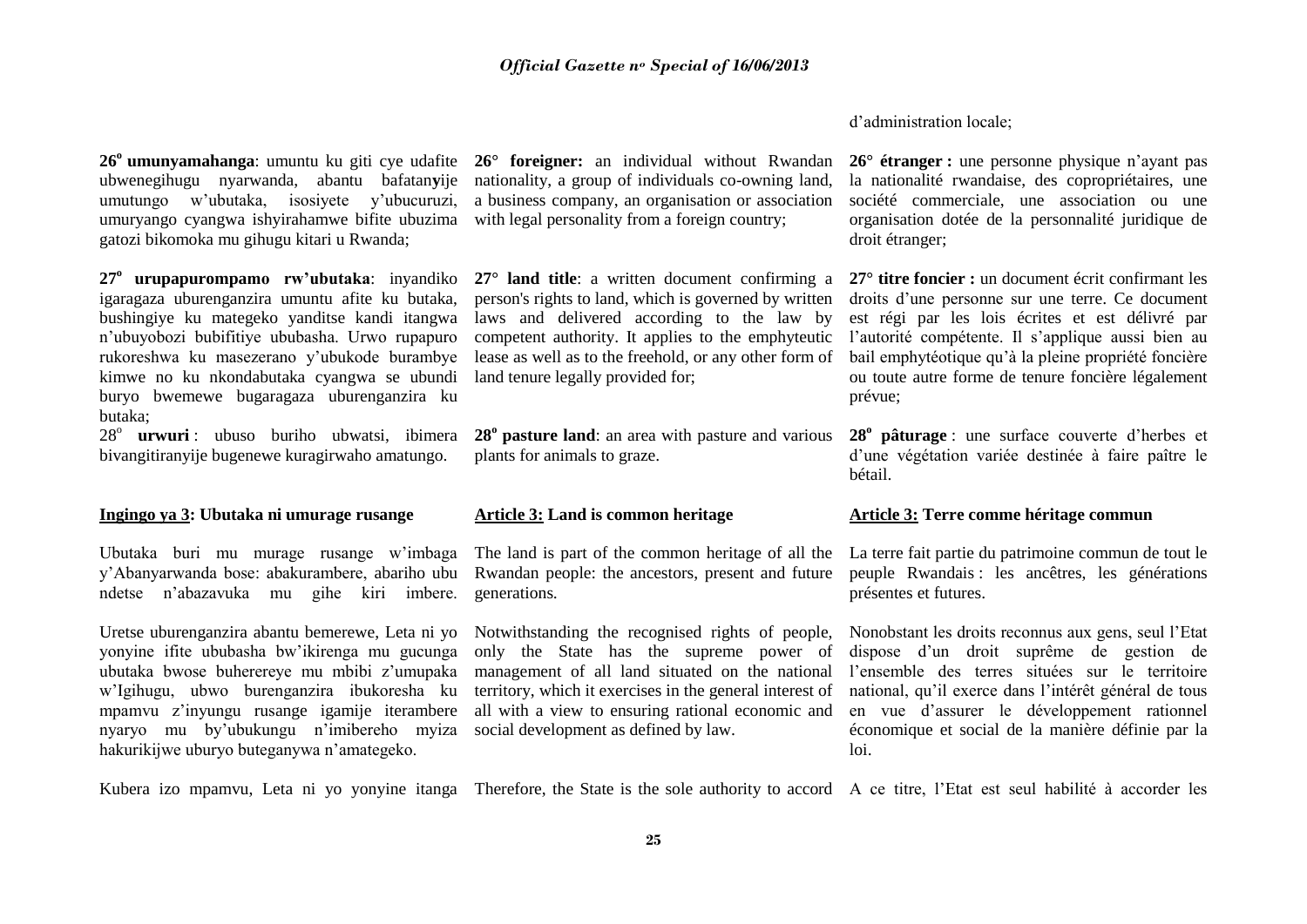uburenganzira bwo kubutunga no kubukodesha. rights of occupation and use of land. It also has the Ifite kandi ububasha bwo kwimura abantu ku right to order expropriation in the public interest. mpamvu z'inyungu rusange.

#### **Ingingo ya 4: Uburenganzira bungana ku butaka**

Ivangura iryo ari ryo ryose, ryaba irishingiye ku gitsina cyangwa inkomoko, ku byerekeranye no kubona ubutaka no kugira uburenganzira bwo kubutunga rirabujijwe.

Uburenganzira ku butaka hagati y'umugabo n'umugore bashyingiranywe ku buryo bwemewe n'amategeko buterwa n'icungamutungo bahisemo.

#### **Ingingo ya 5: Uburenganzira ku masezerano y'ubukode burambye**

Umuntu wese ufite ubutaka, yaba yarabubonye ku bw'umuco, cyangwa se yarabuhawe n'urwego rubifitiye ububasha, cyangwa se yarabuguze, yemerewe kubutunga ku buryo bw'ubukode burambye hakurikijwe ibiteganywa n'iri tegeko.

#### **Ingingo ya 6: Uburenganzira ku nkondabutaka**

Umunyarwanda wese afite uburenganzira bwo guhabwa inkondabutaka ku butaka bugenewe gutura, inganda, ubucuruzi, imibereho myiza, umuco cyangwa se ibikorwa by'ubumenyi.

Uburenganzira ku nkondabutaka butangwa gusa ku butaka buriho inyubako n'ubuzikikije bwonyine bukenewe kugira ngo ibyo bwagenewe bishobore be strictly limited to the area of land that is

#### **Article 4: Equal right to land**

All forms of discrimination, such as that based on sex or origin, in relation to access to land and the enjoyment of real rights shall be prohibited.

The right to land for a man and a woman lawfully married shall depend on the matrimonial regime they opted for.

# **Article 5: Right to emphyteutic lease**

Every person who is in possession of land, acquired either in accordance with custom, or granted by a competent authority, or by purchase, is the recognized proprietor under an emphyteutic lease in accordance with the provisions of this law.

#### **Article 6: Freehold right to land**

Any Rwandan citizen is entitled to be granted freehold title to land reserved for residential, industrial, commercial, social, cultural or scientific services.

Freehold rights shall apply only to developed land where infrastructures are erected and its extent shall droits d'occupation et d'usage de la terre. Il a aussi le droit d'ordonner l'expropriation pour des fins d'intérêt général.

#### **Article 4: Droit égal sur la propriété foncière**

Toute forme de discrimination, notamment celle fondée sur le sexe ou l'origine, en matière d'accès à la propriété foncière et à la jouissance des droits fonciers est prohibée.

Le droit sur la propriété foncière d'un homme et d'une femme légalement mariés dépend du régime matrimonial qu'ils ont choisi.

#### **Article 5: Droit au bail emphytéotique**

Toute personne titulaire de droits fonciers acquis soit en vertu de la coutume, soit en vertu d'une autorisation régulièrement accordée par les autorités compétentes, soit par l'achat, en est reconnu propriétaire, lié par un contrat d'emphytéose en conformité avec les dispositions de la présente loi.

#### **Article 6 : Droit à la pleine propriété foncière**

Tout citoyen rwandais a le droit de jouir du droit à la pleine propriété foncière sur les terres à usage résidentiel, industriel, commercial, social, culturel ou scientifique.

Le droit à la pleine propriété foncière s'applique seulement sur les terres où sont érigées des infrastructures ainsi que sur les terres environnantes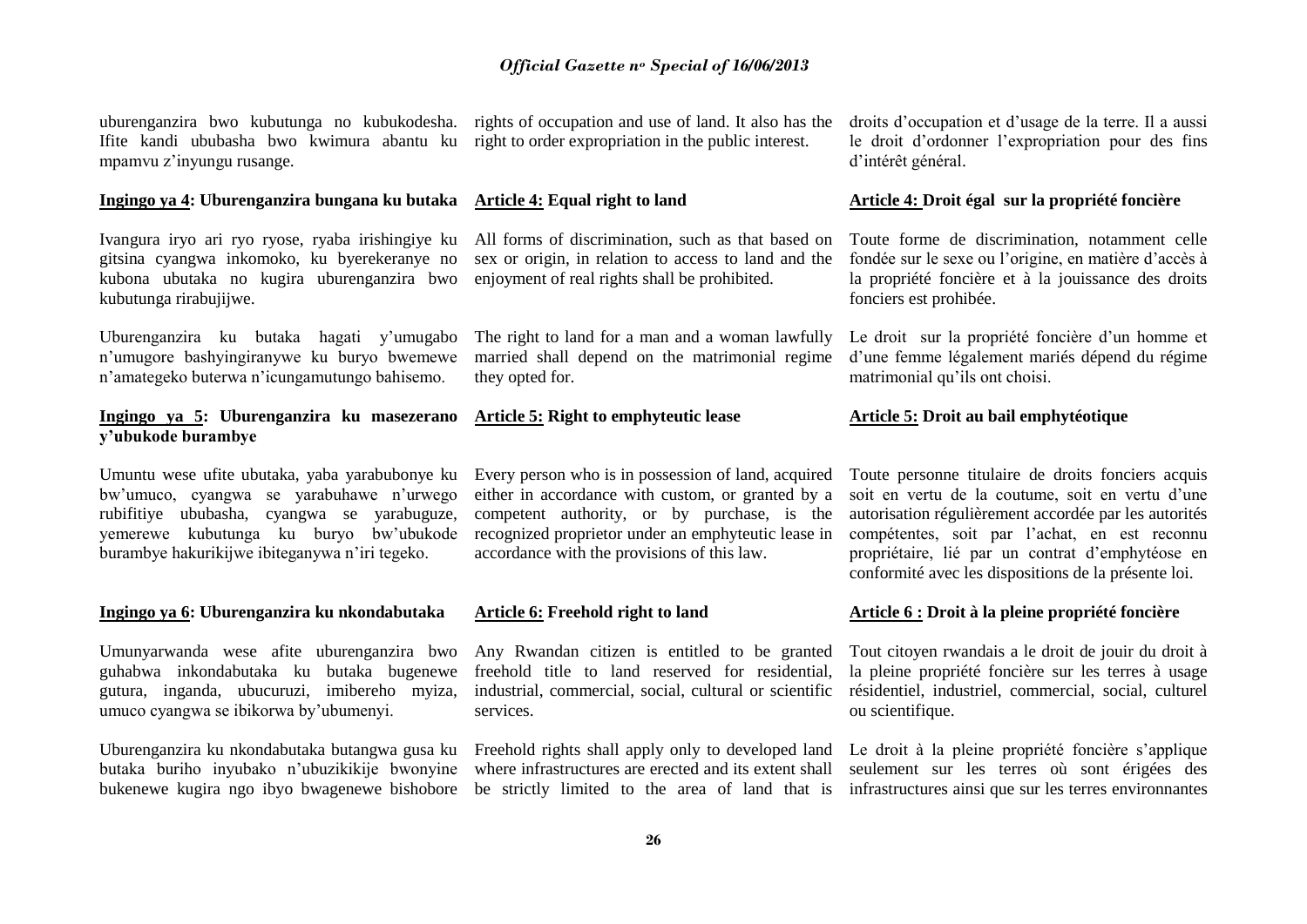| kuzikorerwamo.                                                                                                                                                                                                                                                                                                                                                  | necessary to support the authorised developments strictement nécessaires.<br>on the land and their amenity.                                                                                                                                                                              |                                                                                                                                                                                                                                                                                                                                                 |
|-----------------------------------------------------------------------------------------------------------------------------------------------------------------------------------------------------------------------------------------------------------------------------------------------------------------------------------------------------------------|------------------------------------------------------------------------------------------------------------------------------------------------------------------------------------------------------------------------------------------------------------------------------------------|-------------------------------------------------------------------------------------------------------------------------------------------------------------------------------------------------------------------------------------------------------------------------------------------------------------------------------------------------|
| Abantu bafatanyije umutungo w'ubutaka, isosiyete<br>y'ubucuruzi, umuryango cyangwa ishyirahamwe<br>bifite ubuzima gatozi, inkondabutaka ishobora<br>gutangwa gusa iyo Abanyarwanda babifitemo<br>nibura imigabane ingana na mirongo itanu na rimwe<br>ku ijana (51%) by'imigabane yose hamwe, keretse<br>ku butaka bwagenewe ahantu hihariye mu<br>by'ubukungu. | For a group of individuals co-owning land, a<br>business company, an organisation or association<br>with legal personality, freehold title can only be<br>granted if at least 51% of its stake is owned by<br>Rwandan citizens, except for land designated as<br>Special Economic Zones. | Les copropriétaires, la société commerciale,<br>l'association ou l'organisation dotées de la<br>personalité juridique ne peuvent acquérir le droit à<br>la pleine propriété foncière que si au moins 51% des<br>parts sociales sont détenues par les citoyens<br>rwandais, sauf pour les terres désignées comme<br>Zones Economiques Spéciales. |
| Uburyo bwo kubona inkondabutaka buteganywa<br>n'Iteka rya Minisitiri ufite ubutaka mu nshingano<br>ze.                                                                                                                                                                                                                                                          | Modalities for obtaining freehold title<br>are<br>determined by an Order of the Minister in charge of<br>land.                                                                                                                                                                           | Les modalités d'obtention du titre de pleine<br>propriété foncière sont déterminées par Arrêté du<br>Ministre ayant les terres dans ses attributions.                                                                                                                                                                                           |
| Ingingo ya 7: Ubuso busabirwa inkondabutaka                                                                                                                                                                                                                                                                                                                     | Article 7: Size of land that can be granted<br>freehold title                                                                                                                                                                                                                            | Article 7: Surface maximale pour une pleine<br>propriété foncière                                                                                                                                                                                                                                                                               |
| busabirwa inkondabutaka<br>ntibugomba<br><b>Ubuso</b><br>kurenza hegitari eshanu (ha 5).                                                                                                                                                                                                                                                                        | The size of land that can be granted freehold title<br>shall not exceed five (5) hectares.                                                                                                                                                                                               | La surface totale faisant l'objet de la demande de<br>pleine propriété foncière ne peut pas dépasser cinq<br>(5) hectares.                                                                                                                                                                                                                      |
| Icyakora, Minisitiri ufite ubutaka mu nshingano ze,<br>ashingiye ku mpamvu zumvikana kandi bisabwe<br>n'usaba kugira inkondabutaka, ashobora gutanga<br>inkondabutaka ku butaka burengeje hegitari eshanu<br>$(ha 5)$ .                                                                                                                                         | However, the Minister in charge of land, basing on<br>a reasonable case made by the applicant, may<br>authorise freehold rights on an area larger than five<br>(5) hectares.                                                                                                             | Toutefois, le Ministre ayant les terres dans ses<br>attributions, peut, pour des motifs raisonnables<br>présentées par le demandeur, autoriser une pleine<br>propriété foncière sur un espace de plus de cinq (5)<br>hectares.                                                                                                                  |
| Ingingo ya 8: Inkondabutaka ku butaka bwa<br>Leta n'ubw'inzego z'ibanze                                                                                                                                                                                                                                                                                         | <b>Article 8:</b> Freehold title on land of the State and<br>local authorities                                                                                                                                                                                                           | Article 8 : Pleine propriété foncière au profit de<br>l'Etat et des entités locales                                                                                                                                                                                                                                                             |
| Haseguriwe ibivugwa mu ngingo ya 6 n'iya 7 z'iri<br>tegeko, ubutaka bwose bwa Leta, bwaba uburi mu<br>umutungo bwite,<br>mutungo rusange cyangwa                                                                                                                                                                                                                | Without prejudice to the provisions of Articles 6<br>and 7 of this Law, all land belonging to the State,<br>whether in the public or private domain, shall be                                                                                                                            | Sans préjudice des dispositions des articles 6 et 7 de<br>la présente loi, toutes les terres appartenant à l'Etat,<br>développées ou non, qu'elles ressortent du domaine                                                                                                                                                                        |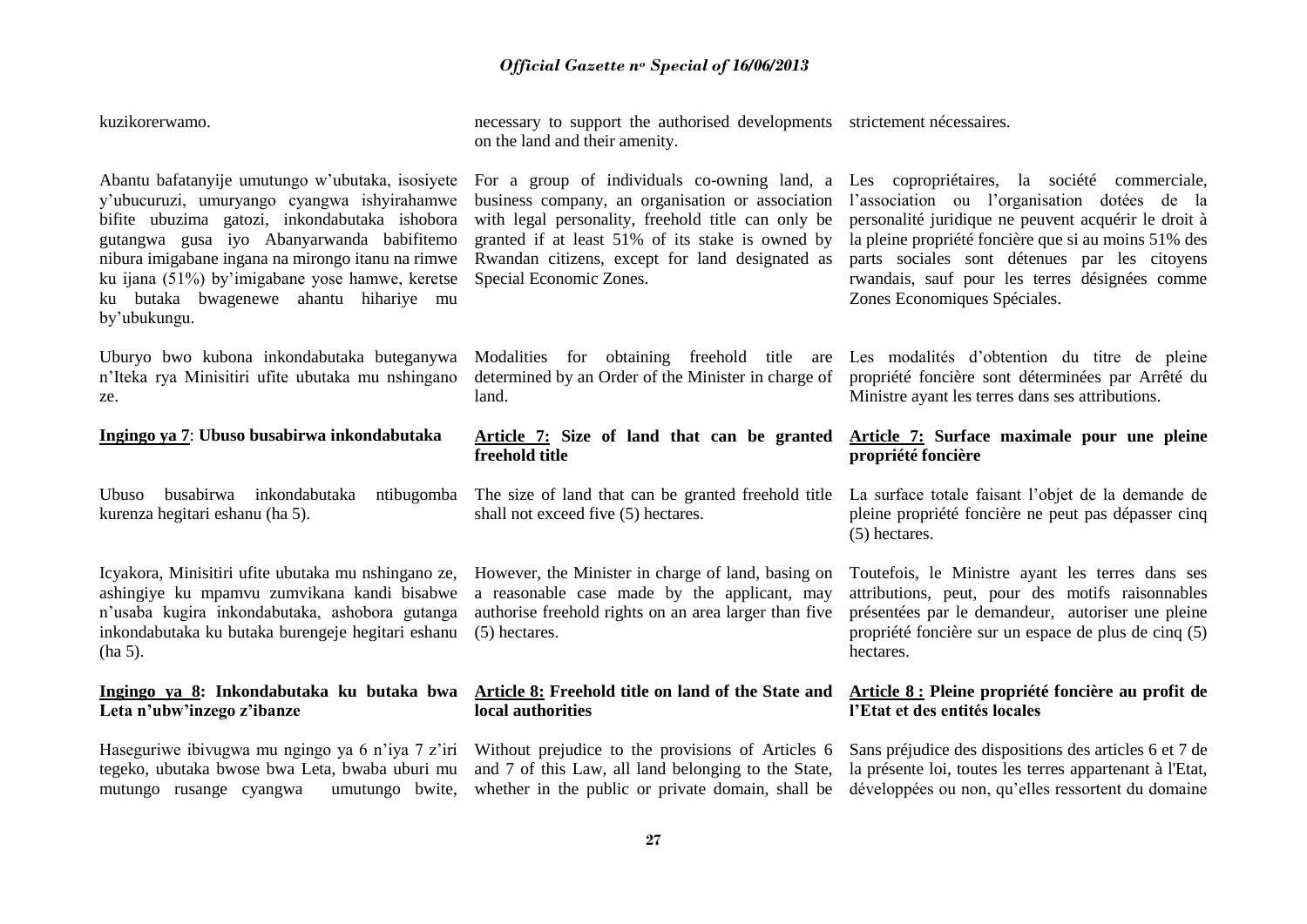buhabwa inkondabutaka hatitawe ko bwubatseho cyangwa butubatseho. Ibi kandi bikorwa ku butaka bufitwe n'ibigo bya Leta kimwe n'inzego z'ibanze.

granted freehold title irrespective of whether it is developed or not. This shall also apply to land owned by public institutions and local authorities.

public ou du domaine privé, reçoivent la pleine propriété foncière. Cela s'applique également aux terres détenues par les établissements publics ainsi que des entités locales.

| UMUTWE WA II: AMATSINDA Y'UBUTAKA CHAPTER II: CATEGORIZATION OF LAND                                                                                                 |                                                                                                                                                                                         | CHAPITRE II:<br><b>CATEGORISATION DES</b><br><b>TERRES</b>                                                                                                                         |
|----------------------------------------------------------------------------------------------------------------------------------------------------------------------|-----------------------------------------------------------------------------------------------------------------------------------------------------------------------------------------|------------------------------------------------------------------------------------------------------------------------------------------------------------------------------------|
| Icyiciro cya mbere: Ubutaka bwo mu mujyi Section One: Urban and rural land<br>n'ubwo mu cyaro                                                                        |                                                                                                                                                                                         | Section Première: Terres urbaines et terres<br>rurales                                                                                                                             |
| Ingingo ya 9 : Itandukaniro ry'ubutaka bwo mu Article 9: Urban land as opposed to rural land<br>mujyi n'ubwo mu cyaro                                                |                                                                                                                                                                                         | Article 9: Terres urbaines par opposition aux<br>terres rurales                                                                                                                    |
| Ubutaka bwo mu mujyi ni ubutaka buri mu mbago<br>z'umujyi zishyirwaho n'Iteka rya Perezida.                                                                          | Urban land shall be land which is confined within Les terres urbaines sont celles qui sont comprises<br>boundaries of towns or cities established by a<br>Presidential Order.           | des circonscriptions urbaines<br>dans les limites<br>établies par arrêté présidentiel.                                                                                             |
| Ubutaka bwose busigaye ni ubutaka bwo mu cyaro.                                                                                                                      | All remaining land shall be considered as rural land.                                                                                                                                   | Toutes les autres terres sont rurales.                                                                                                                                             |
| bufatwa nk'ubutaka bwo mu mujyi.                                                                                                                                     | Iteka rya Perezida rigena kandi ubundi butaka A Presidential Order determines any other land that<br>is considered as urban land.                                                       | Un arrêté présidentiel détermine d'autres terres<br>considérées comme étant des terres urbaines.                                                                                   |
| Icyiciro cya 2: Ubutaka bw'umuntu ku giti cye<br>n'ubutaka bwa Leta                                                                                                  | Section 2: Individual land and public land                                                                                                                                              | Terres individuelles et terres<br>Section 2:<br>publiques                                                                                                                          |
| Ingingo ya 10: Ubutaka bw'umuntu ku giti cye                                                                                                                         | Article 10: Individual land                                                                                                                                                             | <b>Article 10: Terres individuelles</b>                                                                                                                                            |
| Ubutaka bw'umuntu ku giti cye bugizwe n'ubutaka<br>ku<br>buryo<br>bw'umuco<br>atunze<br>cvangwa<br>ubw'amategeko yanditse.                                           | Private individual land shall comprise land acquired<br>through custom or written law.                                                                                                  | Les terres individuelles privées comprennent les<br>terres acquises en vertu de la coutume ou du droit<br>écrit.                                                                   |
| Ubwo butaka abutunze yarabuhawe n'ubuyobozi<br>bubifitiye ububasha, ubwo yaguze, yahaweho<br>impano, umurage, izungura,<br>umunani, ingurane<br>cyangwa isaranganya. | That land has been granted definitely by competent<br>authorities or acquired by purchase, donation,<br>inheritance, succession, ascending sharing, and<br>exchange or through sharing. | Ces terres sont soit concédées définitivement par les<br>autorités compétentes, soit acquises par achat, don,<br>héritage, succession, partage d'ascendant, échange<br>ou partage. |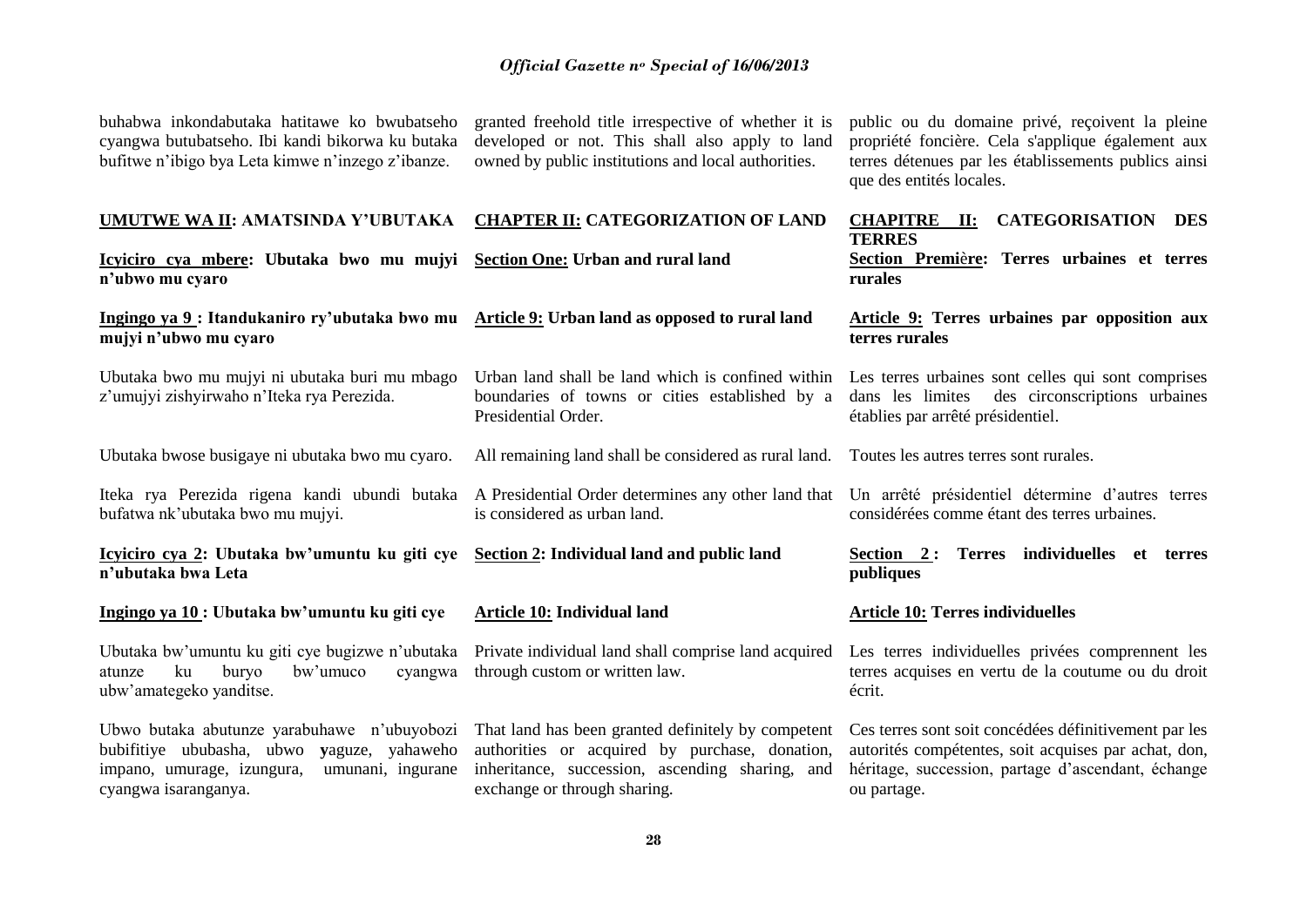#### **Article 11: Public land**

preceding paragraph.

Public land consists of land in public and private domain of State, land belonging to public institutions and land that belongs to local authorities whether being in their public domain or in their private domain.

The State may donate to any public institution or local authority its land reserved for public or private domain.

Public institutions or local authorities may also acquire land by purchasing it or by donation from individuals or associations, and that land shall fall

State land in the public domain consists of all land meant to be used by the general public or land reserved for organs of State services as well as national land reserved for environmental protection. Those lands include:

uburenganzira ku butaka butunzwe biciye mu nzira resulting from all channels stipulated in the droits fonciers résultant des voies stipulées au This Law offers equal protection to rights over land La présente loi prévoit une égale protection des paragraphe précédent.

#### **Article 11: Terres publiques**

Les terres publiques consistent en des terres du domaine public et privé de l'Etat, les terres appartenant aux établissements publics et les terres des entités locales, relevant de leur domaine public ou privé.

L'Etat peut donner à un établissement public ou à une entité locale des terres destinées à son domaine public ou à son domaine privé.

Les établissemnts publics et les entités locales peuvent aussi acquérir des terres par achat ou par donation offert par une personne ou une association. Les terres ainsi acquises tombent dans le domaine public ou dans le domaine privé.

#### **Article 12: Terres du domaine public de l'Etat**

Les terres du domaine public de l'Etat sont constituées aussi bien de toutes les terres affectées à un usage ou à un service public que des terres publiques réservées à la protection de l'environnement. Il s'agit :

### *Official Gazette n<sup>o</sup> Special of 16/06/2013*

Iri tegeko risigasira ku buryo zose zavuzwe mu gika kibanziriza iki.

#### **Ingingo ya 11 : Ubutaka bwa Leta**

Ubutaka bwa Leta bugizwe n'ubutaka buri mu mutungo rusange wa Leta no mu mutungo bwite wayo, ubw'ibigo bya Leta, ubw'inzego z'ibanze bwaba mu mutungo rusange cyangwa mu mutungo bwite wabyo.

Leta ishobora kwegurira ikigo cyayo icyo ari cyo cyose cyangwa urwego rw'ibanze ubutaka bukajya mu mutungo rusange cyangwa umutungo bwite wacyo.

Ibigo bya Leta cyangwa inzego z'ibanze bishobora kandi kubona ubutaka bibuguze cyangwa bibuhawe n'umuntu cyangwa amashyirahamwe, icyo gihe ubwo butaka bubarirwa mu mutungo bwite under their private or public domain. cyangwa umutungo rusange wazo.

#### **Ingingo ya 12: Ubutaka bwa Leta buri mu Article 12: State land in the public domain mutungo rusange**

Ubutaka bwa Leta buri mu mutungo rusange bugizwe n'ubutaka bwose bugenewe gukoreshwa n'abantu bose cyangwa ubutaka bugenewe gukorerwaho n'inzego z'imirimo ya Leta kimwe n'ubutaka bw'igihugu bukomye mu rwego rwo kurinda ibidukikije. Ubwo butaka ni ubu bukurikira: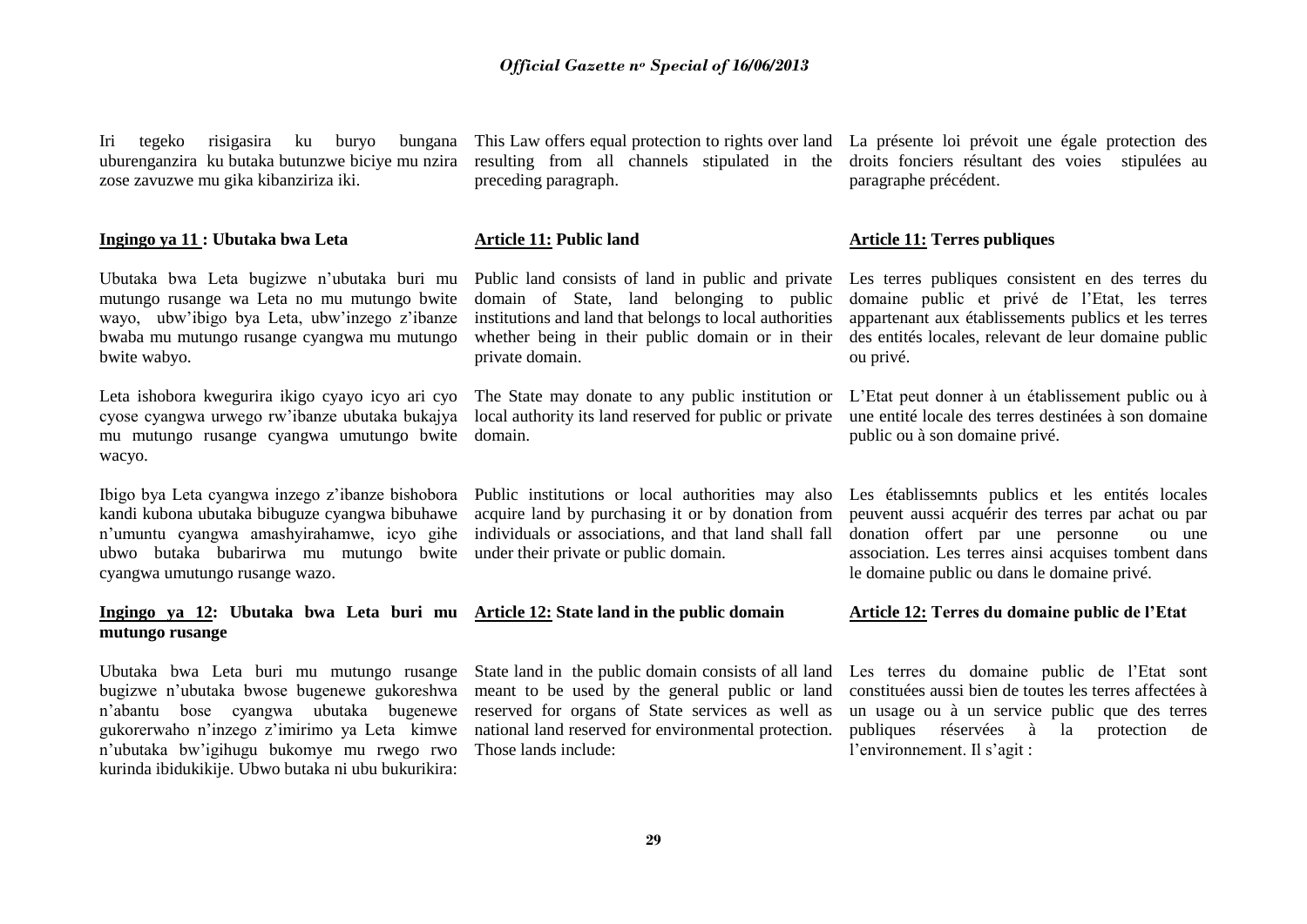| 1° ubutaka buriho ibiyaga cyangwa imigezi<br>byashyizwe ku rutonde n'Iteka rya Minisitiri ufite<br>umutungo kamere w'amazi mu nshingano ze;                                                                                                                                                    | 1° land occupied by lakes and rivers as listed by an<br>Order of the Minister in charge of water as natural<br>resources;                                                                                                                                         | 1° des terres des lits des lacs, des rivières ainsi<br>classés par arrêté du Ministre ayant les ressources<br>naturelles en eaux dans ses attributions;                                                                                                                                                 |
|------------------------------------------------------------------------------------------------------------------------------------------------------------------------------------------------------------------------------------------------------------------------------------------------|-------------------------------------------------------------------------------------------------------------------------------------------------------------------------------------------------------------------------------------------------------------------|---------------------------------------------------------------------------------------------------------------------------------------------------------------------------------------------------------------------------------------------------------------------------------------------------------|
| 2 <sup>°</sup> inkombe z'ibiyaga cyangwa imigezi kugeza ku<br>burebure bushyirwaho n'Iteka rya Minisitiri ufite<br>umutungo kamere w'amazi mu nshingano ze<br>uhereye aho amazi agarukira ku murongo usumba<br>iyindi uko imyuzure yagiye ikurikirana, ariko<br>hatitawe ku myuzure idasanzwe; | $2^{\circ}$ shores of lakes and rivers up to the length<br>determined by an Order of the Minister in charge of<br>water as natural resources starting from the furthest<br>line reached by water depending on successive<br>floods, excluding exceptional floods; | 2° des terres des bords des lacs et rivières jusqu'à<br>une longueur déterminée par arrêté du Ministre<br>ayant les ressources naturelles en eaux dans ses<br>attributions, à partir du point le plus éloigné atteint<br>par les crues successives, exception faite des<br>inondations exceptionnelles; |
| 3° ubutaka buriho amasoko n'amariba y'amazi<br>bugenwa hakurikijwe Iteka rya Minisitiri ufite<br>umutungo kamere w'amazi mu nshingano ze;                                                                                                                                                      | 3° land occupied by springs and wells determined in<br>accordance with an Order of the Minister in charge<br>of water as natural resources;                                                                                                                       | 3° des terres abritant les sources et les points d'eau<br>naturels, déterminées suivant l'arrêté du Ministre<br>ayant les ressources naturelles en eaux dans ses<br>attributions;                                                                                                                       |
| 4° ubutaka bw'igihugu bw'amashyamba cyimeza,<br>za pariki z'Igihugu, ibishanga bikomye, ubusitani<br>rusange bwa Leta n'ahantu nyaburanga;                                                                                                                                                     | 4° national land comprised of natural forests,<br>national parks, protected swamps, State public<br>gardens and tourist sites;                                                                                                                                    | 4° des terres nationales destinées à la protection de<br>l'environnement et constituées des forêts naturelles,<br>des parcs nationaux, des marais protégés, des<br>jardins publics de l'Etat et lieux touristiques;                                                                                     |
| 5° ibirwa biri ku rutonde rushyirwaho n'Iteka rya<br>Minisitiri ufite ubutaka mu nshingano ze;                                                                                                                                                                                                 | 5° islands as listed by an Order of the Minister in<br>charge of land;                                                                                                                                                                                            | 5° des îles ainsi classées par arrêté du Ministre<br>ayant les terres dans ses attributions;                                                                                                                                                                                                            |
| 6 <sup>°</sup> imihanda ya Leta n'imbago zayo;                                                                                                                                                                                                                                                 | 6° national roads and their boundaries;                                                                                                                                                                                                                           | 6° des routes nationales et leurs emprises ;                                                                                                                                                                                                                                                            |
| 7º ubutaka bugenewe gukorerwaho imirimo rusange<br>n'ibikorwa remezo bya Leta;                                                                                                                                                                                                                 | $7^{\circ}$ land reserved for public State activities and $7^{\circ}$ des terres réservées aux activités<br>infrastructures;                                                                                                                                      | et/ou<br>infrastructures des services publics;                                                                                                                                                                                                                                                          |
| 8° ubutaka buriho inzibutso n'amarimbi by'abantu<br>bazize jenoside yakorewe Abatutsi mu Rwanda.                                                                                                                                                                                               | 8° land on which memorial sites for genocide<br>perpetrated against the Tutsi in Rwanda.                                                                                                                                                                          | 8° des terres sur lesquelles sont érigés les sites<br>mémoriaux du génocide commis contre les Tutsi au<br>Rwanda.                                                                                                                                                                                       |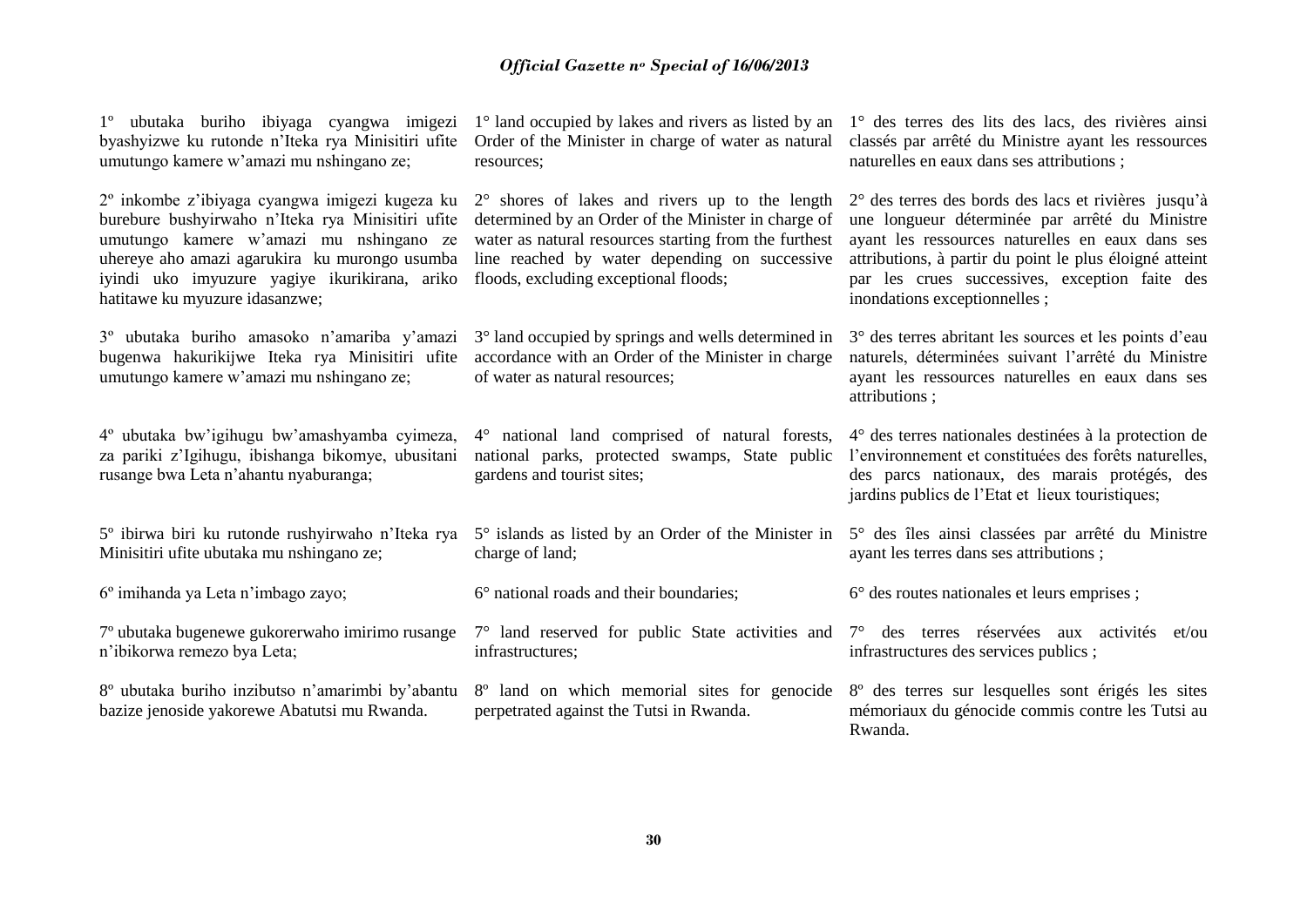| rusange w'inzego z'ibanze                                                                                                                                                                                                                                 | Ingingo ya 13 : Ubutaka buri mu mutungo Article 13: Land in the public domain of local Article 13 : Terres du domaine public des entités<br>Government                                                                                                         | d'administration locale                                                                                                                                                                                                                                                       |
|-----------------------------------------------------------------------------------------------------------------------------------------------------------------------------------------------------------------------------------------------------------|----------------------------------------------------------------------------------------------------------------------------------------------------------------------------------------------------------------------------------------------------------------|-------------------------------------------------------------------------------------------------------------------------------------------------------------------------------------------------------------------------------------------------------------------------------|
| Ubutaka buri mu mutungo rusange w'inzego Land in the public domain of local authorities<br>bugizwe n'ubutaka buri mu byiciro consists of the following categories:<br>z'ibanze<br>bikurikira:                                                             |                                                                                                                                                                                                                                                                | Les terres du domaine public des entités<br>d'administration locale dotées de la personnalité<br>juridique sont les suivantes :                                                                                                                                               |
| 1° ubutaka bugenewe imirimo cyangwa ibikorwa 1° land reserved for public activities<br>remezo by'inzego z'ibanze;                                                                                                                                         | and<br>infrastructures of local authorities;                                                                                                                                                                                                                   | les terres réservées<br>$1^{\circ}$<br>activités et<br>aux<br>infrastructures des entités d'administration locale;                                                                                                                                                            |
| $2^{\circ}$<br>imihanda y'Uturere n'Umujyi wa Kigali<br>n'ahandi hafatwa nk'umujyi ihuza ahantu hari<br>ubuyobozi bw'Imirenge iri mu Karere kamwe<br>cyangwa imihanda ikoreshwa mu Murenge umwe<br>n'imbago zayo;                                         | 2° Districts and City of Kigali roads and that of<br>other urban areas linking different Sectors<br>headquarters within the same District, or those<br>roads that are used within the same Sector with their<br>boundaries;                                    | 2° les routes des Districts ou de la Ville de Kigali<br>ainsi que d'autres zones urbaines qui assurent la<br>liaison entre les différents chefs-lieux des Secteurs<br>d'un même District ou à l'intérieur d'un même<br>Secteur ainsi que leurs emprises;                      |
| 3 <sup>°</sup> uduhanda duto two mu cyaro duhuza imihanda<br>y'Uturere n'ahandi hantu hagiye hakomeye mu<br>cyaro hatuwe n'abantu benshi<br>bari kumwe<br>n'imbago zatwo;                                                                                 | 3 <sup>°</sup> arterial roads that connect Districts roads to rural<br>community centres that are inhabited as an<br>agglomeration with their boundaries;                                                                                                      | 3 <sup>°</sup> les pistes rurales qui relient les routes de Districts<br>aux centres de communautés rurales peuplés en<br>agglomération ainsi que leurs emprises;                                                                                                             |
| 4° ubutaka bw'amarimbi rusange.                                                                                                                                                                                                                           | 4 <sup>°</sup> land reserved for public cemeteries.                                                                                                                                                                                                            | 4 <sup>°</sup> les terres des cimetières publiques.                                                                                                                                                                                                                           |
| Ingingo ya 14 : Ubutaka bwa Leta buri mu Article 14: State land in the private domain<br>mutungo bwite wayo                                                                                                                                               |                                                                                                                                                                                                                                                                | Article 14 : Terres du domaine privé de l'Etat                                                                                                                                                                                                                                |
| Ubutaka bwa Leta buri mu mutungo bwite wayo<br>bugizwe n'ubutaka bwose butari mu butaka<br>bugenewe ibikorwa rusange n'ibikorwa remezo,<br>ubutaka butari ubw'ibigo bya Leta n'ubw'inzego<br>z'ibanze hamwe n'ubutaka butari ubw'abantu ku<br>giti cyabo. | State land in the private domain land shall consist of<br>all the land that is not included in State land<br>reserved for public activities or infrastructures and<br>land that does not belong to public institutions or<br>local authorities or individuals. | Les terres du domaine privé de l'Etat comprennent<br>toutes les terres qui ne sont pas affectées à l'usage<br>public ainsi que les terres qui n'appartiennent pas<br>aux établissements publics et des entités locales ou<br>celles qui n'appartiennent pas aux particuliers. |
| Ubwo butaka bugizwe n'ubutaka bukurikira:                                                                                                                                                                                                                 | That land shall be comprised of the following:                                                                                                                                                                                                                 | Les terres du domaine privé de l'Etat comprennent:                                                                                                                                                                                                                            |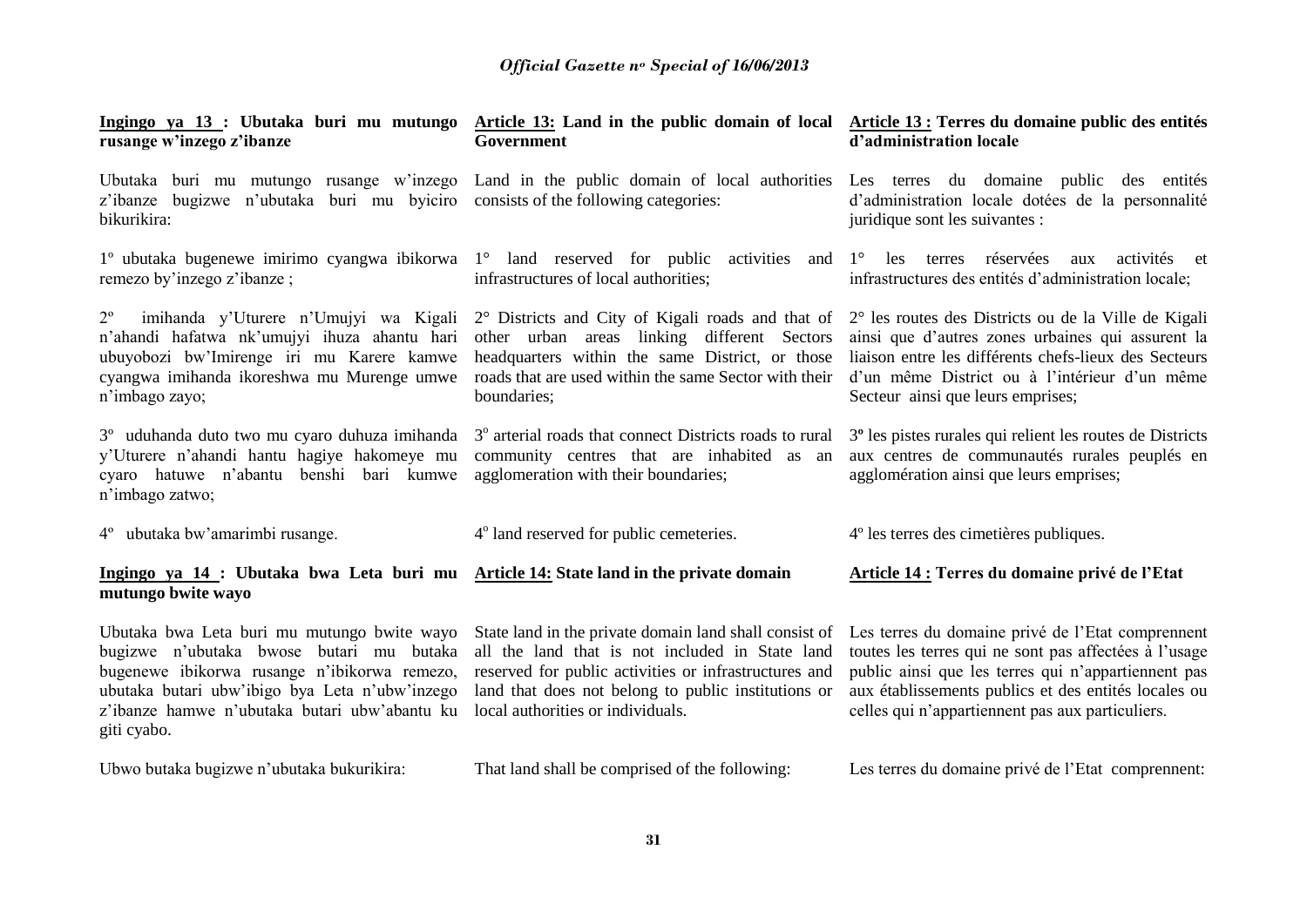1° inkungu;

- 2° indeka;
- 3° ubutaka bwambuwe abari babufite hakurikijwe ibiteganywa n'iri tegeko;
- 4° ubutaka bwa Leta bwari busanzwe buriho ibikorwa byayo bwakuwe mu mutungo rusange hakurikijwe iby'amategeko ateganya;
- 5° ubutaka Leta yaguze, yahawe cyangwa yimuyeho abaturage ku mpamvu z'inyungu rusange;
- 6° ibishanga bidakomye;
- 7° ubutaka buriho amashyamba ya Leta;
- 8° ubutaka buturutse ku masezerano y'ubukode burambye yahawe umunyamahanga atarongerewe igihe nk'uko biteganywa n'iri tegeko;
- 9° ubutaka bw'amarimbi yihariye.

Gukura ubutaka mu mutungo rusange wa Leta bushyirwa mu mutungo bwite wayo buvugwa mu ngingo ya 12 y'iri tegeko kuva ku gace ka mbere (1°) kugeza ku gatanu (5°) bikorwa n'itegeko, kuva ku gace ka gatandatu (6°) kugeza gace ka karindwi (7°) bikorwa n'Iteka rya Minisitiri w'Intebe. Naho ubutaka buvugwa mu gace ka munani (8) ntibushobora kwimurwa.

- 1° vacant lands;
- 2° escheat lands;
- 3° confiscated lands in respect of the provisions of this Law;
- 4° State land previously occupied by public activities removed from public domain in accordance with the laws;
- 5° land acquired by the State through purchase, donation or expropriation for public interests;
- 6° unprotected swamps;
- 7° land occupied by State owned forests;
- 8° land resulting from non-renewed lease issued to foreigner as provided by this Law;

9° land reserved for specific cemeteries.

The transfer of state land from public domain to private domain mentioned in Article 12 of this Law from point one  $(1^{\circ})$  to point five  $(5^{\circ})$  shall be done by law, while from point six  $(6^{\circ})$  to point seven  $(7^{\circ})$ the transfer shall be done by an Order of the Prime Minister. The land referred to in point eight  $(8^{\circ})$ shall not be transferable.

1° les terres vacantes ;

- 2° 2° les terres en déshérence;
- 3° les terres confisquées en vertu de la présente loi;
- 4° les terres désaffectées conformément à la législation;
- 5° les terres acquises par achat, donation ou expropriation pour cause d'utilité publique;
- 6° les marais non protégés ;
- 7° les terres occupées par les forêts de l'Etat;
- 8° les terres allouées aux expatriés dont le bail emphytéotique n'a pas été renouvelé conformément à la présente loi;

9° les terres des cimetières particuliers.

La désaffectation du domaine public au domaine privé des terres définies à l'article 12 de la présente loi, du point un (1°) au point cinq (5°) se fait par voie de loi, tandis que du point six (6°) au point sept (7°), la désaffectation se fait par voie d'arrêté du Premier Ministre. Les terres visées au point huit (8°) ne sont pas susceptibles de désaffectation.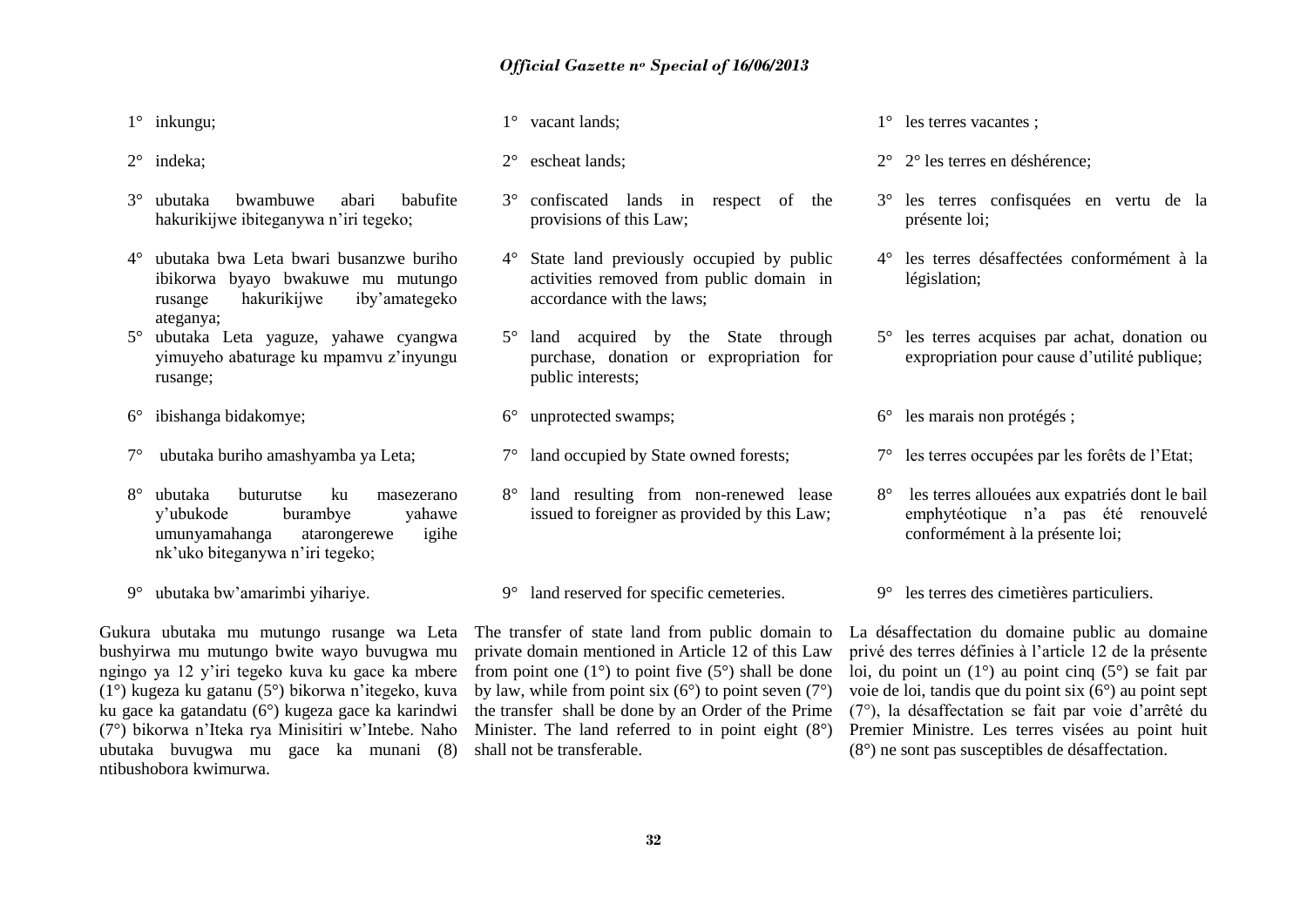| nzego z'ibanze                                                                                                                                        | authorities                                                                                                                                             | locales                                                                                     |
|-------------------------------------------------------------------------------------------------------------------------------------------------------|---------------------------------------------------------------------------------------------------------------------------------------------------------|---------------------------------------------------------------------------------------------|
| utaka buri mu mutungo bwite w'inzego z'ibanze                                                                                                         | Land in the private domain of local authorities                                                                                                         | Les terres du domaine privé                                                                 |
| izwe n'ubutaka buri mu byiciro bikurikira:                                                                                                            | consists of the following categories:                                                                                                                   | consistent en:                                                                              |
| 1° ubutaka bw'inzego z'ibanze butagenewe                                                                                                              | 1° local authorities land not reserved to be                                                                                                            | $1^\circ$ des terres des entités l                                                          |
| ibikorwa rusange;                                                                                                                                     | used for public activities;                                                                                                                             | au service public;                                                                          |
| $2^{\circ}$ ubutaka<br>bw'inzego<br>z'ibanze<br>bwari<br>busanzweho ibikorwa rusange bwakuwe<br>hakurikijwe<br>mutungo<br>rusange<br>mu<br>amategeko; | $2^{\circ}$ local authorities land previously used for<br>public activities but which was removed<br>from public domain in accordance with the<br>laws: | $2^{\circ}$ des terres des entités los<br>affectées au service pu<br>désaffectées conformér |
| 3° ubutaka inzego z'ibanze zaguze, zahawe                                                                                                             | 3° land acquired by the local authorities                                                                                                               | 3° des terres acquises pa                                                                   |
| cyangwa bwimuweho abantu ku mpamvu                                                                                                                    | through purchase, donation or expropriation                                                                                                             | par achat, donation or                                                                      |
| z'inyungu rusange;                                                                                                                                    | for public interests;                                                                                                                                   | cause d'utilité publique                                                                    |

- 4° des terres occupées par les forêts des entités locales;
- 5° des terres confisquées conformément à la présente loi.

La désaffectation des terres du domaine public des entités locales à leur domaine privé se fait par arrêté du Ministre ayant les terres dans ses attributions sur proposition de l'entité locale compétente.

#### **Article 16: Terres des établissements publics**

Les terres du domaine public des établissements publics sont celles qui sont réservées à leur service public.

## **w'inzego z'ibanze**

Ubutaka buri mu mutungo bwite w'inzego z'ibanze bugizwe n'ubutaka buri mu byiciro bikurikira:

- 4° ubutaka buriho amashyamba y'inzego z'ibanze;
- 5° ubutaka bwambuwe ba nyirabwo hakurikijwe ibiteganywa n'iri tegeko.

Gukura ubutaka mu mutungo rusange w'inzego z'ibanze bugashyirwa mu mutungo bwite wazo bikorwa n'Iteka rya Minisitiri ufite ubutaka mu nshingano ze bisabwe n'urwego rw'ibanze rubifitiye ububasha.

#### **Ingingo ya 16: Ubutaka bw'ibigo bya Leta**

Ubutaka buri mu mutungo rusange w'ibigo bya Land in public domain of public institutions shall Leta bugizwe n'ubutaka buriho imirimo n'ibikorwa remezo by'ibyo bigo.

The transfer of land from the public domain of local authorities to their private domain shall be done by an Order of the Minister in charge of land on proposal by the competent local authority.

4° land occupied by local authorities' forests;

#### **Article 16: Public institutions land**

consist of land reserved for public para-statal institutions activities and infrastructures.

#### **33**

#### **Ingingo ya 15: Ubutaka buri mu mutungo bwite Article 15: Land in the private domain of local Article 15: Terres du domaine privé des entités locales**

- locales non destinées
	- 2° des terres des entités locales anciennement ublic mais qui ont été ment à la législation;

des entités locales

- ar les entités locales u expropriation pour cause d'utilité publique;
- 

# 5° confiscated land as provided by this Law.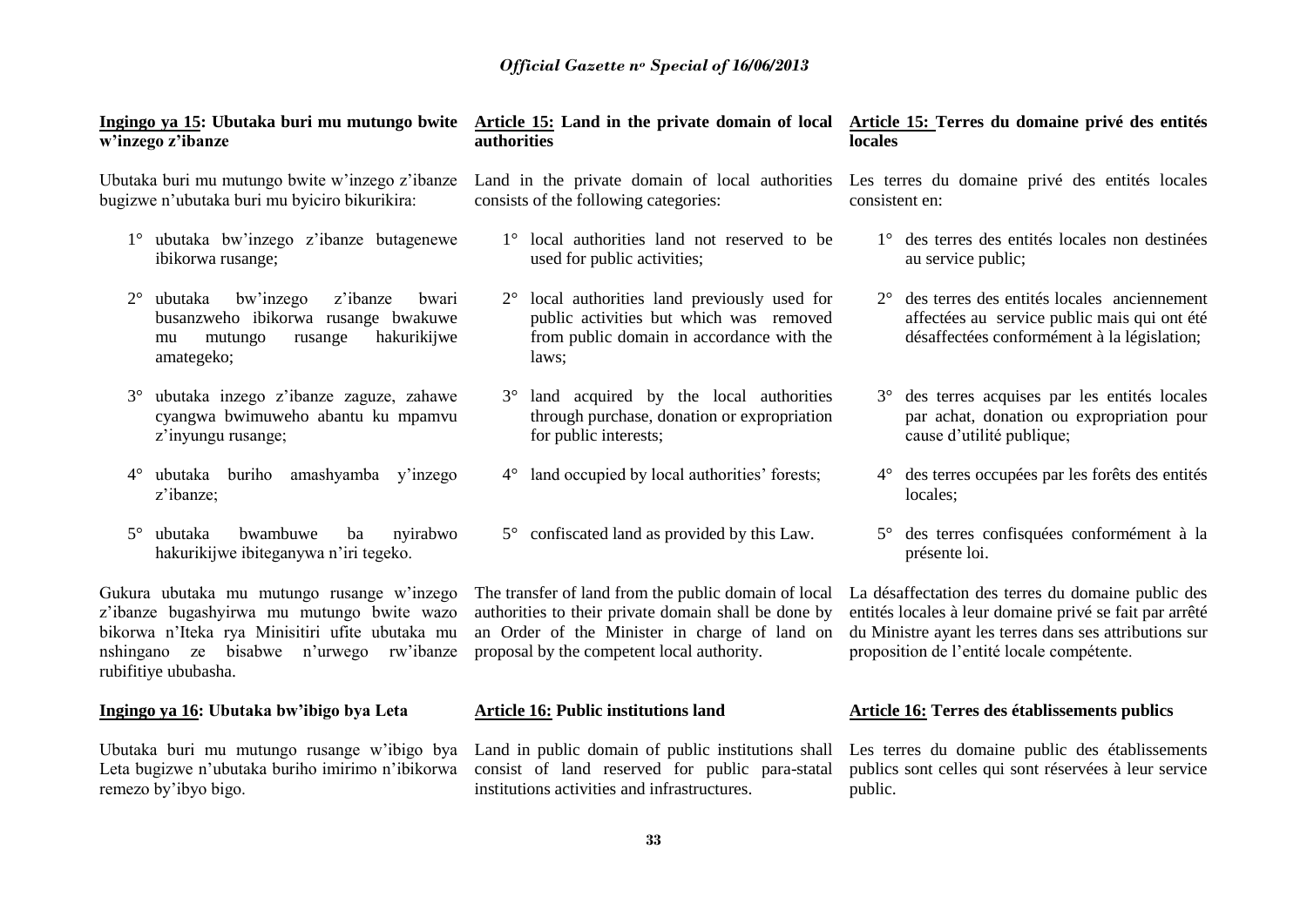Ubutaka buri mu mutungo bwite w'ibigo bya Leta bugizwe n'ubutaka buri mu byiciro bikurikira:

- 1° ubutaka butagenewe gukorerwaho imirimo rusange n'ibigo bya Leta;
- 2° 2º ubutaka bw'ibigo bya Leta buri mu mutungo rusange bugakurwamo hakurikijwe amategeko;
- 3° ubutaka ibigo bya Leta byaguze, byahawe cyangwa byimuyeho abantu ku mpamvu z'inyungu rusange;
- 4° ubutaka buriho amashyamba y'ibigo bya Leta.

Gukura ubutaka mu mutungo rusange w'ibigo bya Leta bugashyirwa mu mutungo bwite wabyo bikorwa n'Iteka rya Minisitiri ufite ubutaka mu nshingano ze bisabwe n'Urwego rureberera icyo kigo.

**gukodesha ubutaka**

consist of the following categories:

- 1° land not reserved for public activities use by public institutions;
- 2° public institutions land previously used for public activities but which was removed from public domain in accordance with the law;
- 3° land acquired by public institutions through purchase, donation or expropriation for public interests;
- 4° land occupied by public institutions forests.

The transfer of land from the public domain of public institutions to their private domain shall be done by an Order of the Minister in charge of land on proposal by the supervising Authority.

Land in private domain of public institutions shall Les terres du domaine privé des établissements publics se composent:

- 1° des terres non affectées au service public des établissements;
- 2° des terres des établissements publics anciennement affectés au service public mais qui ont été désaffectées conformément à la loi;
- 3° des terres acquises par les établissements publics par achat, don ou expropriation pour cause d'utilité publique;
- 4° des terres occupées par les forêts des établissements publics.

La désaffectation des terres du domaine public des établissements publics à leur domaine privé se fait par voie d'arrêté du Ministre ayant les terres dans ses attributions sur proposition de l'Organe de tutelle.

**Section première: Allocation, acquisition et bail** 

**Article 17: Allocation, acquisition des terres et** 

**emphytéotique** 

**bail emphytéotique**

#### **UMUTWE WA III: IMICUNGIRE N'IMIKORESHEREZE Y'UBUTAKA CHAPTER III: LAND ADMINISTRATION AND MANAGEMENT CHAPITRE III: ADMINISTRATION ET GESTION DES TERRES**

**Icyiciro cya mbere: Gutanga, guhabwa no Section One: [Land allocation, acquisition and](http://www.amategeko.net/display_rubrique.php?ActDo=all&Information_ID=692&Parent_ID=3068403&type=public&Langue_ID=An&rubID=3068406#a3068451)  [lease](http://www.amategeko.net/display_rubrique.php?ActDo=all&Information_ID=692&Parent_ID=3068403&type=public&Langue_ID=An&rubID=3068406#a3068451)** 

**Ingingo ya 17: Gutanga, guhabwa no gukodesha ubutaka Article 17: Land allocation, acquisition and lease** 

Haseguriwe ibivugwa mu ngingo ya 6 n'iya 7 z'iri Without prejudice to the provisions of Articles 6 Sans préjudice des dispositions des articles 6 et 7 de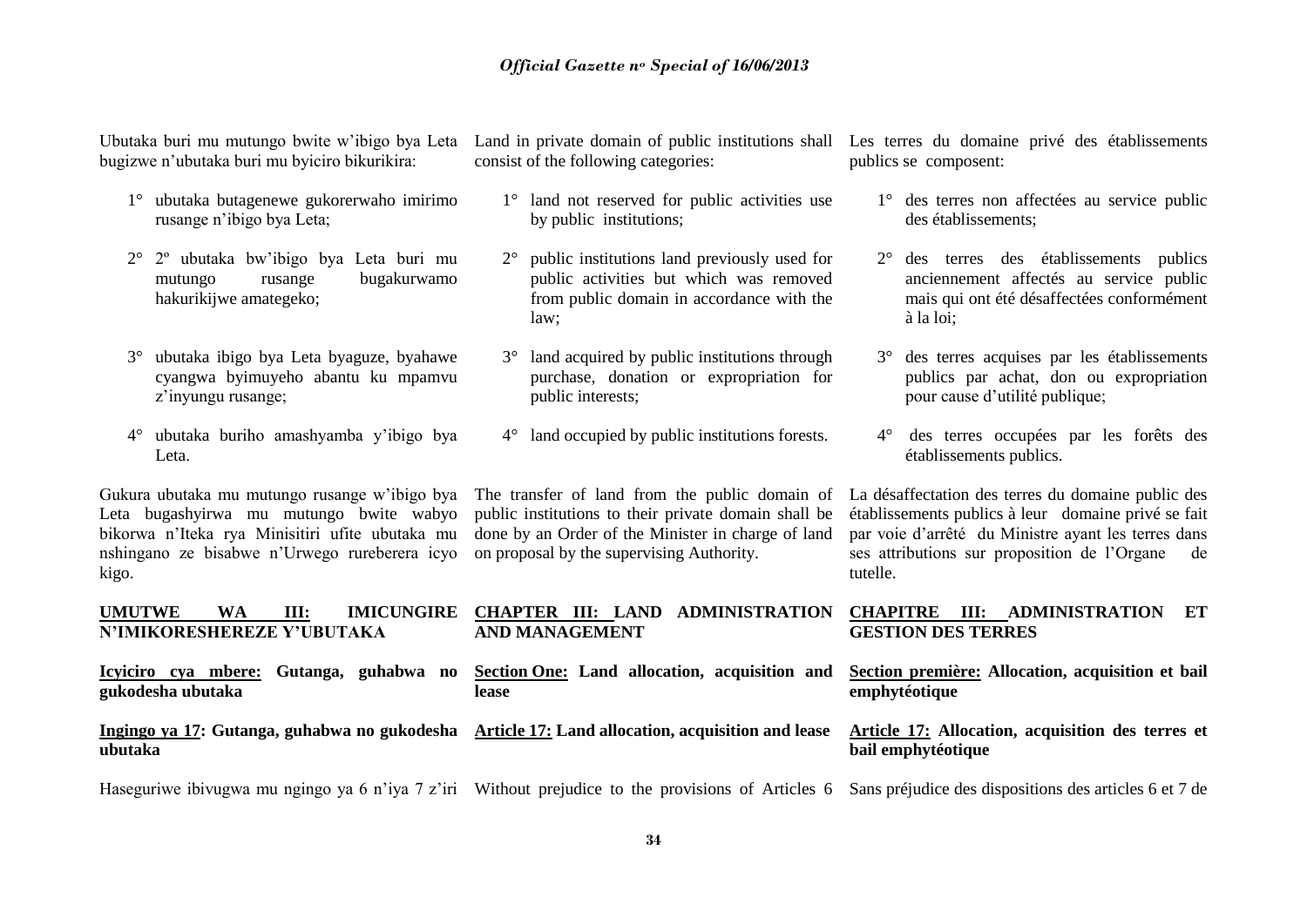tegeko**,** uburenganzira ku butaka butangwa na Leta and 7 of this Law, the right to land is granted by the biciye mu bukode burambye.

Igihe cy'ubukode burambye bw'ubutaka ntigishobora kujya munsi y'imyaka itatu (3) cyangwa ngo kirenze imyaka mirongo cyenda however it can be renewed. n'icyenda (99), ariko gishobora kongerwa.

Uburyo bwo kubona no gukodesha ubutaka, imyaka nyakuri y'ubukode burambye n'uko bwongerwa bishyirwaho n'Iteka rya Perezida.

Gutanga no guhabwa ubutaka bugenewe Allocation and acquisition of land for investment ishoramari, bikorwa hashingiwe ku nyigo y'umushinga yemejwe n'urwego ububasha hashingiwe ku kamaro n'agaciro importance and value of the investment. by'ishoramari.

Gutanga ubutaka bwa Leta buri mu mutungo bwite wayo mu rwego rw'ishoramari bikorwa biciye mu ipiganwa keretse byemejwe ukundi n'Iteka rya Minisitiri w'Intebe kandi ku butaka buzwi.

#### **Ingingo ya 18: Icyemeza ko ubutaka bwatanzwe**

Kwemeza ko ubutaka bwatanzwe cyangwa bukodeshejwe bigaragazwa n'icyemezo cy'iyandikisha ry'ubutaka gitangwa n'Umubitsi w'Impampurompamo z'ubutaka.

Igihe icyemezo cy'iyandikisha ry'ubutaka gitakaye In case of loss or damage of the certificate of land cyangwa cyangiritse w'Impampurompamo z'ubutaka niwe utanga replacing one.

State in the form of emphyteutic lease.

The land lease period can not be less than three (3) years and can not exceed ninety- nine years (99),

Procedures for land allocation, lease, the exact number of years of land lease and its renewal shall be determined by a Presidential Order.

shall be based on approved business plan by a rubifitive competent authority in accordance with the

> Allocation of public land in private domain for investment shall be done through an open competition except when authorised by an Order of the Prime Minister on a well defined land.

#### **Article 18: Certificate of land allocation**

Certifying that the land has been allocated or leased shall be evidenced by a certificate of land registration issued by the registrar of land titles.

Umubitsi registration, the registrar of land titles issued a

la présente loi, les droits fonciers sont concédés par l'Etat sous forme de bail emphytéotique.

La durée du bail emphytéotique ne peut pas être inférieure à trois (3) ans, ni être supérieure à quatrevingt-dix-neuf (99), mais elle peut être renouvelable.

Les modalités d'allocation des terres et de bail emphytéotique, la durée ainsi que le renouvellement du bail emphytéotique sont déterminées par Arrêté Présidentiel.

L'allocation et l'acquisition des terres destinées à l'investissement sont basées sur un plan d'affaires approuvé par l'autorité compétente sur base de l'importance et la valeur de l'investissement.

L'allocation des terres du domaine privé de l'Etat aux fins d'investissement se fait à travers une concurrence ouverte au public, sauf exception autorisée par Arrêté du Premier Ministre et sur une terre bien définie.

#### **Article 18: Certification de l'allocation de terres**

La certification de l'allocation de terres est prouvée par un certificat d'enregistrement foncier délivré par le Conservateur des titres fonciers.

En cas de perte ou de destruction du certificat d'enregistrement foncier, le Conservateur des titres fonciers en délivre un nouveau.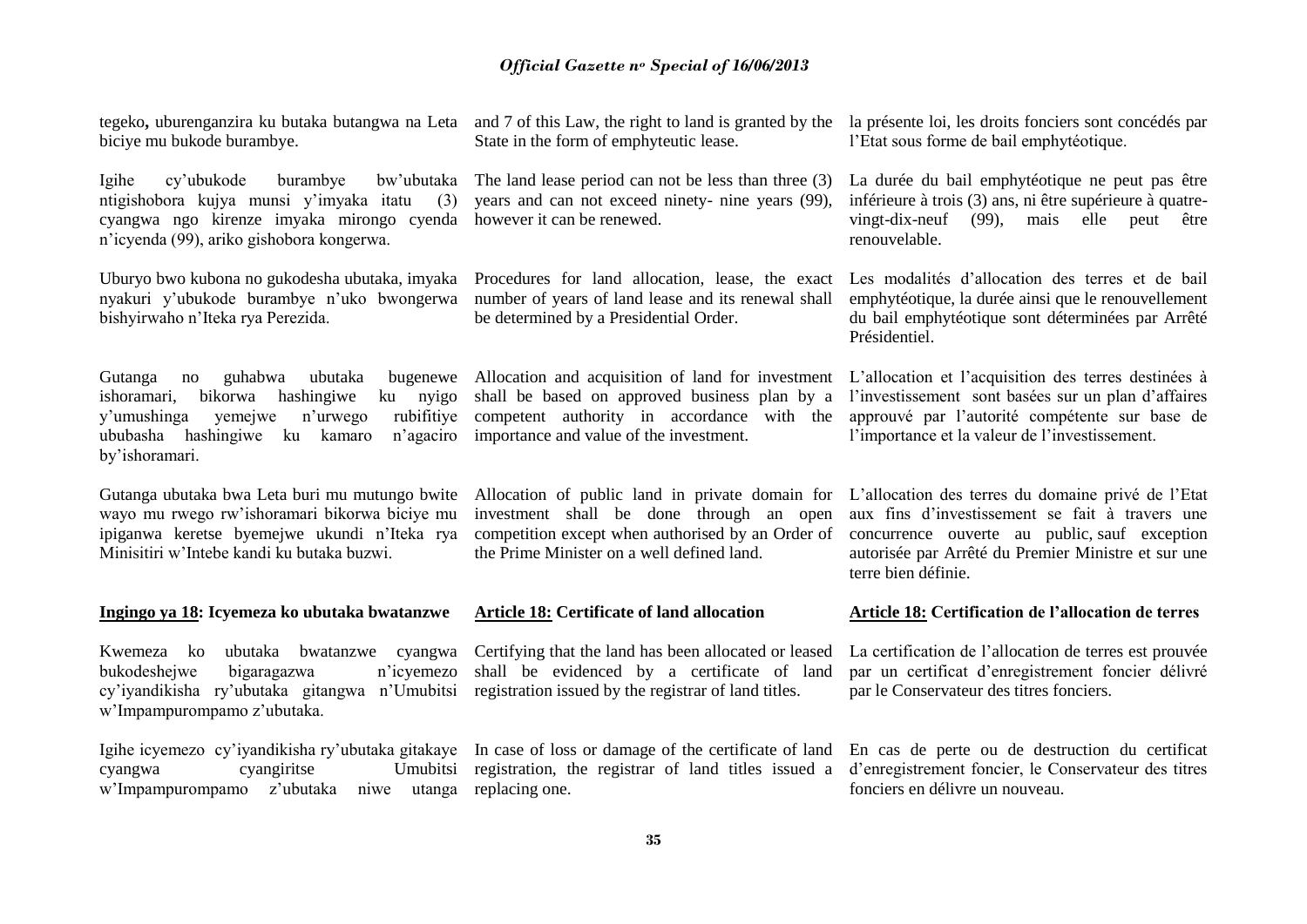### ikigisimbura.

| Iteka rya Perezida rigena imikorere n'ububasha<br>by'Umubitsi w'Impapurompamo z'ubutaka.                                                                                                                                               | A Presidential Order determines the functioning and<br>powers of the registrar of land titles.                                                                                                                                   | Un Arrêté Présidentiel détermine le fonctionnement<br>ainsi que les compétences du Conservateur des<br>titres fonciers.                                                                                                                                       |  |  |
|----------------------------------------------------------------------------------------------------------------------------------------------------------------------------------------------------------------------------------------|----------------------------------------------------------------------------------------------------------------------------------------------------------------------------------------------------------------------------------|---------------------------------------------------------------------------------------------------------------------------------------------------------------------------------------------------------------------------------------------------------------|--|--|
| <b>Ingingo</b><br>19:<br>Imitungire<br>ya<br>bw'ibishanga                                                                                                                                                                              | y'ubutaka Article 19: Swamps land tenure                                                                                                                                                                                         | Article 19: Tenure foncière des marais                                                                                                                                                                                                                        |  |  |
| Ubutaka bwo mu bishanga ni ubwa Leta.<br>Ntibushobora kwegurirwa burundu abantu ku giti<br>cyabo kandi nta we ushobora kwitwaza ko<br>abumaranye igihe kirekire ngo abwegukane.                                                        | Swamp land belongs to the State. It shall not<br>definitively be allocated to individuals and no<br>person can use the ground of holding it for a long<br>time to justify the definitive takeover of the land.                   | Les terres des marais appartiennent à l'Etat. Elles ne<br>peuvent être définitivement<br>allouées<br>aux<br>particuliers et personne ne peut se prévaloir de les<br>avoir occupées pendant une longue période pour en<br>justifier une possession définitive. |  |  |
| Icyakora, bushobora gutizwa umuntu hashingiwe ku<br>masezerano yumvikanyweho n'impande zombi.                                                                                                                                          | However, it may be lent to a person based on<br>Néanmoins, elles peuvent être prêtées à une<br>agreement concluded between both parties.<br>personne sur la base d'un contrat conclu de<br>commun accord.                        |                                                                                                                                                                                                                                                               |  |  |
| Iteka rya Minisitiri w'Intebe rishyiraho urutonde<br>rw'ibishanga, imiterere n'imbibi zabyo rikanagena<br>uburyo ubwo butaka bukoreshwa, butunganywa<br>kandi bucungwa kugira ngo bugirire abaturarwanda<br>akamaro ku buryo burambye. | A Prime Minister Order shall draw a list of swamp<br>land, their classification and boundaries and set up<br>use, development,<br>modalities<br>of<br>their<br>and<br>management for the sustainable benefit of all<br>Rwandans. | Un arrêté du Premier Ministre établit la liste des<br>marais, leurs caractéristiques et leurs limites ainsi<br>que les modalités de leur utilisation, aménagement<br>et gestion pour un développement durable au profit<br>de la population rwandaise.        |  |  |
| Icyiciro cya 2: Kwandikisha ubutaka                                                                                                                                                                                                    | <b>Section 2: Land registration</b>                                                                                                                                                                                              | <b>Section 2: Enregistrement foncier</b>                                                                                                                                                                                                                      |  |  |
| Ingingo ya 20: Inshingano yo kwandikisha<br>ubutaka                                                                                                                                                                                    | Article 20: Obligation to register land                                                                                                                                                                                          | Obligation de l'enregistrement<br>Article<br><b>20:</b><br>foncier                                                                                                                                                                                            |  |  |
| Kwandikisha ubutaka ku muntu wese ubutunze ni<br>itegeko.                                                                                                                                                                              | Registration of land is obligatory for that land<br>owner.                                                                                                                                                                       | L'enregistrement des terres qu'une personne détient<br>est obligatoire.                                                                                                                                                                                       |  |  |
| Iteka rya Minisitiri ufite ubutaka mu nshingano ze<br>rigena uburyo iyandikisha ry'ubutaka rikorwa,                                                                                                                                    | An Order of the Minister in charge of land shall<br>Un arrêté du Ministre ayant les terres dans ses<br>specify modalities and procedures for land<br>attributions détermine les modalités et procédures                          |                                                                                                                                                                                                                                                               |  |  |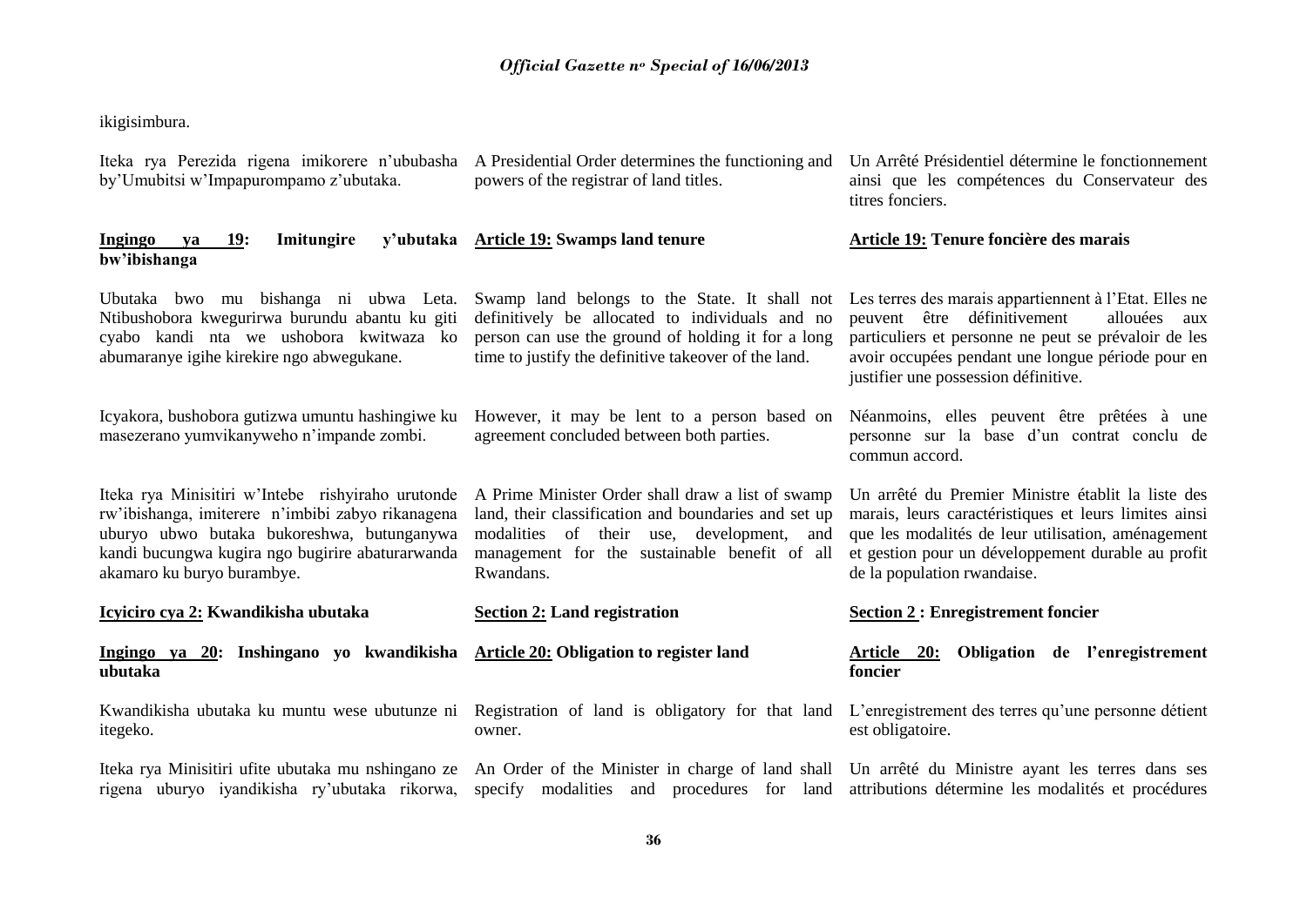imihango ijyanye naryo n'uburyo iteshagaciro registration and cancellation of land registration. ry'iyandikisha ry'ubutaka rikorwa.

**Icyiciro cya 3: Ihererekanya ry'uburenganzira Section 3: [Transfer of land rights](http://www.amategeko.net/display_rubrique.php?ActDo=all&Information_ID=692&Parent_ID=3068403&type=public&Langue_ID=An&rubID=3068406#a3068463) ku butaka**

**Ingingo ya 21: Uburenganzira bwo guhererekanya ubutaka Article 21: Right to transfer land**

Bitabangamiye ibiteganywa n'iri tegeko byerekeranye n'ubuso bw'ubutaka butemerewe kugabanywamo ibice, uburenganzira ku butaka bushobora guhererekanywa biciye mu izungura, impano, umurage, umunani, ikodeshwa, igurishwa, iyatisha, ingurane, inshingano yo gutanga inzira ku butaka bw'undi bukomoka ku miterere y'ahantu, gutangwaho ingwate n'ubundi buryo bwose bw'ihererekanya hakurikijwe uburyo bugenwa n'amategeko n'amabwiriza.

# **ry'ubutaka mbere y'uko rikorwa**

Ihererekanya ry'uburenganzira ku butaka iryo ari Any transaction on land rights made by a family ryo ryose rikozwe n'uhagarariye umuryango rigomba kubanza kwemezwa n'abanditse bose ku registered right holders on the land title. Persons mpapurompamo z'ubutaka. Umuntu udafite ububasha ahabwa n'amategeko bwo guhagararira shall be represented by a person authorized to do so inyungu ze, ahagararirwa n'uwabiherewe under the law. uburenganzira ku buryo bwemewe n'amategeko.

Kwemeza ihererekanya ry'ubutaka kw'abagize umuryango bikorwa mu nyandiko nyakuri ishyirwaho umukono cyangwa igikumwe ikorewe imbere ya Noteri ushinzwe iby'ubutaka.

Without prejudice to the provisions of this Law relating to the area of the land which cannot be subdivided, land rights may be transferred between persons through succession, gift, inheritance, ascending sharing, rent, sale, sublease, exchange, servitude, mortgage or any other transaction, in conformity with the conditions and methods provided for by the laws and regulations.

## **Ingingo ya 22 : Kwemera ihererekanya Article 21: Prior consent to transfer of land**

representative requires the consent of all the not legally qualified to represent their own interests

document signed by the concerned persons or upon competent notary in land matters.

relatives à l'enregistrement foncier et à la perte de validité d'enregistrement foncier.

#### **Section 3: Cession des droits fonciers**

#### **Article 21: Droit pour céder la terre**

Sans préjudice des dispositions de la présente loi relative à la portion de terre qui ne peut être subdivisée, les droits fonciers peuvent être cédés à des tiers par voie de succession, donation, héritage, partage d'ascendant, location, vente, sousemphytéose, échange, servitude, hypothèque ou toute autre transaction, conformément aux conditions et méthodes prévues par les lois et les règlements.

#### **Article 22: Consentement préalable à la cession des terres**

Toute transaction sur les droits fonciers faite par le représentant de la famille requiert le consentement de tous les détenteurs de droits fonciers enregistrés. Les personnes dépourvues de la capacité pour poser des actes juridiques sont représentées conformément à la loi.

The consent shall be conveyed through an authentic Le consentement est donné dans un document them appending their fingerprints, before a l'empreinte digitale des personnes concernées, authentique signé ou sur lequel est apposée devant le notaire compétent en matière foncière.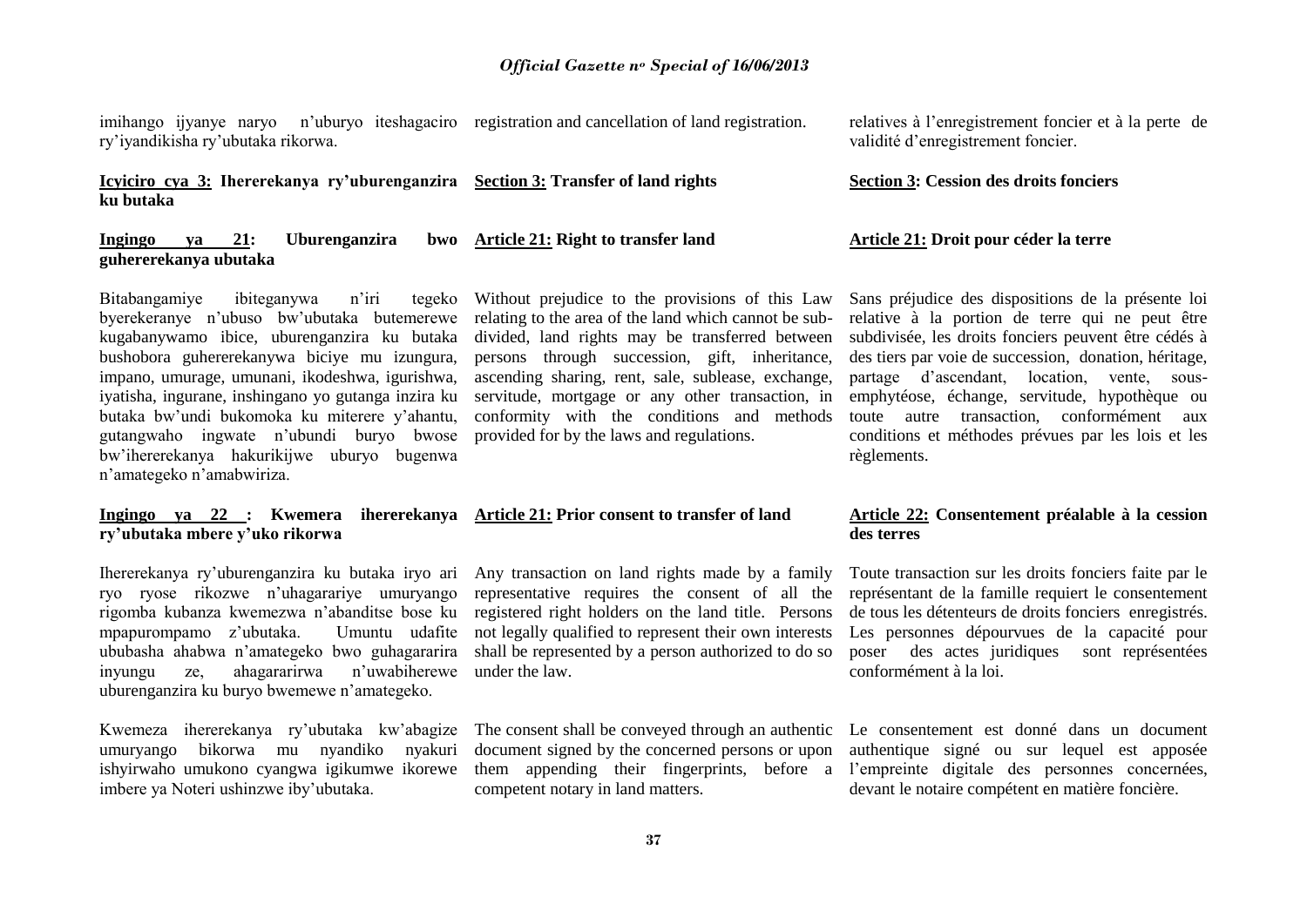**Icyiciro cya 4: Uburenganzira Section 4: Foreigners' rights on land bw'abanyamahanga ku butaka**

#### **Ingingo ya 23 : Ubukode burambye ku butaka**

Haseguriwe ibivugwa mu ngingo ya 6, iya 7 n'iya 8 z'iri tegeko, umunyamahanga ahabwa ubukode burambye ku butaka bwaba ubwo yabonye buturutse ku muntu cyangwa kuri Leta. Ubwo bukode ntibushobora kurenza imyaka mirongo ine n'icyenda (49), kandi butangwa hashingiwe ku mikoreshereze y'ubutaka no ku iteganyamigambi ry'ishoramari ryemejwe n'inzego zibifitiye renewable. ububasha. Ubwo bukode bushobora kongerwa.

#### **Ingingo ya 24: Inkondabutaka ishingiye ku ngingo magirirane cyangwa amasezerano mpuzamahanga**

Umunyamahanga ashobora guhabwa inkondabutaka mu gihe biteganijwe n'amasezerano mpuzamahanga u Rwanda rwashyizeho umukono cyangwa biturutse ku ngingo magirirane u Rwanda rwumvikanyeho n'igihugu cy'uwo munyamahanga.

Mu bice byagenwe nk'ahantu hihariye mu by'ubukungu, umunyamahanga ahabwa uburenganzira nk'ubw'umwenegihugu, ashobora guhabwa inkondabutaka. kandi title.

#### **Article 23: Emphyteutic lease on land**

Without prejudice to the provisions of Articles 6, 7 and 8 of this Law, foreigners shall be entitled to an emphyteutic lease on land, whether acquired from private persons or the State. The lease period can not exceed forty-nine (49) years, and shall be based on a land use plan and business plan approved by competent authorities. The lease period shall be

#### **Article 24: Freehold title based on the condition of reciprocity or international conventions**

A foreigner may be granted freehold title if provided for by an international convention that Rwanda is signatory to or under the condition of reciprocity deriving from bilateral agreements.

In Special Economic Zones, a foreigner shall be treated as a national and may be granted a free hold

### **Section 4: Droits fonciers des étrangers**

#### **Article 23: Bail emphytéotique**

Sans préjudice des dispositions des articles 6, 7 et 8 de la présente loi, les ressortissants étrangers bénéficient d'un bail emphytéotique sur les terres, acquises des personnes privées ou concédées par l'Etat, d'au maximum quarante neuf ans (49), sur la base d'un plan d'aménagement et d'un plan d'investissement préalablement approuvé par les autorités compétentes. La période accordée est renouvelable.

#### **Article 24: Titre de pleine propriété basé sur la condition de réciprocité ou les conventions internationales**

Un étranger peut bénéficier du titre de propriété foncière si cela est prévu par une convention internationale dont le Rwanda est signataire ou sous la condition de réciprocité découlant de conventions bilatérales.

Dans les Zones Economiques Spéciales, un étranger jouit des mêmes droits qu'un national et peut bénéficier du titre de pleine propriété foncière.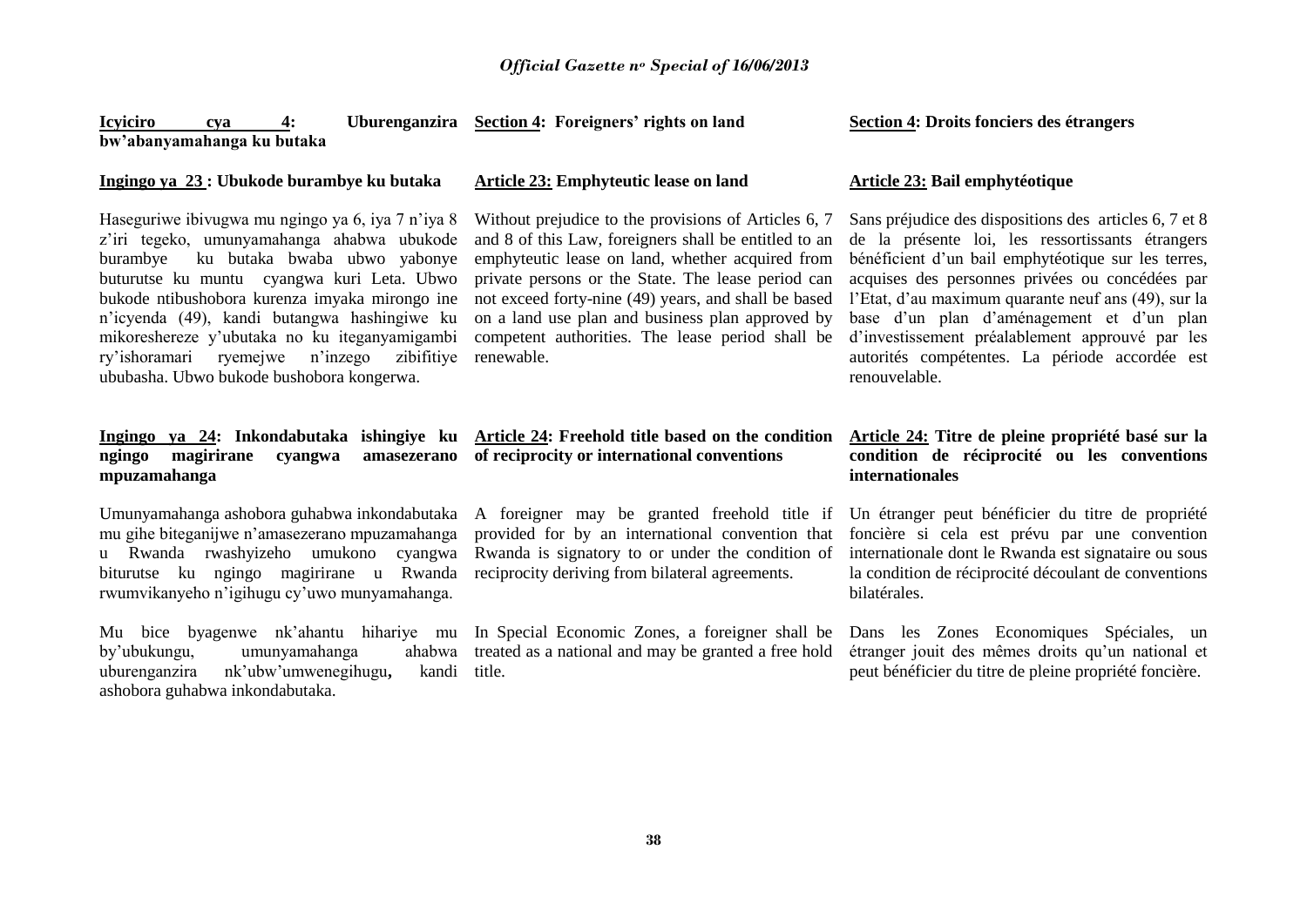| Icyiciro cya 5: Kwatisha ubutaka bw'ubuhinzi,<br>ubworozi n'amashyamba                                                                                                                                                                                                                                                                                 | Section 5: Land sub-lease for<br>agricultural,<br>forestry and livestock production                                                                                                                                                                                                                                                           | Section 5: Sous-emphytéose pour la production<br>agricole, forestière et animale                                                                                                                                                                                                                                                                  |
|--------------------------------------------------------------------------------------------------------------------------------------------------------------------------------------------------------------------------------------------------------------------------------------------------------------------------------------------------------|-----------------------------------------------------------------------------------------------------------------------------------------------------------------------------------------------------------------------------------------------------------------------------------------------------------------------------------------------|---------------------------------------------------------------------------------------------------------------------------------------------------------------------------------------------------------------------------------------------------------------------------------------------------------------------------------------------------|
| Ingingo ya 25: Kwatisha ubutaka                                                                                                                                                                                                                                                                                                                        | <b>Article 25: Sub-leasing land</b>                                                                                                                                                                                                                                                                                                           | Article 25: Sous-emphytéose                                                                                                                                                                                                                                                                                                                       |
| Iri tegeko ryemera kandi rikarengera amasezerano<br>yerekeranye no kwatisha ubutaka bugenewe<br>ubuhinzi, ubworozi n'amashyamba.                                                                                                                                                                                                                       | This Law recognises and protects sub-lease contract<br>for agriculture, livestock and forest land.                                                                                                                                                                                                                                            | La présente loi reconnaît et protège les contrats de<br>affectées<br>sous-emphytéose<br>des<br>terres<br>à<br>l'exploitation<br>l'élevage<br>agricole,<br>à<br>à<br>et<br>l'exploitation forestière.                                                                                                                                              |
| Iteka rya Minisitiri ufite ubutaka mu nshingano ze<br>rigena uburyo kwatisha ubutaka buvugwa muri iyi<br>ngingo bikorwa.                                                                                                                                                                                                                               | An Order of the Minister in charge of land<br>determines modalities of sub-leasing stated in this<br>article.                                                                                                                                                                                                                                 | Un arrêté du Ministre ayant les terres dans ses<br>attributions détermine les modalités du sous-bail<br>emphytéotique dont question au présent article.                                                                                                                                                                                           |
|                                                                                                                                                                                                                                                                                                                                                        |                                                                                                                                                                                                                                                                                                                                               |                                                                                                                                                                                                                                                                                                                                                   |
| Ingingo ya 26: Inyandiko mpamo yerekeranye<br>no kwatisha ubutaka n'iyandikisha                                                                                                                                                                                                                                                                        | <b>Article 26:</b> Authentic document for sub-leasing<br>and its registration                                                                                                                                                                                                                                                                 | Article 26: Authentification et enregistrement<br>de la sous-emphytéoseéose                                                                                                                                                                                                                                                                       |
| Kwatisha ubutaka bivugwa mu ngingo ya 25 y'iri<br>tegeko bikorwa ku buryo bw'inyandiko mpamo.<br>Iyo kwatisha bingana cyangwa birenze imyaka<br>itanu (5) bikorerwa iyandikisha. Iyo kwatisha<br>biteganyirijwe igihe kiri munsi y'imyaka itanu (5),<br>iyandikisha rikorwa ku bushake hakurikirijwe<br>amasezerano hagati ya nyir'ubutaka n'uwatisha. | The sub-leasing of lands provided for in Article 25<br>of this Law shall be concluded in an authentic form.<br>If the sub-leasing period is five $(5)$ years or more, it<br>shall be registered. If the sub-leasing period is less<br>than five (5) years, its registration shall be optional<br>based on agreement between the both parties. | La sous-emphytéose prévue à l'article 25 de la<br>présente loi est conclue dans la forme authentique.<br>Elle est enregistrée lorsqu'elle est de cinq (5) ans<br>ou plus. Lorsque la sous-emphytéose est conclue<br>pour une période de moins de cinq (5) ans,<br>l'enregistrement est volontaire sur base de l'accord<br>entre les deux parties. |

une période de cinq (5) ans.

five (5) years.

itanu (5).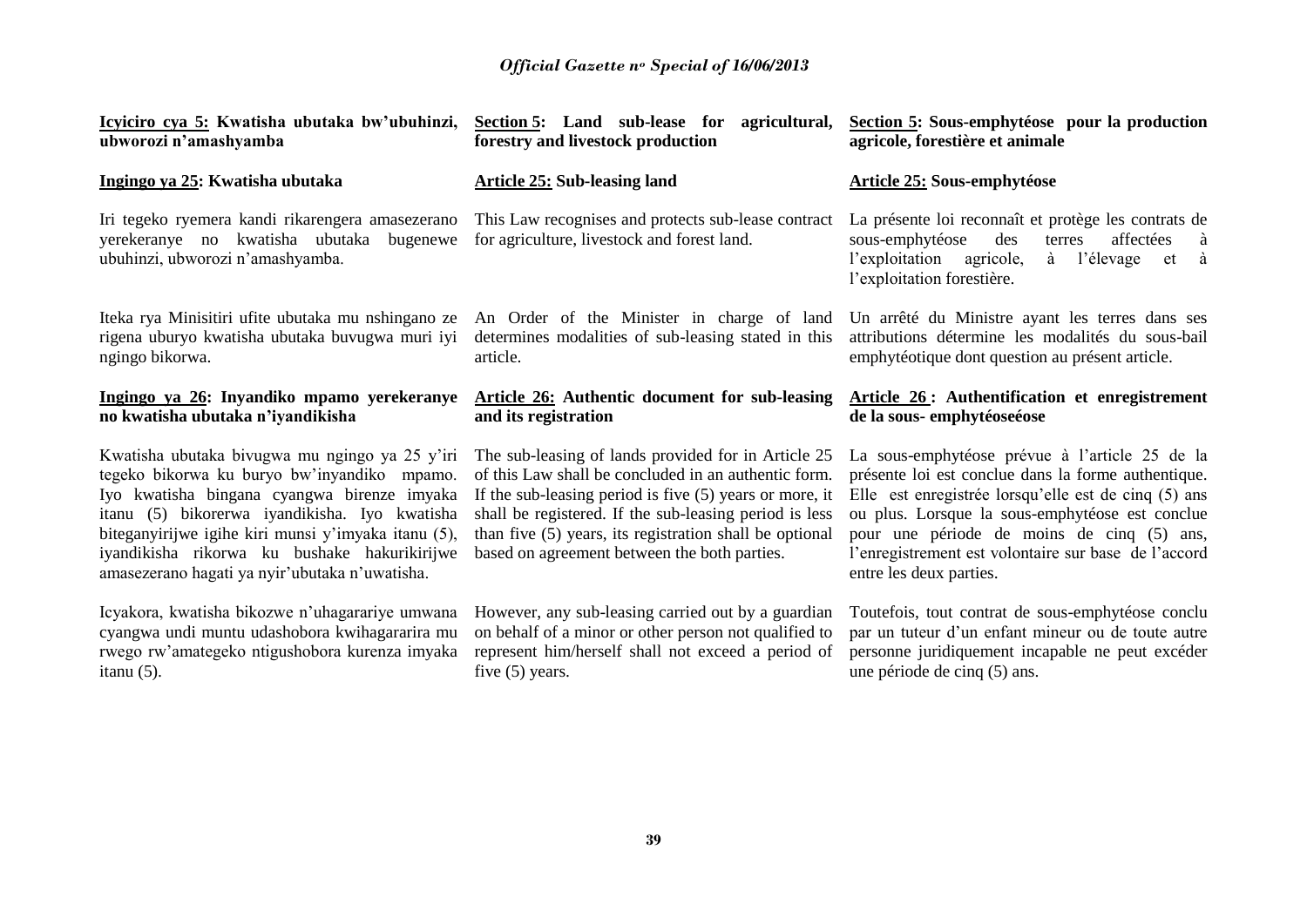| <u>Icyiciro cya 6: Imikoreshereze n'imicungire</u><br>y'ubutaka, kuburinda no kubufata neza                                                                                           | Section 6: Land use management and its Section 6: Gestion de l'exploitation des terres<br>protection                                                                  | Article 27: Planification de l'utilisation et de<br>l'aménagement des terres                                                                        |  |
|---------------------------------------------------------------------------------------------------------------------------------------------------------------------------------------|-----------------------------------------------------------------------------------------------------------------------------------------------------------------------|-----------------------------------------------------------------------------------------------------------------------------------------------------|--|
| Ingingo ya 27: Igenamigambi ry'imikoreshereze Article 27: Land use and development planning<br>n'imitunganyirize y'ubutaka                                                            |                                                                                                                                                                       |                                                                                                                                                     |  |
| Imicungire y'ubutaka ku rwego rw'igihugu ikorwa<br>hakurikijwe itegeko ryerekeye igenamigambi<br>ry'imikoreshereze n'imitunganyirize y'ubutaka mu<br>Rwanda.                          | The national land management shall be governed by<br>the law relating to the planning of land use and<br>development in Rwanda.                                       | La gestion nationale des terres suit les dispositions<br>de la loi portant planification de l'utilisation et<br>d'aménagement des terres au Rwanda. |  |
| Ubukode bw'ubutaka bwose kimwe n'ihererekanya<br>ry'uburenganzira ku butaka bigomba gukurikiriza<br>ibishushanyombonera by'imikoreshereze y'ubutaka<br>by'aho ubwo butaka buherereye. | All land leases and land transactions shall respect Tous les baux emphytéotiques ainsi que toutes les<br>the land use plans of the area where the land is<br>located. | foncières respectent les plans<br>transactions<br>d'utilisation des terres des lieux où se trouvent ces<br>dernières.                               |  |
| Ingingo ya 28: Uburyo bwo kurinda, gufata no<br>gukoresha neza ubutaka                                                                                                                | Article 28:<br><b>Modalities</b><br>of protecting<br>and<br>sustainable use of land                                                                                   | Article 28: Modalités de protection, conservation<br>et utilisation rationnelle des terres                                                          |  |
| Uburyo bwo kurinda, gufata no gukoresha neza<br>ubutaka bigenwa n'Iteka rya Minisitiri w'Intebe.                                                                                      | Modalities of protecting and sustainable use of land<br>shall be determined by an Order of the Prime<br>Minister.                                                     | Les modalités de protection, de conservation et<br>d'utilisation rationnelle des terres sont déterminées<br>par arrêté du Premier Ministre.         |  |
| Ingingo ya 29 : Ubutaka bw'ahantu hihariye mu<br>by'ubukungu                                                                                                                          | <b>Article 29: Land for Special Economic Zones</b>                                                                                                                    | Article 29: Terres des Zones Economiques<br><b>Spéciales</b>                                                                                        |  |
| Ahantu hihariye mu<br>by'ubukungu<br>hagengwa<br>n'itegeko ryihariye.                                                                                                                 | Special Economic Zones shall be determined by a<br>specific law.                                                                                                      | Les Zones Economiques Spéciales sont régies par<br>une loi spéciale.                                                                                |  |
| Perezida<br>imicungire<br>Iteka<br>rigena<br>rya<br>n'imikoreshereze y'ubutaka bw'ahantu hihariye mu<br>by'ubukungu.                                                                  | A Presidential<br>Order<br>shall<br>determine<br>management and use of land in Special Economic<br>Zones.                                                             | the Un arrêté présidentiel détermine le régime foncier<br>des Zones Economiques Spéciales.                                                          |  |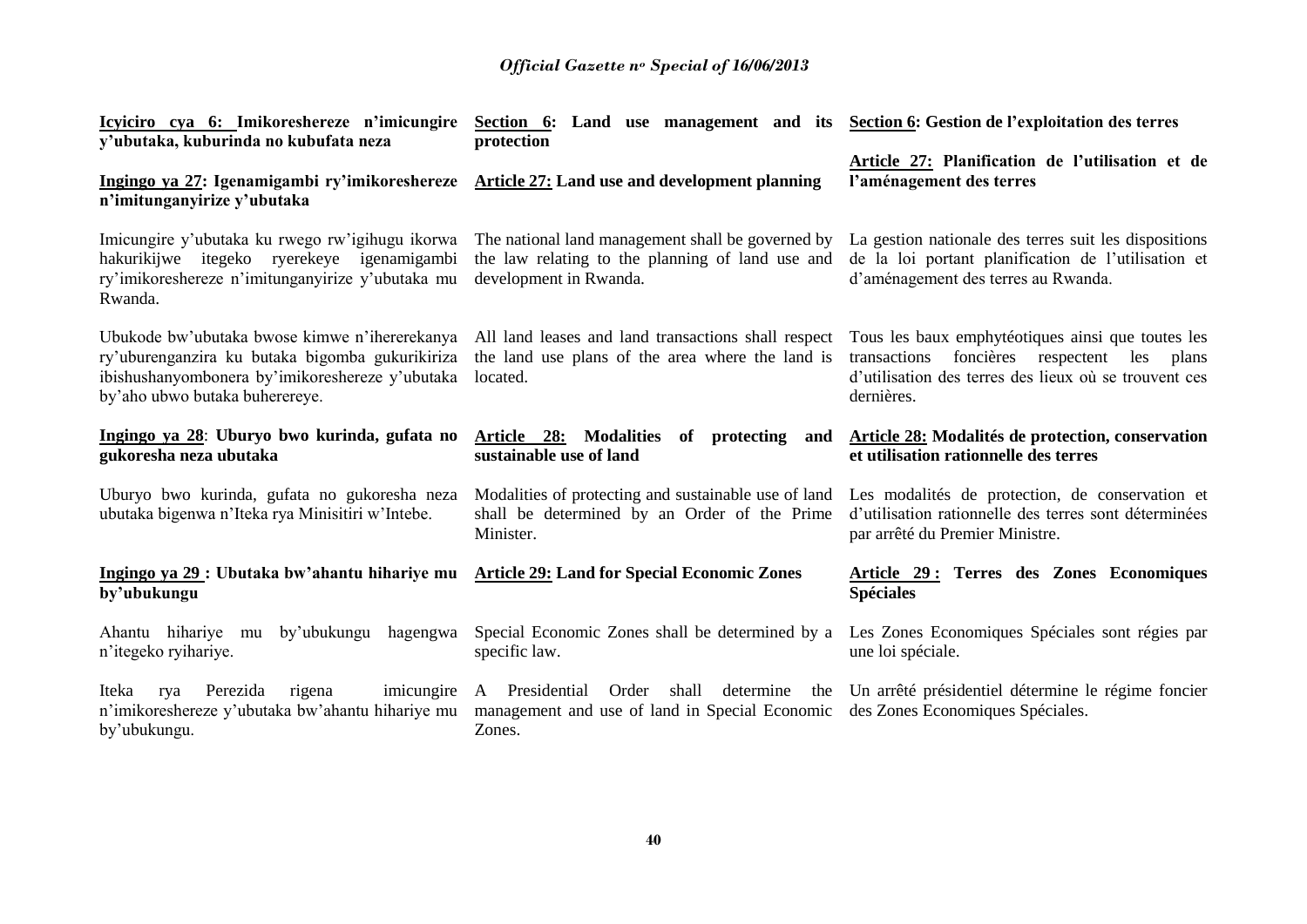| 30:<br>Guhuza<br>Ingingo<br>ya<br>y'ubutaka                                                                                                                                                                   | imikoreshereze Article 30: Land use consolidation                                                                                                                                                                                          | Article 30: Consolidation de l'utilisation des<br>terres                                                                                                                                                                                                             |
|---------------------------------------------------------------------------------------------------------------------------------------------------------------------------------------------------------------|--------------------------------------------------------------------------------------------------------------------------------------------------------------------------------------------------------------------------------------------|----------------------------------------------------------------------------------------------------------------------------------------------------------------------------------------------------------------------------------------------------------------------|
| Hagamijwe kongera umusaruro, Iteka rya Minisitiri<br>ufite ubuhinzi n'ubworozi mu nshingano ze<br>rishyiraho uburyo n'ibigenderwaho mu guhuza<br>imikoreshereze y'ubutaka bugenewe<br>ubuhinzi<br>n'ubworozi. | For purposes of optimization of productivity, an<br>Order of the Minister in charge of Agriculture and<br>Animal Resources shall set up procedures and<br>modalities of land use consolidation for agricultural<br>and livestock purposes. | Aux fins de l'optimisation de la productivité, un<br>arrêté du Ministre ayant l'Agriculture et l'Elevage<br>dans ses attributions établit les procédures et les<br>modalités de consolidation de l'utilisation des terres<br>destinées à l'agriculture et l'élevage. |
| Birabujijwe kugabanyamo ibice ubutaka bugenewe<br>ubuhinzi n'ubworozi mu gihe ibice biva muri uko<br>kugabanya bitanga ibice by'ubutaka bifite munsi ya<br>hegitari imwe buri gice cyagabanijwe.              | It is prohibited to subdivide plots of land reserved<br>for agriculture and animal resources if the result of<br>such subdivision leads to parcels of land of less than<br>a hectare in size for each of them.                             | Il est interdit de subdiviser les terres destinées aux<br>agricoles et d'élevage<br>activités<br>lorsque<br>la<br>subdivision aboutit à des morceaux de terre de<br>moins d'un (1) hectare pour chacun d'eux.                                                        |
| Abatunze ubutaka bubujijwe kugabanywamo ibice<br>babutunga bakanabukoreshereza hamwe mu buryo<br>buteganywa n'amategeko.                                                                                      | Owners of lands prohibited to be subdivided shall<br>co-own and use the land in accordance with the<br>laws.                                                                                                                               | Les titulaires de droits fonciers sur les terres pour<br>lesquelles la subdivision est interdite doivent former<br>une structure légale d'utilisation commune des<br>terres en question.                                                                             |
| Icyiciro cya 7: Inzego zishinzwe imicungire<br>n'imitunganyirize y'ubutaka                                                                                                                                    | Section 7: Land administration and management Section 7: Institutions de gestion foncière<br>institutions                                                                                                                                  |                                                                                                                                                                                                                                                                      |
| Ingingo ya 31: Urwego rw'Igihugu rushinzwe<br>n'amakuru<br>iyandika<br>ry'ubutaka,<br>ibipimo<br>y'ubutaka                                                                                                    | <b>Article 31:</b> National institution in charge of land<br>registration and geo-information services                                                                                                                                     | <b>Article</b><br>31:<br><b>Institution</b><br>nationale<br>de<br>l'enregistrement foncier et services de<br>géo-<br>information                                                                                                                                     |
| Kwandika<br>ubutaka,<br>gutanga<br>no<br>impapurompamo zabwo, gucunga imikoreshereze<br>yabwo, gutunganya ibipimo by'ubutaka n'amakarita<br>yabwo bikorwa n'urwego rw'Igihugu rubifite mu                     | kubika Land registration, issuance of land title and<br>maintenance of land register, land management,<br>geo-information services shall be carried out by the                                                                             | L'enregistrement, la délivrance des titres fonciers et<br>leur tenue, la gestion des terres ainsi que les<br>services de géo-information rentrent dans les                                                                                                           |
| nshingano.                                                                                                                                                                                                    | competent national institution.                                                                                                                                                                                                            | attributions de l'institution nationale compétente.                                                                                                                                                                                                                  |
| $Ingingo 32:$<br>by'ubutaka<br>ku rwego<br><b>Ibiro</b><br>rw'Akarere                                                                                                                                         | <b>Article 32: District Land Bureau</b>                                                                                                                                                                                                    | <b>Article 32: Bureau Foncier de District</b>                                                                                                                                                                                                                        |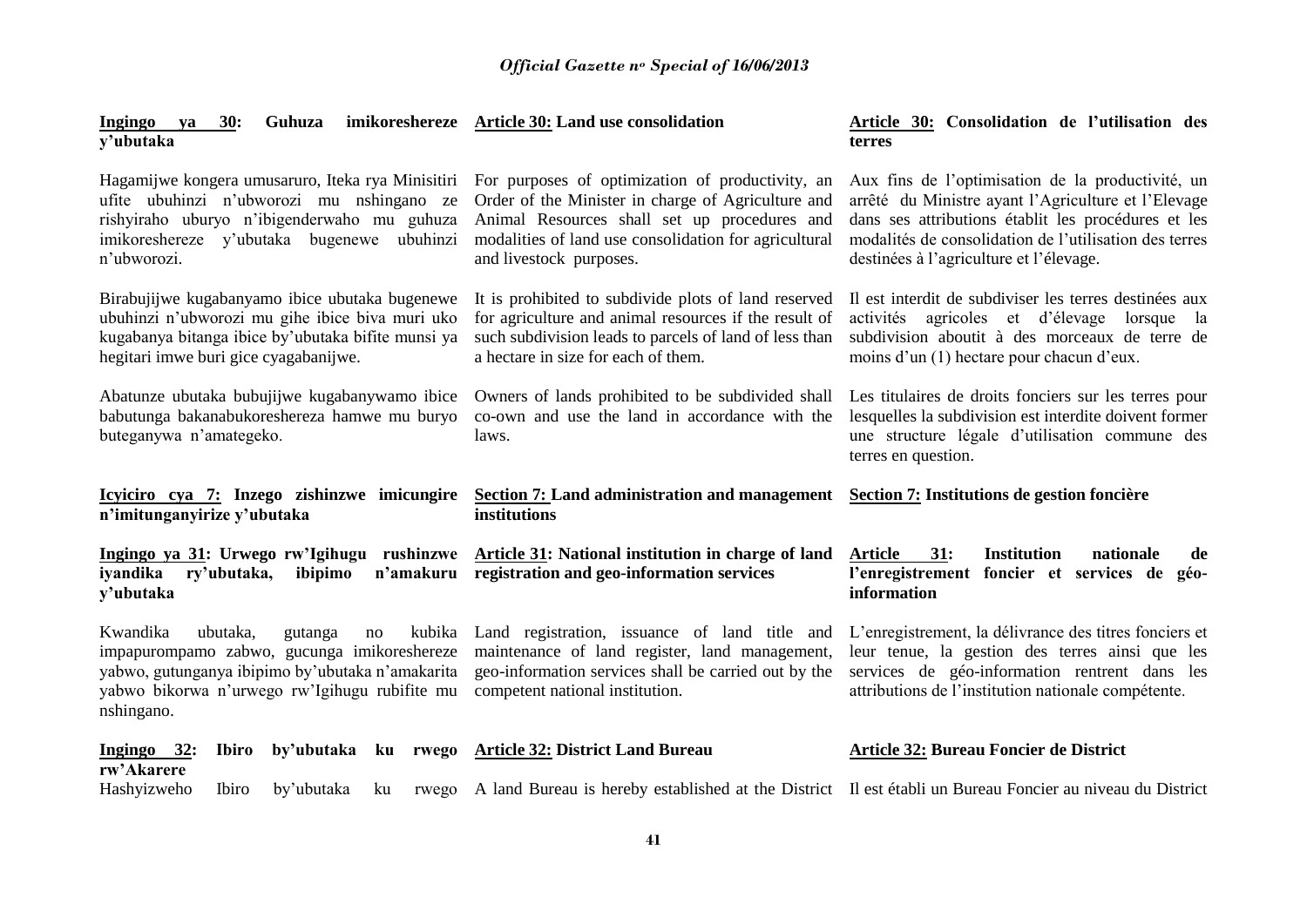rw'Akarere biyoborwa n'Umukuru w'Ibiro level and is headed by a District Land Officer. by'ubutaka.

Iteka rya Minisitiri ufite ubutaka mu nshingano ze rigena inshingano, imitunganyirize n'imikorere by'ibiro by'ubutaka ku rwego rw'Akarere kandi rikagena imikoranire n'izindi nzego zifite ubutaka mu nshingano zazo.

Umukuru w'Ibiro by'ubutaka kimwe n'undi mukozi wese wabiherewe ububasha n'Iteka rya Perezida, bafite ububasha bwa Noteri mu bijyanye n'ubutaka kandi bakora hakurikijwe amategeko agenga ibyerekeye inyandiko zikorwa na Noteri.

Ibiro by'Ubutaka ku rwego rw'Akarere bihabwa amabwiriza y'imikorere mu bya tekiniki n'urwego rw'Igihugu rushinzwe iyandika ry'ubutaka, ibipimo n'amakuru y'ubutaka.

#### **Ingingo ya 33 : Komite z'ubutaka**

Hashyizweho Komite z'ubutaka zikurikirana imicungire n'imikoreshereze y'ubutaka.

Imiterere, imikorere, inshingano, abagize Komite z'ubutaka n'inzego zikoreraho bishyirwaho n'Iteka rya Minisitiri ufite ubutaka mu nshingano ze.

An Order of the Minister in charge of land determines responsibilities, organisation and functioning of the Land Bureau at District level and determines working relationship with other institutions in charge of land.

The District Land Officer and other designated officer by a Presidential Order, acts as public notary in all matters pertaining to land in accordance with legislation related to notarised deeds.

The District Land Bureau shall be technically answerable to the national institution in charge of the national land registry and geo-information services.

#### **Article 33: Land Committees**

There is hereby established Land Committees responsible for follow up of management and use of land.

The organization, functioning, responsibilities, composition of Land Committees and level of operation shall be determined by an Order of the Minister in charge of land.

dont la direction est assurée par le Chef du Bureau Foncier.

Un arrêté du Ministre ayant les terres dans ses attributions détermine les attributions, l'organisation et le fonctionnement du Bureau Foncier de District ainsi que les modalités de collaboration avec d'autres institutions publiques ayant les terres dans leurs attributions.

Le Chef du Bureau Foncier de District et tout autre agent désigné par arrêté présidentiel, remplissent les fonctions de notaire dans toutes les matières foncières conformément à la législation sur les actes notariés.

Le Bureau Foncier de District reçoit des instructions techniques de la part de l'institution nationale chargée de l'enregistrement et de la gestion des terres ainsi que des services de géo-information.

#### **Article 33: Comités Fonciers**

Il est établi des Comités Fonciers chargés d'assurer le suivi de la mise en application des politiques de gestion et d'utilisation des terres.

Un arrêté du Ministre ayant les terres dans ses attributions détermine la structure, le fonctionnement, les attributions et la composition des Comités Fonciers ainsi que les niveaux administratifs de leurs opérations.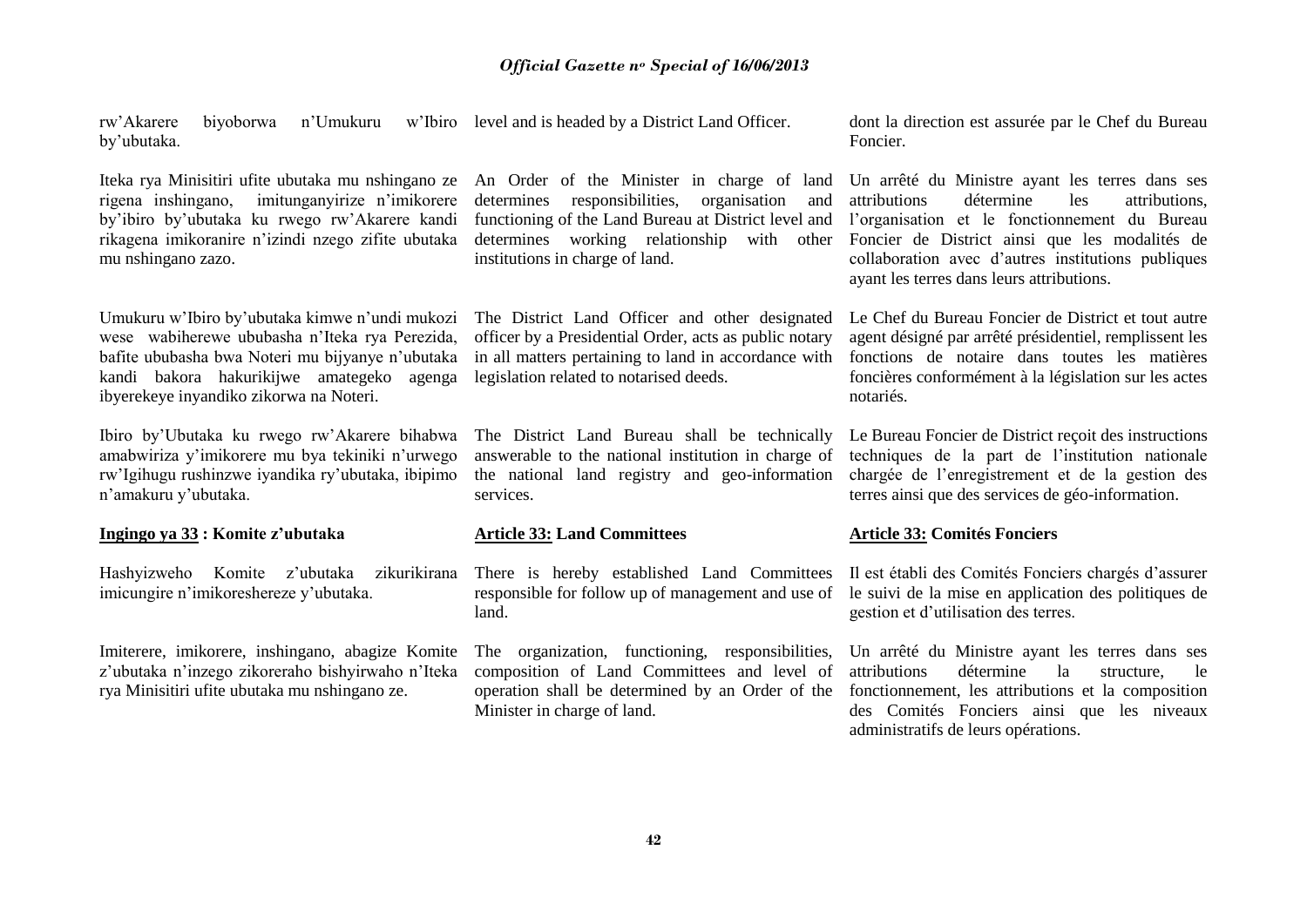| UMUTWE WA IV:<br>UBURENGANZIRA<br>N'INSHINGANO KU BUTAKA                                                                                                                                                                                | <b>CHAPTER</b><br><b>RIGHTS</b><br><b>LAND</b><br>IV:<br><b>OBLIGATIONS</b>                                                                                                                                                        | AND CHAPITRE IV: DROITS ET OBLIGATIONS<br><b>FONCIERS</b>                                                                                                                                                                                                                                 |
|-----------------------------------------------------------------------------------------------------------------------------------------------------------------------------------------------------------------------------------------|------------------------------------------------------------------------------------------------------------------------------------------------------------------------------------------------------------------------------------|-------------------------------------------------------------------------------------------------------------------------------------------------------------------------------------------------------------------------------------------------------------------------------------------|
| Icyiciro cya mbere: Uburenganzira ku butaka                                                                                                                                                                                             | <b>Section One: Land rights</b>                                                                                                                                                                                                    | <b>Section Première: Droits fonciers</b>                                                                                                                                                                                                                                                  |
| Ingingo ya 34: Uburenganzira busesuye bwo<br>gukoresha ubutaka                                                                                                                                                                          | <b>Article 34: Enjoyment of full rights</b>                                                                                                                                                                                        | Article 34: Jouissance de tous les droits                                                                                                                                                                                                                                                 |
| Buri muntu afite uburenganzira busesuye bwo<br>gukoresha ubutaka bwe hakurikijwe ibiteganywa<br>n'iri tegeko n'andi mategeko.                                                                                                           | The land owner shall enjoy full rights to exploit Tout titulaire de droits fonciers jouit pleinement du<br>his/her land in accordance with the provisions of<br>this Law and other laws.                                           | droit d'exploiter sa terre conformément à la<br>présente loi et aux autres lois.                                                                                                                                                                                                          |
| Leta yishingira uburenganzira bwo gutunga ubutaka<br>mudendezo kandi ikanarinda nyirabwo<br>mu<br>kubwamburwa ku maherere, bwaba bwose cyangwa<br>igice cyabwo, keretse gusa mu gihe cyo kwimura<br>abantu ku mpamvu z'inyungu rusange. | The State recognizes the right to freely own land<br>and shall protect the land owner from being<br>dispossessed of the land whether totally or partially,<br>except in case of expropriation due to public<br>interest.           | L'Etat reconnaît à chacun le droit de posséder<br>librement sa terre et protège les titulaires de droits<br>fonciers d'en être dépossédé totalement ou<br>partiellement, excepté dans le cas d'expropriation<br>pour cause d'utilité publique.                                            |
| Ingingo ya 35: Ibikorwa biri ku butaka bifatwa<br>nk'ibya nyir'ubutaka                                                                                                                                                                  | Article 35: Developments found<br>land<br>on<br>presumed to be land owner's property                                                                                                                                               | Article 35: Présomption que les réalisations<br>faites sur la terre appartiennent au propriétaire                                                                                                                                                                                         |
| Inyubako zose, ibihingwa n'ibindi bikorwa biri ku<br>butaka byashyizweho na nyir'ubutaka akoresheje<br>umutungo we cyangwa se ubundi buryo bifatwa<br>nk'ibye.                                                                          | All buildings, crops and other works found on land<br>that have been performed by the land owner using<br>his/her money or otherwise are presumed to be his /<br>hers.                                                             | Toutes constructions, plantations et ouvrages se<br>trouvant sur le terrain sont considérés comme étant<br>réalisés par le propriétaire foncier soit à ses frais ou<br>d'une autre manière et qu'ils lui appartiennent.                                                                   |
| Icyakora, ntibibujije ko umuntu ashobora gutunga<br>inyubako, ibihingwa n'ibindi bikorwa ku butaka<br>bw'undi muntu mu gihe bikurikije iri tegeko, andi<br>mategeko cyangwa amasezerano na nyir'ubutaka.                                | However, this does not prohibit any other person to<br>own buildings, crops and any other works on other<br>person land in accordance with procedures provided<br>for by this Law, other laws or agreement with the<br>land owner. | Toutefois, cette disposition n'empêche pas qu'un<br>tiers puisse avoir en propriété des constructions, des<br>plantations ou autres ouvrages sur le terrain d'autrui<br>conformément à la présente loi, aux autres lois ou<br>aux conventions avec les titulaires des droits<br>fonciers. |
| inyubako<br>gihe<br>Mu<br>byashyizwe n'undi muntu ku butaka butari ubwe                                                                                                                                                                 | cyangwa se ibihingwa When buildings or crops have been developed by a<br>person on the land that is not his/hers through                                                                                                           | Lorsque les constructions ou les plantations ont été<br>réalisées par un tiers sur des terres dont il n'a pas la                                                                                                                                                                          |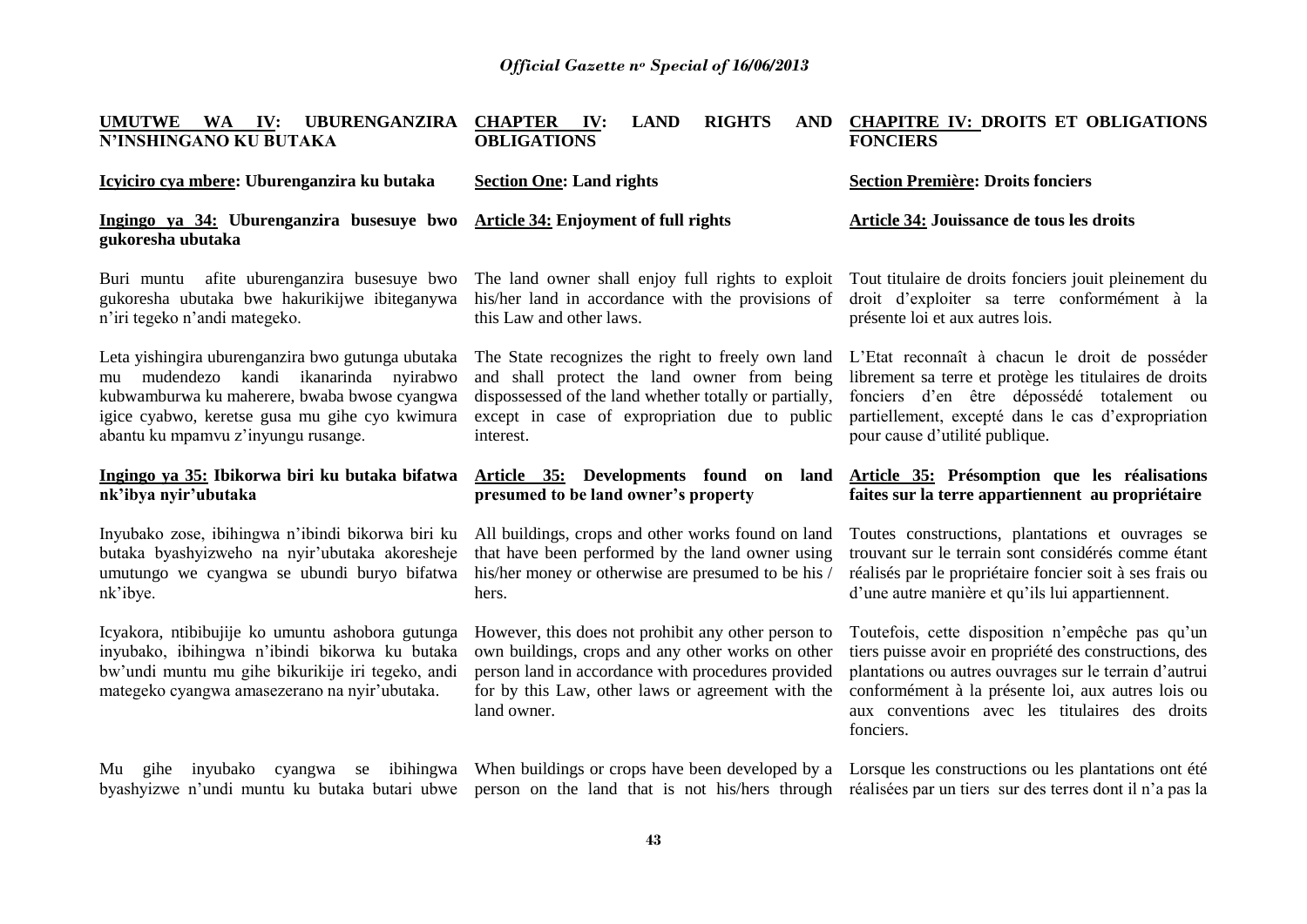hadakurikijwe ibisabwa n'amategeko cyangwa amasezerano, nyir'ubutaka afite uburenganzira bwo gusaba uwabishyizeho kubikuraho bitabujije no gusaba impozamarira cyangwa indishyi mu gihe hari ibikorwa bye byangijwe.

#### **Ingingo ya 36: Uburenganzira ku mutungo kamere**

Uburenganzira ku butaka burimo amabuye y'agaciro na kariyeri ni ubw'umuntu ugaragaza ko yabubonye ku buryo bwemewe n'amategeko.

Amabuye y'agaciro na kariyeri zagenwe gutyo n'amategeko ni umutungo wa Leta.

#### **Icyiciro cya 2: Inshingano ku butaka**

#### **Ingingo ya 37: Inshingano zihariye zerekeranye no kubungabunga no gukoresha ubutaka**

Amasezerano atangwa na Leta agaragaza uburenganzira ku butaka n'inshingano zigomba kwitabwaho mu kubungabunga no gukoresha ubutaka hakurikijwe icyo bwagenewe gukoreshwa.

**Ingingo ya 38: Inshingano yo gutanga inzira ku butaka bw'undi bukomoka ku miterere y'ahantu**

Nyir'ubutaka ntagomba kubangamira uburenganzira bw'abandi. Kubera iyo mpamvu ntashobora:

1° kwima abaturanyi be inzira y'amaguru igera mu kwabo mu gihe nta handi procedures that are contrary to laws or agreement with land owner, the later has the right to request the person who performed them to remove such development without prejudice to the land owner to claim indemnities for any damages suffered.

**Article 36: Rights on natural resources**

Rights on land containing minerals and quarries shall be held by the person that has proof of legal allocation.

Minerals and quarries designated as such are State property.

#### **Section 2: Land obligations**

#### **Article 37: Special conditions for conservation and exploitation of land**

Contracts granting rights on land issued by the State shall specify special conditions to be fulfilled for the conservation and exploitation of the land in accordance with the intended use of the land.

#### **Article 38: Servitudes**

The land owner shall not act against other people's rights. In that regard he/she shall not:

1° refuse passage to his/her neighbours leading to their parcels when there is not any other propriété, le propriétaire foncier a le droit de demander que ce tiers les enlève, sans préjudice des dommages et intérêts pouvant résulter du préjudice subi.

#### **Article 36: Droits aux ressources naturelles**

Les droits fonciers relatifs aux terres contenant des mines et des carrières appartiennent à l'occupant qui justifie d'une acquisition régulière conforme à la loi.

Les mines et les carrières ainsi classifiées appartiennent à l'Etat.

#### **Section 2 : Obligations foncières**

#### **Article 37: Conditions particulières pour la conservation et l'exploitation des terres**

Les contrats avec l'Etat qui allouent des droits fonciers prévoient des conditions particulières, à remplir, relatives à la conservation et à la mise en valeur conformément à leur destination.

#### **Article 38: Servitudes**

Le propriétaire foncier ne doit pas faire obstruction aux droits des autres. Dans ce cadre, il ne peut :

1° refuser le passage pour piétons à ses voisins au cas où ils n'ont pas d'autre choix. Au-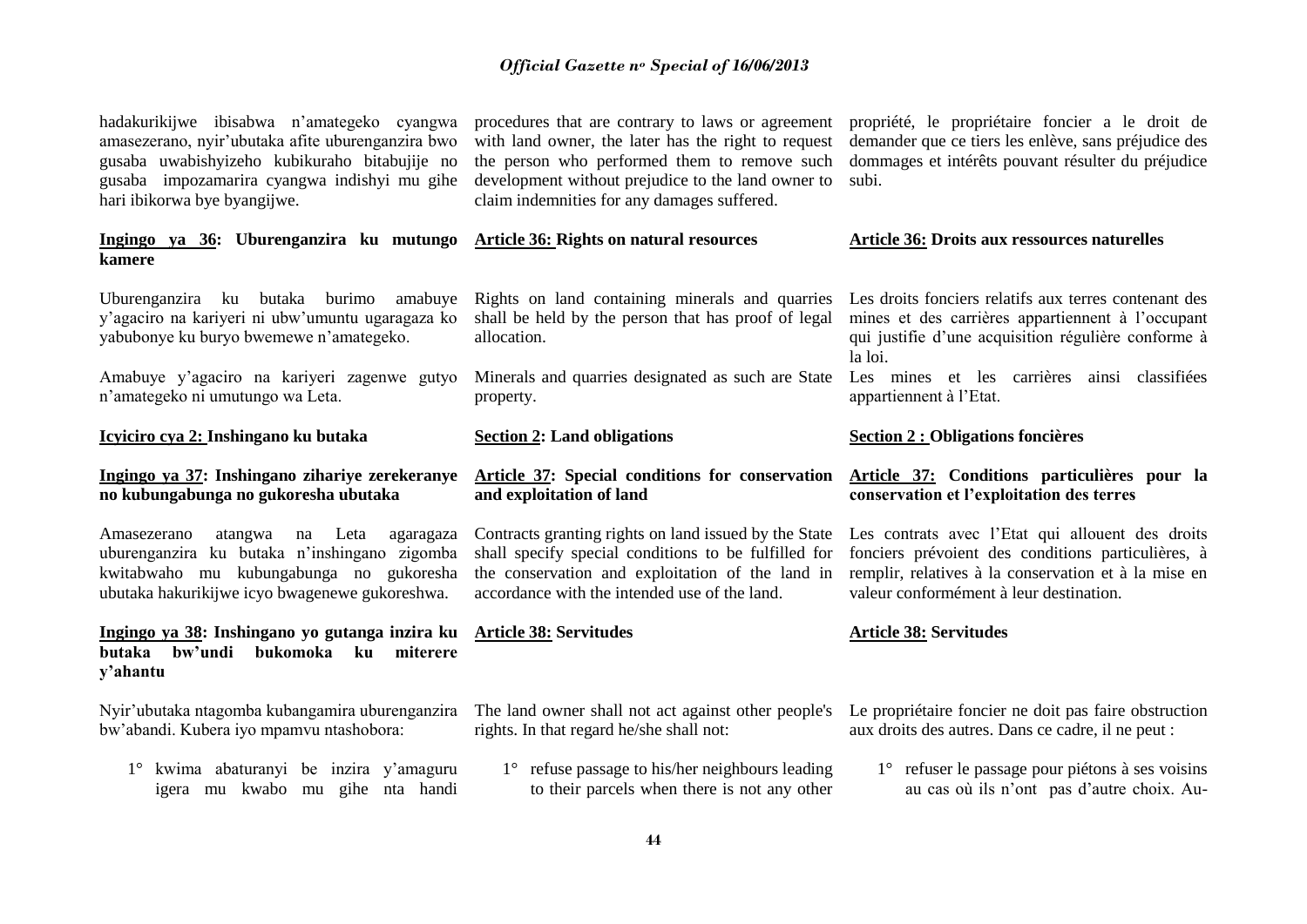bashobora kunyura. Icyakora, ku zindi nzira, bikorwa ku bwumvikane hagati y'impande zombi;

- 2° kubuza ko amazi y'amasoko atemba ku bwa kamere anyura mu butaka bwe;
- 3° kubuza abandi kuvoma ku iriba riri ku butaka bwe, keretse ashoboye kwerekana ko iryo riba ari we ubwe waryifukuriye.

#### **Ingingo ya 39 : Inshingano zo gukoresha neza Article 39: Obligation of exploiting a land in a ubutaka mu kububyaza umusaruro**

Umuntu wese utunze ubutaka, agomba kubukoresha neza kandi mu buryo bwongera agaciro kabwo no kububyaza umusaruro akurikije and intended use. kamere yabwo n'icyo bwagenewe.

Umuntu wese ukoresha ubutaka bw'undi, yaba ashingiye ku masezerano yagiranye na nyirabwo cyangwa yaba yaraburagijwe ku buryo bwemewe n'amategeko, ategetswe kubufata neza no kububyaza umusaruro.

#### **Ingingo ya 40: Ubutaka bufatwa nk'ubukoreshwa neza**

Ubutaka bwitwa ko bufashwe neza kandi ko bubyazwa umusaruro ni ubutaka bwatunganyijwe buriho ibihingwa cyangwa inyubako, uburiho amashyamba, ubuhinge bwateguriwe guterwamo imyaka, ubutaka bumaze gusarurwamo imyaka bwarajwe mu gihe kitarenze imyaka itatu (3), way. However, for other passage, this should be convenient for both parties;

- 2° block water that is naturally flowing through his / her land;
- 3° refuse other people to access water from a well found on his or her land unless he or she can prove that such a well has been dug by him or her.

# **productive way**

Any person owning land shall exploit it in a productive way and in accordance with its nature

Any person who uses another person's land, either basing on agreement he/she entered into with the owner of the land or whether he/she was assigned to it through legal procedures is required to properly maintain it and use it in a productive manner.

#### **Article 40: Land considered to be properly exploited**

Any land with crops, buildings or infrastructures, land with forests and seedling, land that has been under fallow for not more than three (3) years, harvested land, as well as any land on which a reasonable number of livestock is grazed either by individuals, associations or organizations with legal delà du passage pour piétons, la servitude de passage est convenue entre les parties;

- 2° empêcher l'écoulement naturel des eaux de source à travers sa propriété;
- 3° s'opposer à ce que les tiers puisent de l'eau d'un puit se trouvant sur sa propriété à moins qu'il ne prouve que ce lui-ci a été creusé par ses moyens.

#### **Article 39: Obligation d'exploiter la terre d'une façon productive**

Toute personne titulaire d'un droit foncier, est tenue de l'utiliser rationnellement tout en augmentant la valeur et de l'exploiter de façon productive conformément à sa nature et à sa destination.

Toute personne qui occupe les terres d'une autre, soit par un contrat avec le propriétaire, soit par gardiennage foncier dans les formes légales, est tenue de les entretenir et de les exploiter rationnellement.

#### **Article 40: Terres considérées comme rationnellement exploitées**

Sont considérées comme étant rationnellement entretenues et exploitées de façon productive, les terres portant des cultures ou des infrastructures, des plantations de forêt, celles préparées pour la culture, celles mises en jachère pendant une périoden'excédant pas trois (3) ans, celles dont les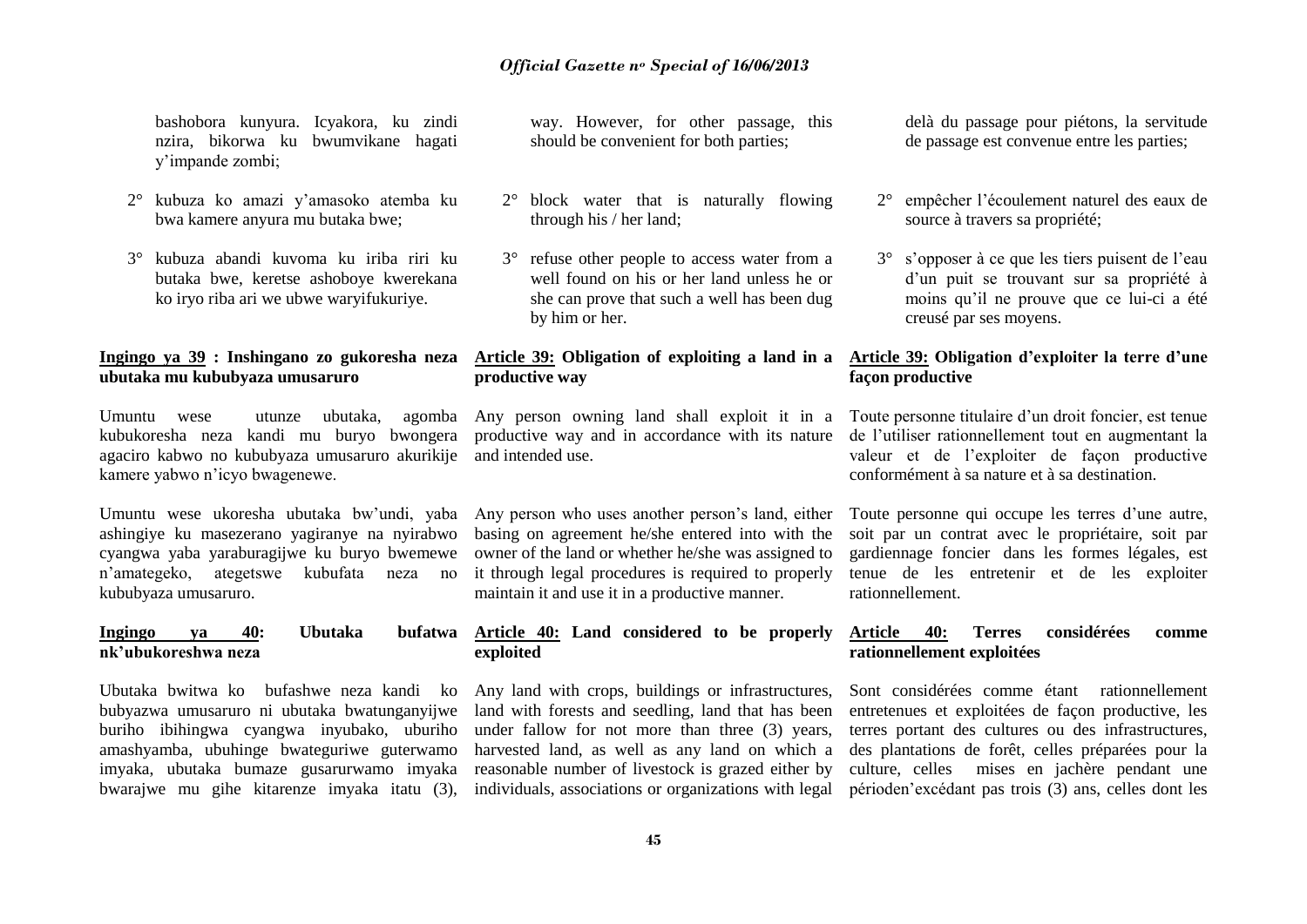ubumaze gusarurwamo imyaka, kimwe n'inzuri personality shall be considered to be properly abantu baragiramo umubare ukwiriye w'amatungo exploited and in a productive way. haba ku giti cyabo, haba mu mashyirahamwe cyangwa se imiryango ifite ubuzima gato

2° ubutaka bwagenewe guhingwa, butarimo imyaka cyangwa ibindi bihingwa nibura kugeza kuri kimwe cya kabiri (½) cy'ubuso

3° ubutaka bwagenewe urwuri, butaragirwamo amatungo mu buryo bukwiye cyangwa butarimo ubwatsi bw'amatungo kugeza nibura kuri kimwe cya kabiri (½) cy'ubuso

4° ubutaka bugenewe inyubako cyangwa ibikorwa remezo ariko bukaba bitubatswe mu gihe cyagenywe n'urwego rubifitiye

bubyazwa umusaruro:

bwabwo ;

bwabwo;

ububasha.

**y'ikuzimu no mu kirere**

**Ingingo ya 42: Kutabangamira** 

1° ubutaka butarinzwe isuri;

| <sub>.</sub> , |  |  |  |
|----------------|--|--|--|
| ٠<br>OZ1.      |  |  |  |
|                |  |  |  |

| Ingingo               | va | 41: | <b>Ubutaka</b> |  | bufatwa Article 41: Land considered not to be properly                                           |
|-----------------------|----|-----|----------------|--|--------------------------------------------------------------------------------------------------|
| nk'ubudakoreshwa neza |    |     |                |  | exploited                                                                                        |
|                       |    |     |                |  | Nitibushobora kwitwa ko bufashwe neza kandi It shall be considered not to be properly exploited, |

- if:
	- 1° the land is not protected from soil erosion;
	- 2° the land meant for agriculture is not covered by crops or other plants at least up to a half (1/2) of its area;
	- 3° the land meant for grazing does not respect grazing regulations or is not covered by pasture for animals up to at least one half  $(1/2)$  of its area;
	- 4° the land meant for buildings and/or infrastructures is not developed within the period prescribed by competent authority.

#### **Article 42: Non-hindrance to underground and space activities**

cultures viennent d'être récoltées ainsi que les pâturages pour un nombre approprié de bétail détenu soit par desr individus, soit des associations ou organisations dotées de la personnalité juridique.

#### **Article 41: Terres considérées comme irrationnellement exploitées**

N'est pas considérée comme étant rationnellement entretenue et exploitée de façon productive:

- 1° la terre qui n'est pas protégée contre l'érosion ;
- 2° la terre à usage agricole qui n'est pas couverte de plantations ou de cultures sur au moins la moitié (½) de sa superficie ;
- 3° la terre à usage pastoral qui ne respecte pas les règlements en la matière ou qui n'est pas couverte de cultures fourragères sur au moins la moitié (½) de sa superficie ;
- 4° la terre destinée aux constructions et/ou infrastructures, mais dont les développements ne sont pas réalisés pendant les délais prescrits par l'autorité compétente.

#### **Article 42: Interdiction d'entraver les activités souterraines et aériennes**

Nyir'ubutaka ntagomba kubangamira imirimo A land owner shall not hinder underground Le propriétaire foncier ne peut s'opposer à ce qui se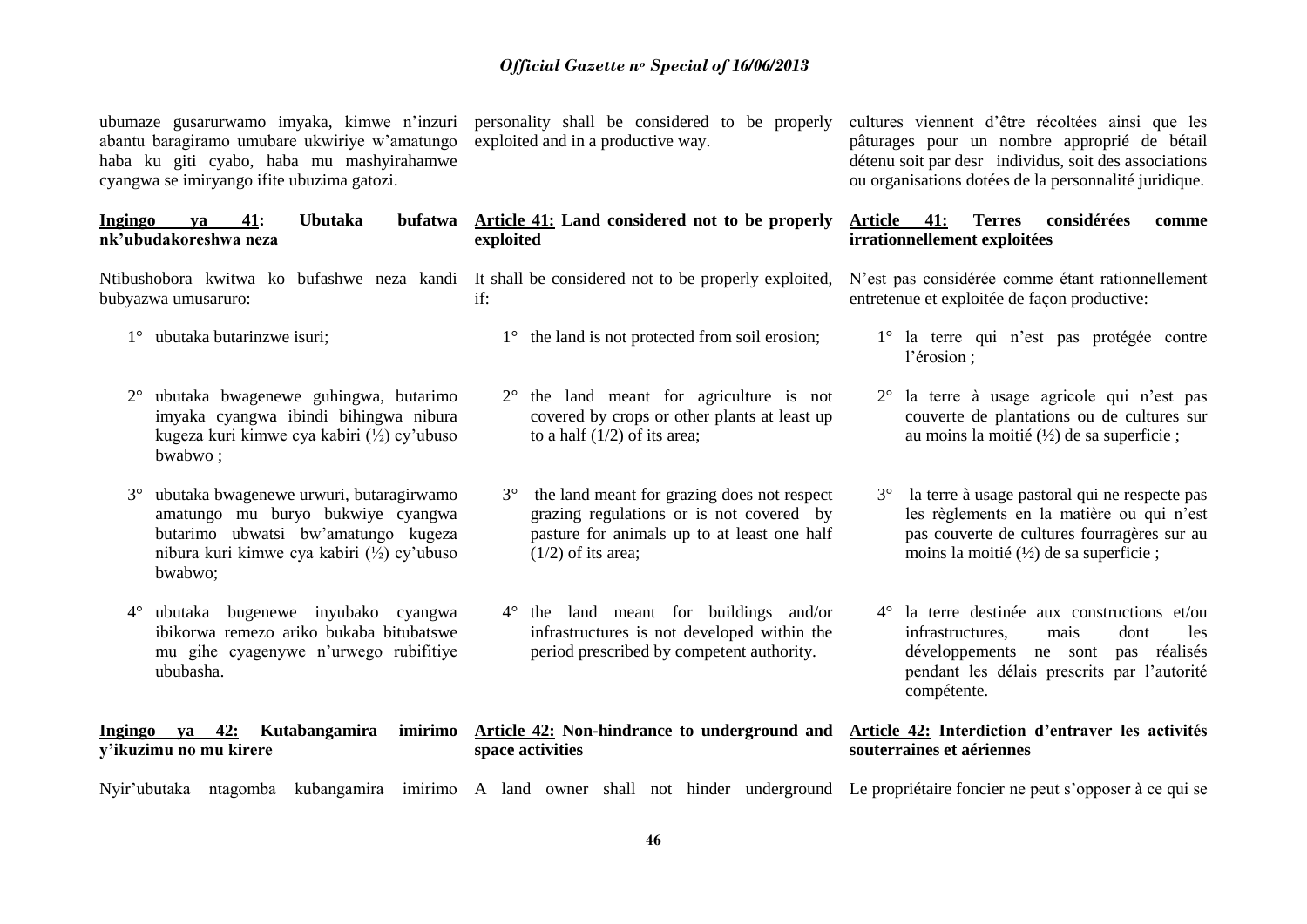| ikorerwa mu kuzimu cyangwa mu kirere kiri hejuru<br>y'ubutaka bwe mu gihe iyo mirimo igamije inyungu<br>rusange.                                                                                                                                                                                                                             | activities or those in the space above his / her land<br>when such activities are of public interest.                                                                                                                                                                    | fait dans la partie souterraine ou aérienne de sa<br>propriété foncière lorsque ces activités visent<br>l'intérêt général.                                                                                                                                                                                        |
|----------------------------------------------------------------------------------------------------------------------------------------------------------------------------------------------------------------------------------------------------------------------------------------------------------------------------------------------|--------------------------------------------------------------------------------------------------------------------------------------------------------------------------------------------------------------------------------------------------------------------------|-------------------------------------------------------------------------------------------------------------------------------------------------------------------------------------------------------------------------------------------------------------------------------------------------------------------|
| gihe iyo mirimo imutera igihombo,<br>Mu<br>nyir'ubutaka agomba guhabwa indishyi ikwiye.                                                                                                                                                                                                                                                      | If such activities cause any loss to him/her, he/she<br>shall receive fair compensation.                                                                                                                                                                                 | Dans le cas où ces activités lui causent un préjudice,<br>il doit recevoir une juste indemnisation.                                                                                                                                                                                                               |
| Ingingo ya 43 : Umusoro w'ubutaka n'amahoro<br>ku bukode bw'ubutaka                                                                                                                                                                                                                                                                          | Article 43: Land tax and lease fee                                                                                                                                                                                                                                       | Article 43: Impôt foncier et frais administratifs<br>fonciers                                                                                                                                                                                                                                                     |
| Nyir'ubutaka ufite inkondabutaka atanga umusoro<br>ku mutungo utimukanwa uteganywa n'itegeko.                                                                                                                                                                                                                                                | A land owner with freehold title shall pay property<br>tax as provided for by the law.                                                                                                                                                                                   | Tout propriétaire foncier titulaire d'un titre de<br>pleine propriété doit payer l'impôt immobilier<br>prévu à cet effet par la loi.                                                                                                                                                                              |
| Nyir'ubutaka<br>ufite<br>y'ubukode<br>amasezerano<br>burambye atanga amahoro y'ubukode ku butaka<br>ateganywa n'Iteka rya Perezida.                                                                                                                                                                                                          | A land owner with emphyteutic lease shall pay<br>lease fees as provided for by a Presidential Order.                                                                                                                                                                     | Tout propriétaire foncier titulaire d'un bail<br>emphytéotique doit payer la taxe prévue à cet effet<br>par arrêté présidentiel.                                                                                                                                                                                  |
|                                                                                                                                                                                                                                                                                                                                              |                                                                                                                                                                                                                                                                          |                                                                                                                                                                                                                                                                                                                   |
| Ingingo ya 44 : Guhagarika<br>amasezerano<br>y'ubukode burambye                                                                                                                                                                                                                                                                              | <b>Article 44: Emphyteutic lease termination</b>                                                                                                                                                                                                                         | Article 44: Résiliation du bail emphytéotique                                                                                                                                                                                                                                                                     |
| Mu gihe ukodesha ubutaka ku buryo burambye<br>atubahirije inshingano ze zikubiye mu masezerano<br>y'ubukode burambye, zitandukanye n'ibivugwa mu<br>ngingo ya 38 y'iri tegeko, umukode ashobora, nta<br>yindi mihango akurikije, guhagarika amasezerano<br>y'ubukode abanje gutanga integuza yanditse<br>y'iminsi cumi n'itanu (15) y'akazi. | In case the lessee does not comply with the lease<br>contract obligations other than those stipulated in<br>article 38 of this Law, the lessor may terminate the<br>lease after a written warning notice of fifteen (15)<br>working days, without any other formalities. | Lorsque le détenteur d'un bail emphytéotique ne<br>remplit plus les obligations contractuelles autres<br>que celles stipulées à l'article 38 de la présente loi,<br>le bailleur peut, sans autres formalités, résilier le<br>contrat de bail, après une mise en demeure écrite de<br>quinze (15) jours ouvrables. |
| <b>UMUTWE WA V: UBUZIME</b>                                                                                                                                                                                                                                                                                                                  | <b>CHAPTER V: PRESCRIPTION</b>                                                                                                                                                                                                                                           | <b>CHAPITRE V: PRESCRIPTION</b>                                                                                                                                                                                                                                                                                   |
| Ingingo ya 45 : Ikoreshwa<br>ry'urwunge<br>rw'amategeko mbonezamubano                                                                                                                                                                                                                                                                        | <b>Article 45: Application of the civil code</b>                                                                                                                                                                                                                         | <b>Article 45: Application du code civil</b>                                                                                                                                                                                                                                                                      |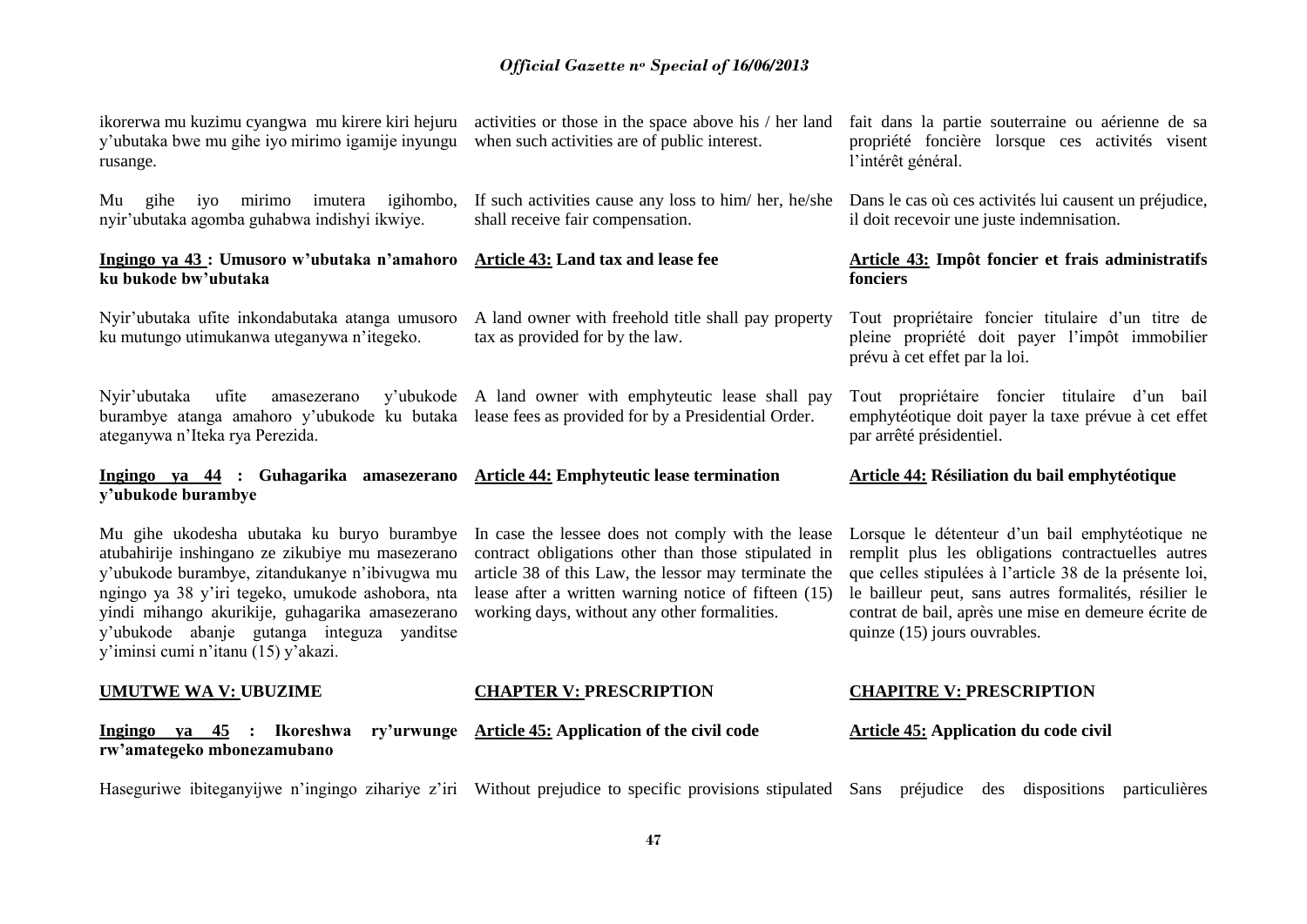tegeko, ingingo zo mu rwunge rw'amategeko by this Law, provisions of the Civil Code on mbonezamubano zerekeranye zikurikizwa no ku byerekereye ubutaka.

#### **Ingingo ya 46 : Igihe cy'ubuzime**

Igihe cy'ubuzime mu byerekeranye n'ubutaka ni imyaka mirongo itatu (30). Ubuzime bwemezwa n'icyemezo cy'urukiko rubifitiye ububasha.

#### **Ingingo ya 47: Ubutaka umuntu yihaye Article 47: Fraudulent occupation akoresheje uburiganya**

Umuntu wihaye ubutaka bw'inkungu cyangwa indeka cyangwa ubw'undi muntu akoresheje uburiganya, ntashobora kwitwaza ubuzime, kabone n'iyo yaba abutunze igihe kirenze imyaka y'ubuzime ivugwa mu ngingo ya 46 y'iri tegeko.

#### **Ingingo ya 48 :Umutungo watijwe**

Umuntu ukoresha ubutaka bw'undi ku buryo bw'intizo ntashobora kubwegukana yitwaje impamvu z'ubuzime igihe yaba abumaranye cyose. Ubwo butaka bucungwa na Leta hakurikijwe the occupation. Such a land shall be managed by the amategeko .

#### **Ingingo ya 49 : Kutabaho k'ubuzime ku bagize umuryango**

Nta buzime bw'uburenganzira ku butaka bubaho mu bagize umuryango umwe.

n'ubuzime prescription shall apply to land related matters.

#### **Article 46: Prescription period**

In land related matters, the prescription period shall be thirty (30) years. The prescription shall be ascertained by a decision of a competent court.

A person who, through fraudulent means, occupies vacant and escheat land or other people's land, cannot invoke the right to prescription to claim definite right on it, even if he/ she has occupied it for a period longer than the prescription period provided under Article 46 of this Law.

#### **Article 48: Borrowed properties**

Any person who occupies other people's land by borrowing shall not claim ownership right on that land based on prescription, whatever the period of State in accordance with law.

#### **Article 49: Non-prescription between family members**

There shall be no prescription among members of Il ne peut y avoir de prescription entre les membres the same family.

prévues par la présente loi, les dispositions du Code civil relatives à la prescription sont également applicables en matière foncière.

#### **Article 46: Période de prescription**

En matière foncière, la durée de la prescription est de trente (30) ans. La prescription est constatée par une décision d'une juridiction compétente.

#### **Article 47: Occupation par des moyens frauduleux**

Celui qui, par des moyens frauduleux, occupe les terres vacantes ou en déshérence ou les propriétés foncières d'autrui, ne peut pas invoquer le bénéfice de la prescription quand bien même cette personne occupe ces terres pour un temps allant au-delà de la période de prescription visée à l'article 46 de la présente loi.

#### **Article 48: Propriétés empruntées**

La personne qui, au titre d'emprunt, occupe des terres appartenant à autrui, ne peut pas en disposer définitivement pour cause de prescription quel que soit le temps écoulé. Ces terres sont gérées par l'Etat conformément à la loi.

#### **Article 49: Absence de prescription entre les membres d'une même famille**

d'une même famille.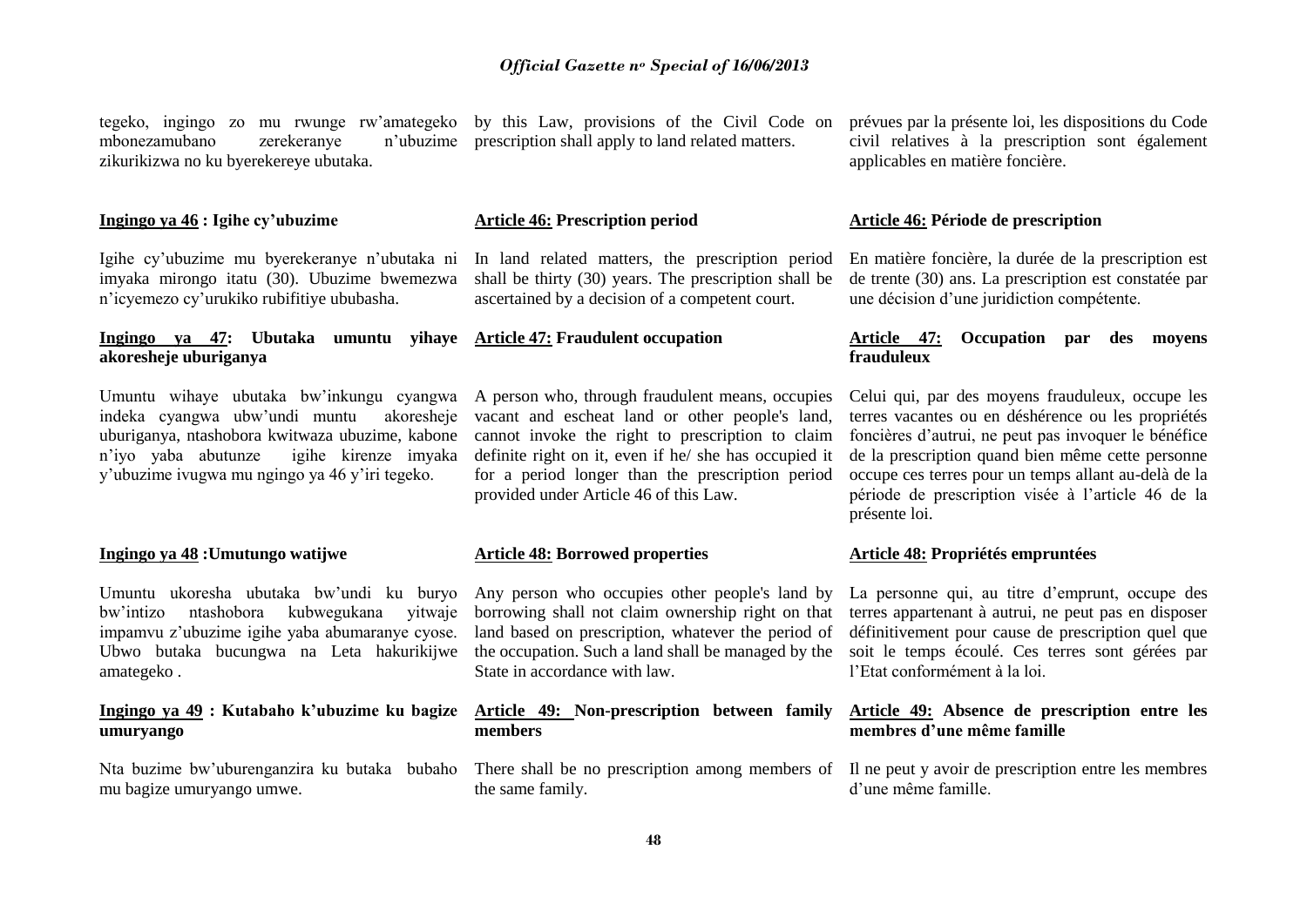|                       |  |  | Umuryango uvugwa muri iyi ngingo ugaragazwa    |  |
|-----------------------|--|--|------------------------------------------------|--|
|                       |  |  | n'uko abazungura basimburana nk'uko biteganywa |  |
| n'amategeko abigenga. |  |  |                                                |  |

determined by the order of sucession as defined by the relevant law.

The family referred to in this Article shall be La famille dont question au présent article est déterminée par l'ordre de la succession tel que défini par la législation y relative.

| UMUTWE WA VI: IBIHANO KU BYAHA,<br>IBYEMEZO N'IBIHANO BYO MU RWEGO<br><b>RW'UBUTEGETSI</b>                                                          | <b>CHAPTER VI:</b><br>CRIMINAL PENALTIES,<br><b>ADMINISTRATIVE</b><br><b>DECISIONS</b><br><b>AND</b><br><b>SANCTIONS</b>                 | <b>CHAPITRE</b><br><b>SANCTIONS</b><br>PENALES,<br>VI:<br><b>MESURES</b><br><b>SANCTIONS</b><br>ET<br><b>ADMINISTRATIVES</b>                                     |
|-----------------------------------------------------------------------------------------------------------------------------------------------------|------------------------------------------------------------------------------------------------------------------------------------------|------------------------------------------------------------------------------------------------------------------------------------------------------------------|
| Icyiciro cya mbere: Ibihano ku byaha                                                                                                                | <b>Section One: Criminal penalties</b>                                                                                                   | <b>Section première : Sanctions pénales</b>                                                                                                                      |
| Ingingo ya 50 : Ikurikizwa ry'amategeko ahana<br>ibyaha                                                                                             | <b>Article 50: Application of the penal code</b>                                                                                         | Article 50 : Application du Code pénal                                                                                                                           |
| Ibyaha bibangamiye imicungire n'imikoreshereze<br>y'ubutaka, nk'uko iteganyijwe muri iri tegeko,<br>bihanwa hakurikijwe igitabo cy'amategeko ahana. | Crimes against the management and use of land, as<br>provided for by this Law, shall be punishable in<br>accordance with the penal code. | Les infractions contre le régime foncier, tel qu'il est<br>prévu par la présente loi sont punies conformément<br>au Code pénal.                                  |
| Icyiciro cya 2: Ibyemezo n'ibihano byo mu<br>rwego rw'ubutegetsi                                                                                    | Administrative<br>decisions<br>Section 2:<br>and<br>sanctions                                                                            | <b>Section 2: Mesures et sanctions administratives</b>                                                                                                           |
|                                                                                                                                                     |                                                                                                                                          |                                                                                                                                                                  |
| Akiciro ka mbere: Ingingo rusange                                                                                                                   | <b>Sub-section One: Common provisions</b>                                                                                                | <b>Sous-section Première: Disposition commune</b>                                                                                                                |
| Ingingo ya 51: Urwego rushinzwe kugenzura no<br>gukurikirana imikoreshereze y'ubutaka                                                               | Article 51: Organ in charge of land use<br>inspection                                                                                    | Article 51: Organe chargé de l'inspection<br>d'utilisation des terres                                                                                            |
| Ubuyobozi bw'Umurenge<br>bugenzura<br>kandi<br>bugakurikirana niba ubutaka<br>bukoreshwa neza<br>kandi bukabyazwa umusaruro.                        | The Sector administration is in charge of inspecting<br>whether the land is properly exploited and in a<br>productive way.               | L'administration<br>du Secteur<br>est chargée de<br>s'assurer<br>utilisées<br>que<br>les<br>terres<br>sont<br>rationnellement et exploitées de façon productive. |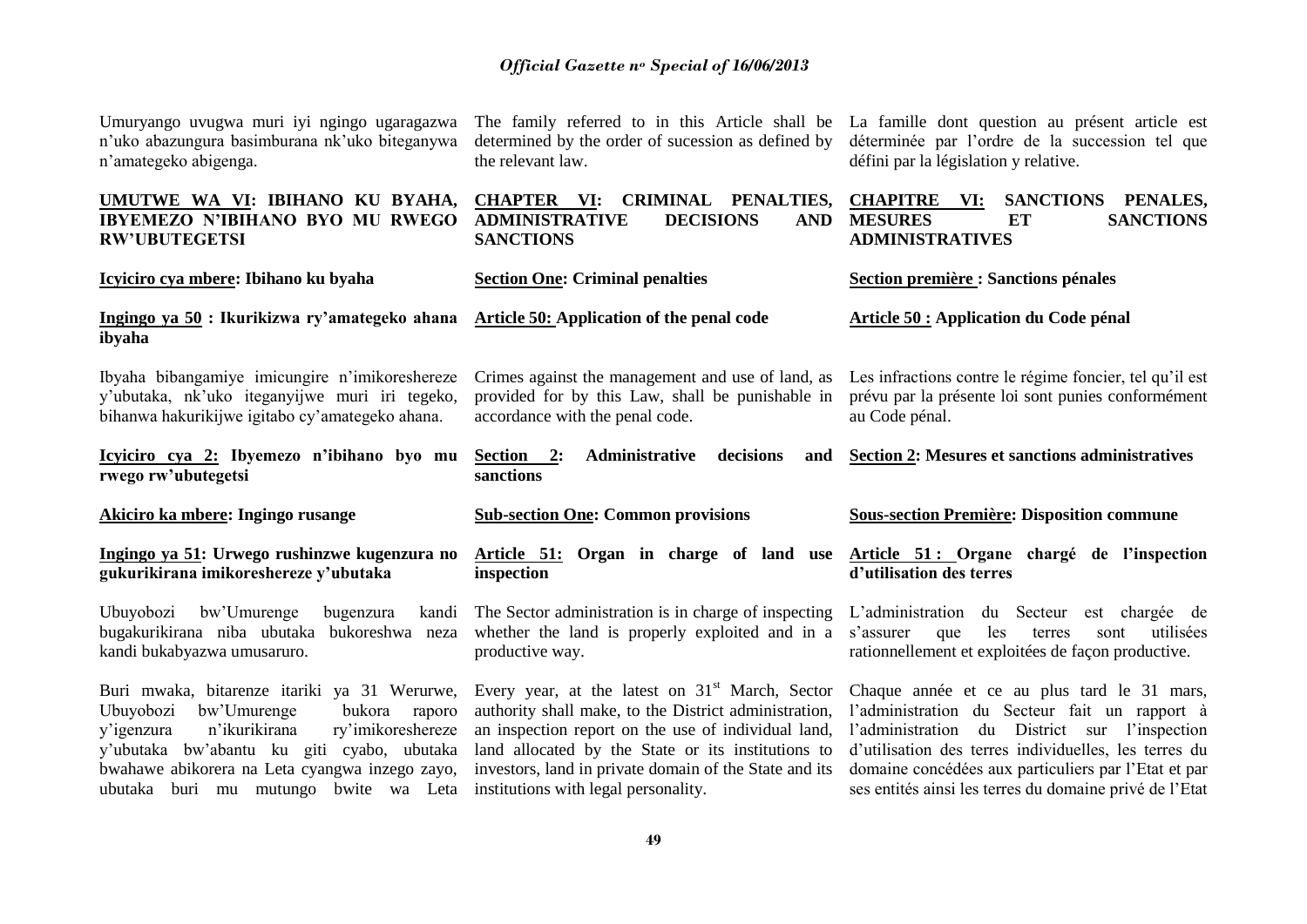n'ubw'inzego zayo zifite ubuzimagatozi bukayishyikiriza ubuyobozi bw'Akarere.

Ubuyobozi bw'Akarere, bumaze gusesengura izo raporo bwoherereza Minisitiri ufite ubutaka mu nshingano ze inyandiko ikubiyemo ibyo bwabonye hamwe n'imyanzuro.

#### **Akiciro ka 2: Icyemezo cyo gufatira ubutaka by'agateganyo**

#### **Ingingo ya 52 : Impamvu zishobora gutuma ubutaka bufatirwa by'agateganyo**

Mu gihe hari ibimenyetso bigaragaza ko ubutaka bwagenewe ubuhinzi, ubworozi cyangwa amashyamba, bumaze imyaka itatu (3) ikurikirana butabyazwa umusaruro kandi nta mpamvu yumvikana yatanzwe, Minisitiri ufite ubutaka mu nshingano ze, afite ububasha bwo gufatira ubwo butaka mu gihe cy'imyaka itatu (3).

Iyo nyir'ubutaka atagaragaje ubushake n'ubushobozi bwo kubukoresha icyo gihe gishobora kongerwa.

Mu gihe bigaragaye ko ubutaka bwangirika cyangwa ko kudakoreshwa kwabwo ari intandaro y'umutekano muke, Minisitiri ufite ubutaka mu nshingano ze, ashobora gufatira ubwo butaka atagombye gutegereza igihe giteganyijwe mu gika cya mbere cy'iyi ngingo.

District authority, after analysing those reports, shall send to the Minister in charge of land an assessment note with recommendations.

**Sub-Section 2: Decision of temporary requisition of land**

#### **Article 52: Reasons for temporary requisition of land**

Where there is tangible evidence that land meant for agriculture, livestock or forestry, has spent a period of three (3) consecutive years when it is not in use with no sound reason, the Minister in charge of land has power to order requisition of the land for a period of three (3) years.

When the land owner does not demonstrate the will and the capability to use that land, that period may be renewable.

If it is clear that the land is degraded or its disuse is a cause of insecurity, the Minister in charge of land may requisition it irrespective of the period mentioned in paragraph one of this article.

et ses entités dotées de la personnalité juridique.

Après analyse desdits rapports, le District transmet au Ministre ayant les terres dans ses attributions une note de constatations ainsi que des recommandations.

**Sous-section 2 : Mesure de réquisition des terres**

**Article 52 : Raisons pouvant mener à la réquisition des terres**

S'il est constaté que les terres destinées à l'agriculture, à l'élevage ou aux forêts sont restées inexploitées pendant une période de trois (3) années consécutives, sans raison valable, le Ministre ayant les terres dans ses attributions peut en ordonner la réquisition pour une période de trois (3) années.

Cette période peut être renouvelée lorsque le titulaire des droits fonciers ne manifeste pas la volonté et l'aptitude à exploiter sa terre.

S'il est constaté que les terres sont dégradées ou que l'absence d'exploitation estt source d'insécurité, le Ministre ayant les terres dans ses attributions peut en ordonner la réquisition sans tenir compte du délai prévu à l'alinéa premier du présent article.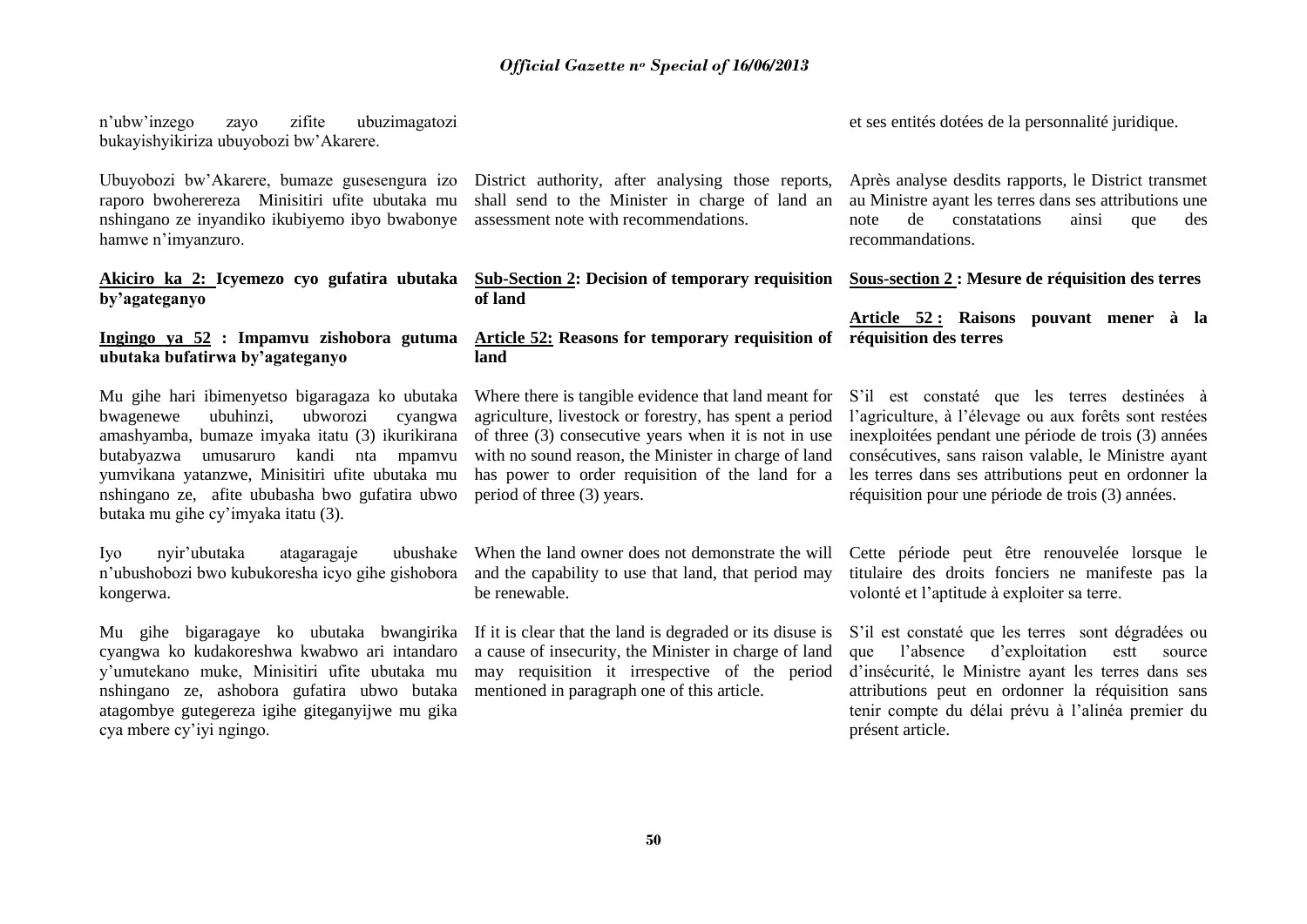| Ingingo ya 53: Integuza ku ifatira ry'ubutaka                                                                                                                                                                                                                                                                        | Article 53: Notification for requisition of land                                                                                                                                                                                                                                                                                       | Article 53 : Mise en demeure de réquisition<br>foncière                                                                                                                                                                                                                                            |
|----------------------------------------------------------------------------------------------------------------------------------------------------------------------------------------------------------------------------------------------------------------------------------------------------------------------|----------------------------------------------------------------------------------------------------------------------------------------------------------------------------------------------------------------------------------------------------------------------------------------------------------------------------------------|----------------------------------------------------------------------------------------------------------------------------------------------------------------------------------------------------------------------------------------------------------------------------------------------------|
| Ifatira ry'ubutaka rivugwa mu gika cya mbere<br>cy'ingingo ya 52 y'iri tegeko rikorwa nyuma yo<br>guha nyir'ubutaka cyangwa undi ubukoresha<br>integuza yanditse y'iminsi mirongo ine n'itanu (45)<br>y'akazi.                                                                                                       | Requisition of land mentioned in paragraph one of<br>article 52 of this Law shall be carried out after a<br>written formal notice of forty five (45) working<br>days has been given to the land right holder or the<br>person who was supposed to utilize it.                                                                          | La réquisition dont question à l'alinéa premier de<br>l'article 52 est prononcée après qu'une mise en<br>demeure écrite de quarante cinq<br>$(45)$ jours<br>ouvrables a été donnée au titulaire des droits<br>fonciers ou à la personne qui utilise la terre.                                      |
| Ingingo ya 54: Iragizwa ry'ubutaka bwafatiriwe                                                                                                                                                                                                                                                                       | <b>Article 54: Assignment of requisitioned land</b>                                                                                                                                                                                                                                                                                    | 54:<br>Gardiennage<br>Article<br>des<br>terres<br>réquisitionnées                                                                                                                                                                                                                                  |
| Ubutaka bwafatiriwe bushobora kuragizwa undi<br>muntu ubisabye kandi ugaragaza ko ashoboye<br>kububungabunga no kububyaza umusaruro.                                                                                                                                                                                 | The requisitioned land may be assigned to another<br>person who so requests and who demonstrates<br>ability to efficiently conserve it and productively<br>exploit it.                                                                                                                                                                 | La terre réquisitionnée peut être confiée à une autre<br>personne, qui en fait la demande, et qui montre des<br>aptitudes à la conserver efficacement et l'exploiter<br>de façon productive.                                                                                                       |
| Ibisabwa mu kuragizwa ubutaka n'uburyo bikorwa<br>bigenwa n'Iteka rya Minisitiri ufite ubutaka mu<br>nshingano ze.                                                                                                                                                                                                   | Conditions and modalities for assignment shall be<br>established by an Order of the Minister in charge of<br>land.                                                                                                                                                                                                                     | Les conditions et les modalités pour confier<br>l'exploitation d'une terre à une tierce personne sont<br>déterminées par arrêté du Ministre ayant les terres<br>dans ses attributions.                                                                                                             |
| Ingingo ya 55: Ubutaka bwo mu mutungo bwite<br>wa Leta cyangwa w'inzego zayo bwangirika<br>cyangwa budakoreshwa                                                                                                                                                                                                      | Article 55: Degraded or unexploited land in<br>private domain of the State or its organs                                                                                                                                                                                                                                               | Article 55 : Terres du domaine privé de l'Etat ou<br>de ses organes dégradées ou inexploitées                                                                                                                                                                                                      |
| Ubutaka bwo mu mutungo bwite wa Leta cyangwa<br>izindi nzego za Leta, iyo bwangirika, bigaragara ko<br>bugiye kwangirika<br>cyangwa budakoreshwa,<br>buhabwa by'agateganyo umuntu<br>ubwifuza kandi<br>ufite ubushake n'ubushobozi<br>byo kububyaza<br>umusaruro mu gihe kidashobora kurenga imyaka<br>itanu $(5)$ . | When State land in the private domain or that of<br>other State institutions is degraded, is about to be<br>degraded or is unexploited, it shall be temporarily<br>allocated to an interested person, who has<br>demonstrated the willingness and capability to<br>make it productive, for a period not exceeding five<br>$(5)$ years. | Lorsqu' une terre déjà dégradée, sur le point d'être<br>dégradée ou inexploitée ressort du domaine privé de<br>l'Etat ou d'autres institutions publiques, elle est<br>confiée temporairement à une personne disposée à<br>la rendre productive pour une période n'excédant<br>pas cinq (5) années. |
| Urwego<br>butaka,<br>ubwo<br>rubutanga<br>rucunga                                                                                                                                                                                                                                                                    | The owning institution of that land shall allocate it L'institution qui gère la terre procède à sa                                                                                                                                                                                                                                     |                                                                                                                                                                                                                                                                                                    |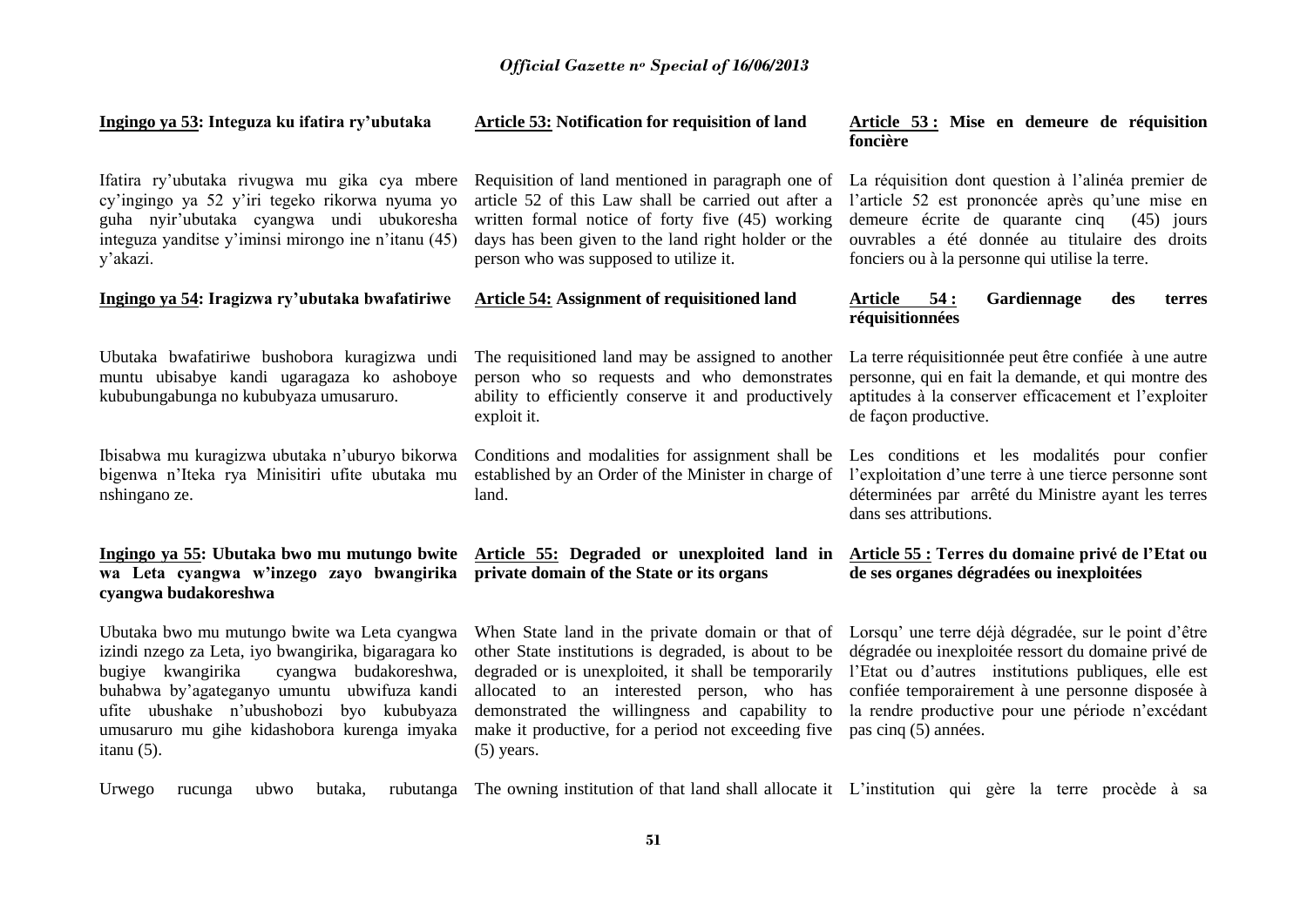| rushingiye<br>rushobora<br>kongera<br>kandi<br>iyo<br>byumvikanyweho n'impande zombi.                                                                                                          | ku iteganyamigambi ry'ishoramari based on a business plan and has the power to<br>myaka renew that period once agreed by both parties.                                                                                                         | concession sur base d'un plan d'affaires et peut<br>également renouveler cette période sur accord des<br>deux parties.                                                                                                                                                     |
|------------------------------------------------------------------------------------------------------------------------------------------------------------------------------------------------|------------------------------------------------------------------------------------------------------------------------------------------------------------------------------------------------------------------------------------------------|----------------------------------------------------------------------------------------------------------------------------------------------------------------------------------------------------------------------------------------------------------------------------|
| Icyakora, urwo rwego rushobora kubwisubiza<br>mbere y'igihe cyumvikanywe rubanje gutanga<br>ingurane yumvikanyweho igenwa hashingiwe ku<br>bikorwa biburiho.                                   | However, that institution can repossess that land<br>before the expiry of the agreed period after giving<br>appropriate compensation which is estimated based<br>on development on land.                                                       | Cependant, l'institution publique qui gère la terre,<br>peut, prématurément mettre fin à la concession<br>temporaire, après versement d'une compensation<br>convenue déterminée sur base des développements<br>opérés sur la terre.                                        |
| Akiciro ka 3: Gusubizwa ubutaka bwafatiriwe                                                                                                                                                    | <b>Sub-section 3: Repossession of requisitioned land</b>                                                                                                                                                                                       | Sous-section 3:<br>Repossession<br>des<br>terres<br>réquisitionnées                                                                                                                                                                                                        |
| Ingingo ya 56: Uburenganzira bwo gusaba<br>gusubizwa ubutaka bwafatiriwe                                                                                                                       | Article 56: Right to request for repossession of<br>requisitioned land                                                                                                                                                                         | Article 56: Droit de demander la repossession<br>des terres réquisitionnées                                                                                                                                                                                                |
| Nyir'ubutaka bwafatiriwe, hakurikijwe ibikubiye<br>mu ngingo ya 52 y'iri tegeko, ashobora gusaba<br>kubusubizwa nyuma y'igihe bwaragijwe. Ubusabe<br>bushyikirizwa urwego rwafatiriye ubutaka. | The owner of the requisitioned land as referred to in<br>Article 52 of this Law, may request for its<br>repossession after expiry of the period of its<br>assignment. The request is directed to the organ that<br>has requisitioned the land. | Le propriétaire de la terre réquisitionnée,<br>conformément à l'article 52 de la présente loi, peut<br>en demander la repossession à l'issue de la période<br>d'assignation à une tierce personne. La demande en<br>repossession est adressée à l'autorité de réquisition. |
| Yemererwa kubusubizwa ari uko agaragaje mu<br>nyandiko ko yiyemeje kubukoresha uko bigomba<br>no kububyaza umusaruro mu gihe kitarenga<br>umwaka umwe (1) abusubijwe.                          | He or she shall enter into repossession upon<br>showing commitment, in writing, to efficiently use<br>it and productively exploit it within a period of not<br>more than one (1) year following the repossession.                              | La repossession de la terre n'est accordée que si le<br>propriétaire s'engage, par écrit, à l'utiliser de façon<br>efficiente et à l'exploiter de façon productive dans<br>un délai ne dépassant pas une année suivant la<br>repossession.                                 |
| Icyakora nta ndishyi itangwa mu gihe cy'isubizwa<br>ry'ubutaka bwari bwafatiriwe.                                                                                                              | However, no compensation shall be given upon<br>repossession of land that was requisitioned.                                                                                                                                                   | Toutefois, aucune compensation n'est accordée au<br>moment de la repossession de la terre<br>antérieurement réquisitionnée.                                                                                                                                                |
| gusubizwa ubutaka bwafatiriwe                                                                                                                                                                  | Ingingo ya 57 : Gusuzuma ubusabe bwo Article 57: Assessment of the repossession<br>request                                                                                                                                                     | Article 57: Evaluation de la requête en<br>repossession                                                                                                                                                                                                                    |
|                                                                                                                                                                                                | Gusaba gusubizwa ubutaka bishyikirizwa Minisitiri Application for the repossession of land shall be La requête en repossession doit être transmise au                                                                                          |                                                                                                                                                                                                                                                                            |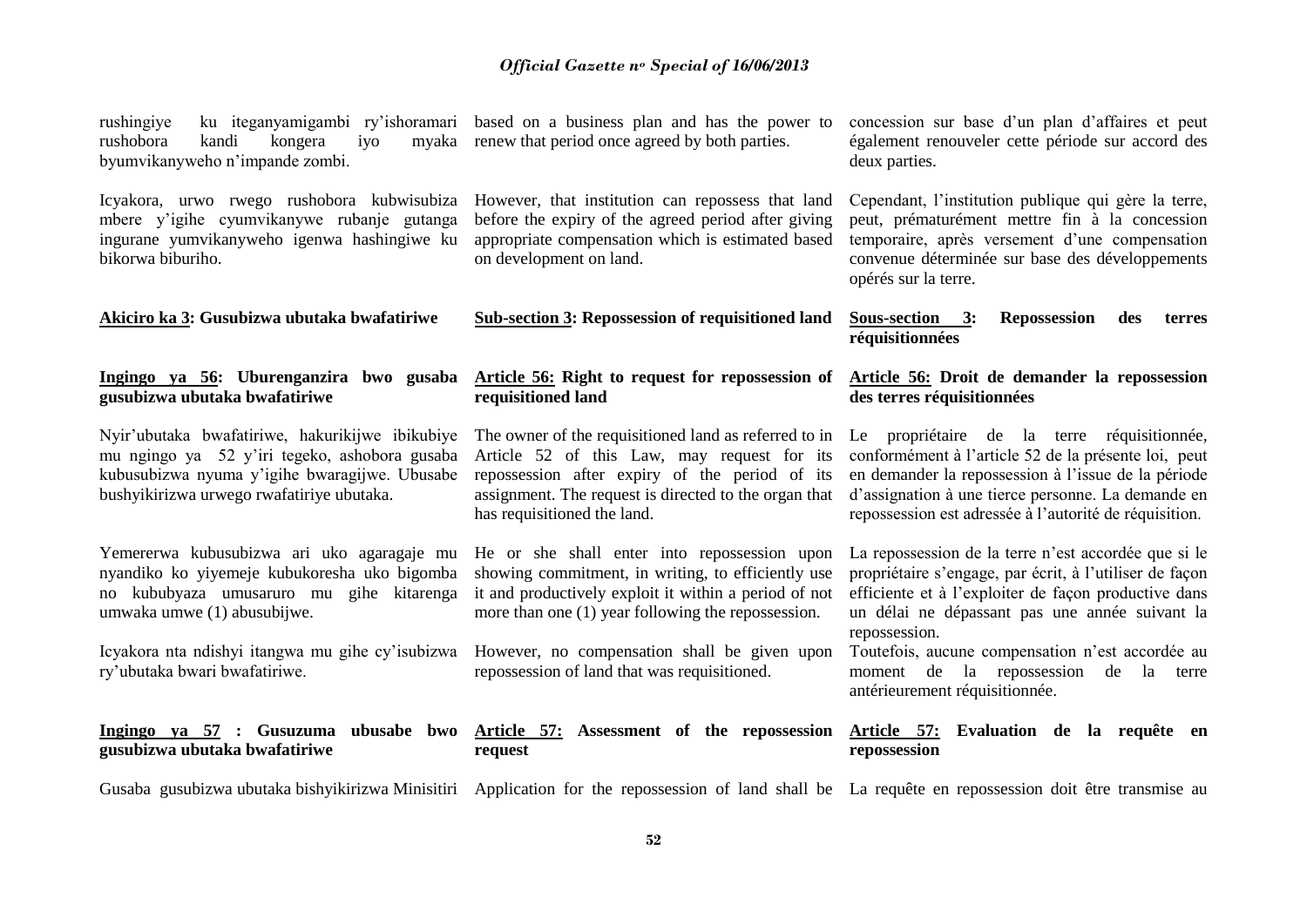ufite ubutaka mu nshingano ze bi**g**aherekezwa n'inyandiko igaragaza ingamba nshya n'uburyo bwo kubukoresha neza. Iyo ubusabe bwo gusubizwa ubutaka butemewe, Minisitiri ufite ubutaka mu nshingano ze, amenyesha nyirabwo mu nyandiko mu gihe kitarenze iminsi mirongo itatu (30) y'akazi, impamvu yo kutakira ubusabe bwe akanamugaragariza ibyo agomba gukosora. Iyo uwasabye atishimiye icyo cyemezo yitabaza When the applicant is not happy with that decision, urukiko rubifitiye ububasha. **Akiciro ka 4: Kwamburwa ubutaka Ingingo ya 5***8***: Ubutaka bushobora kwamburwa Article 58: Land subject to confiscation nyirabwo** Ubutaka bwose buri mu byiciro bikurikira Any land in the following categories may be Toute terre rentrant dans l'une des catégories bushobora kwamburwa nyirabwo: 1° ubutaka bwafatiriwe nk'uko biteganijwe mu ngingo ya 52 y'iri tegeko, bugasubizwa nyirabwo ariko akananirwa kubahiriza ibikubiye mu ngingo ya 56 y'iri tegeko**;** 2° ubutaka bwafatiriwe bukamara imyaka itarenze mirongo itatu (30), ariko nyirabwo submitted to the Minister in charge of land accompanied with a new business plan showing new strategies for its proper exploitation. When the request is rejected, the Minister in charge of land shall communicate to the concerned party, in writing within a maximum period of thirty (30) working days, the reasons for rejecting the request and inform him/her what should be rectified for consideration. he/she shall refer the matter to a competent court. **Sub-section 4: Confiscation of land** confiscated: 1° the land that was requisitioned as mentioned in Article 52 of this Law, which was given back to the owner who fails to respect the provisions of Article 56 of this Law. 2° the land which was requisitioned for less than thirty (30) years years and the owner Ministre ayant les terres dans ses attributions accompagnée par un document de nouvelles stratégies pour une exploitation rationnelle. En cas de rejet de la demande en repossession, le Ministre ayant les terres dans ses attributions communique au demandeur les raisons du rejet dans un délai maximum de trente jours (30) ouvrables suivant l'introduction de sa demande. Il est en outre informé des corrections à opérer. Le demandeur non satisfait des raisons de cette décision saisit une juridiction compétente. **Sous- Section 4: Confiscation des terres Article 58: Terres susceptibles d'être confisquées** suivantes peut être confisquée: 1° les terres réquisitionnées en vertu de l'article 52 de la présente loi et remises au propriétaire, mais celui-ci n'a pu honorer l'engagement stipulé à l'article 56 de la présente loi; 2° les terres réquisitionnées pendant une période de moins de trente (30) ans et dont

> 3° les terres des zones urbaines dotées d'un plan de lotissement approuvé par l'autorité compétente non exploitées pendant trois (3)

- ntasabe kubusubizwa;
- 3° ubutaka buri mu mbago z'umujyi aho igishushanyo cy'ikatwa ry'ibibanza cyemejwe n'inzego bireba ariko bukaba
- did not apply for its repossession;
- 3° the land within urban areas where a detailed physical plan was approved by competent authorities and it is clear that it has spent

le titulaire des droits fonciers n'a pas réclamé la repossession ;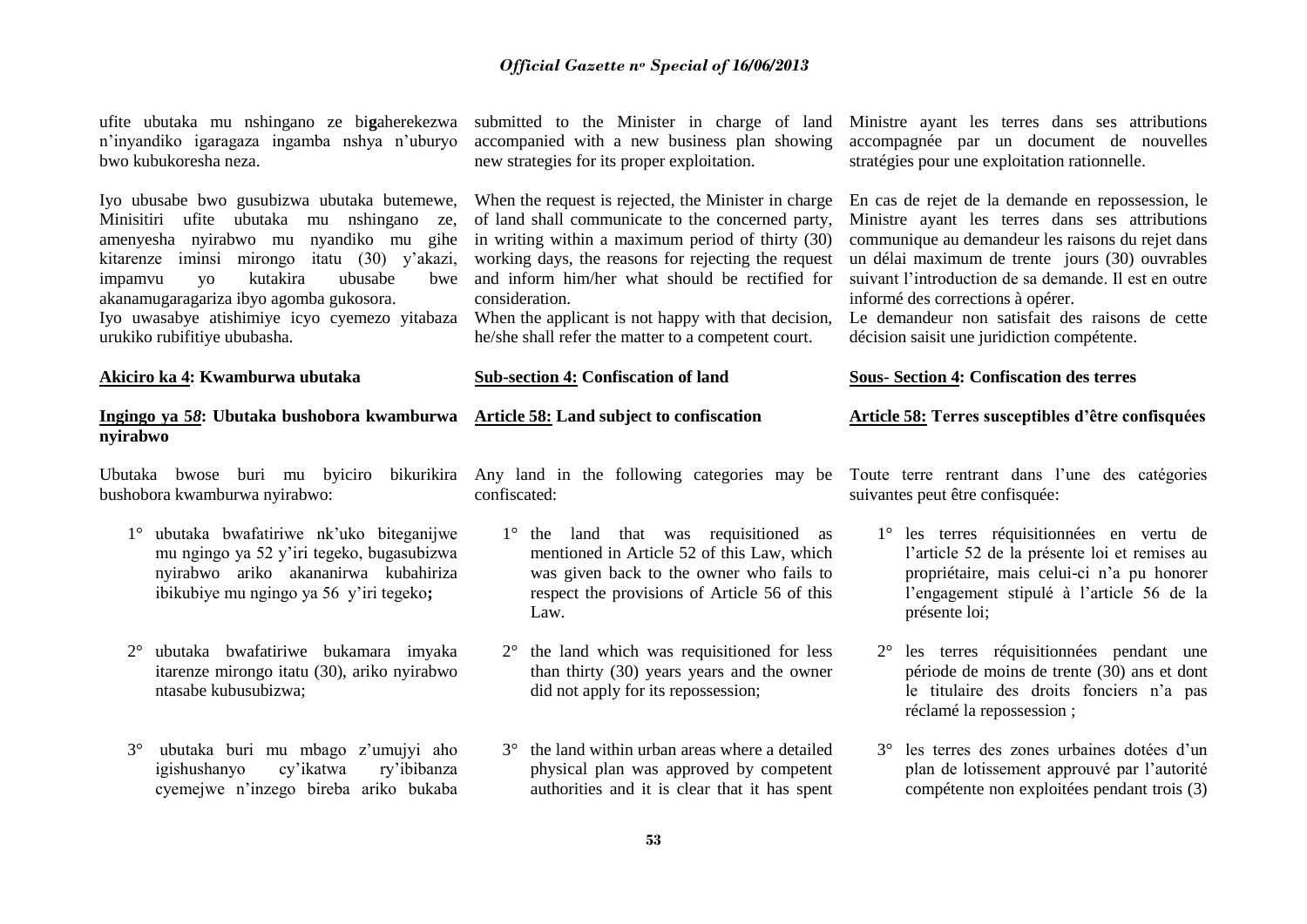bumaze imyaka itatu (3) ikurikiranye budakoreshwa;

- 4° ubutaka buri mu mbago z'ahagenewe imiturire mu cyaro n'ubw'ahantu hemejwe n'inzego zibishinzwe ko hagomba kugirwa rukuruzi y'amajyambere bufite igishushanyo cyemejwe n'inzego zibifitiye ububasha ariko bukaba bumaze imyaka itatu (3) ikurikiranye budakoreshwa;
- 5° ubutaka bwambuwe abantu kubera ko batubahirije amasezerano y'ubukode burambye nk'uko biteganywa mu ngingo ya 44 y'iri tegeko.

Ubutaka buvugwa mu gace ka  $1^0$ , aka  $3^0$  n'aka  $4^0$ bigaragara ko hari impamvu yumvikana ituma reasons of its non exploitation. budakoreshwa.

# **kwambura ubutaka nyirabwo**

Minisitiri ufite ubutaka mu nshingano ze, afite ububasha bwo kwambura nyirabwo ubutaka buteganijwe mu ngingo ya 58 y'iri tegeko, agace ka in items one (1º) and two (2º). mbere (1º) n'aka kabiri (2º).

Ubutaka buvugwa mu ngingo ya 58 y'iri itegeko uduce aka gatatu (3º), aka kane (4º) n'aka gatanu (5º), bwamburwa nyirabwo n'urwego rwatanze urupapurompamo rw'ubutaka n'Ubuyobozi bw'Akarere ubwo buherereyemo.

three (3) consecutive years unexploited;

- 4° the land with approved physical plan, that is designated for rural settlement or land designated for fast development by competent authority, that has spent three (3) consecutive years unexploited;
- 5° land whose emphyteutic lease contract was terminated as provided for under Article 44 of this Law.

ans successifs;

- 4° les terres des agglomérations rurales ainsi que celles des pôles de développement dotées d'un plan de lotissement approuvé par l'autorité compétente non exploitées pendant trois (3) ans successifs ;
- 5° les terres dont le contrat de bail emphytéotique a été résilié tel que le prévoit l'article 44 de la présente loi.

Land stipulated in items 1º, 3º and 4º of this article

## **land**

The Minister in charge of land shall have the power to confiscate land stipulated in article 58 of this law,

three  $(3^{\circ})$ , four  $(4^{\circ})$  and five  $(5^{\circ})$ , shall be confiscated by the authority that issued the land title hutaka land is located.

tw'iyi ngingo ntibwamburwa nyirabwo igihe can not be confiscated when there are tangible article ne peuvent pas être confisquées lorsqu'il y a Les terres stipulées aux points 1°,3º et 4º du présent un motif valable justifiant la non utilisation.

#### Ingingo ya 59: Urwego rufite ubufasha bwo Article 59: Competent authority to confiscate Article 59: Autorité compétente pour confisquer **la terre**

Le Ministre ayant les terres dans ses attributions a le pouvoir de confisquer les terres stipulées aux points 1° et 2° de l'article 58 de la présente loi.

Land stipulated in Article 58 of this Law, in items Les terres stipulées aux points trois (3°), quatre (4°) based on proposal of District authority where that foncier, sur demande de l'Administration du et cinq (5º) de l'article 58 de la présente loi sont confisquées par l'autorité ayant délivré le titre District du lieu où se trouve cette terre.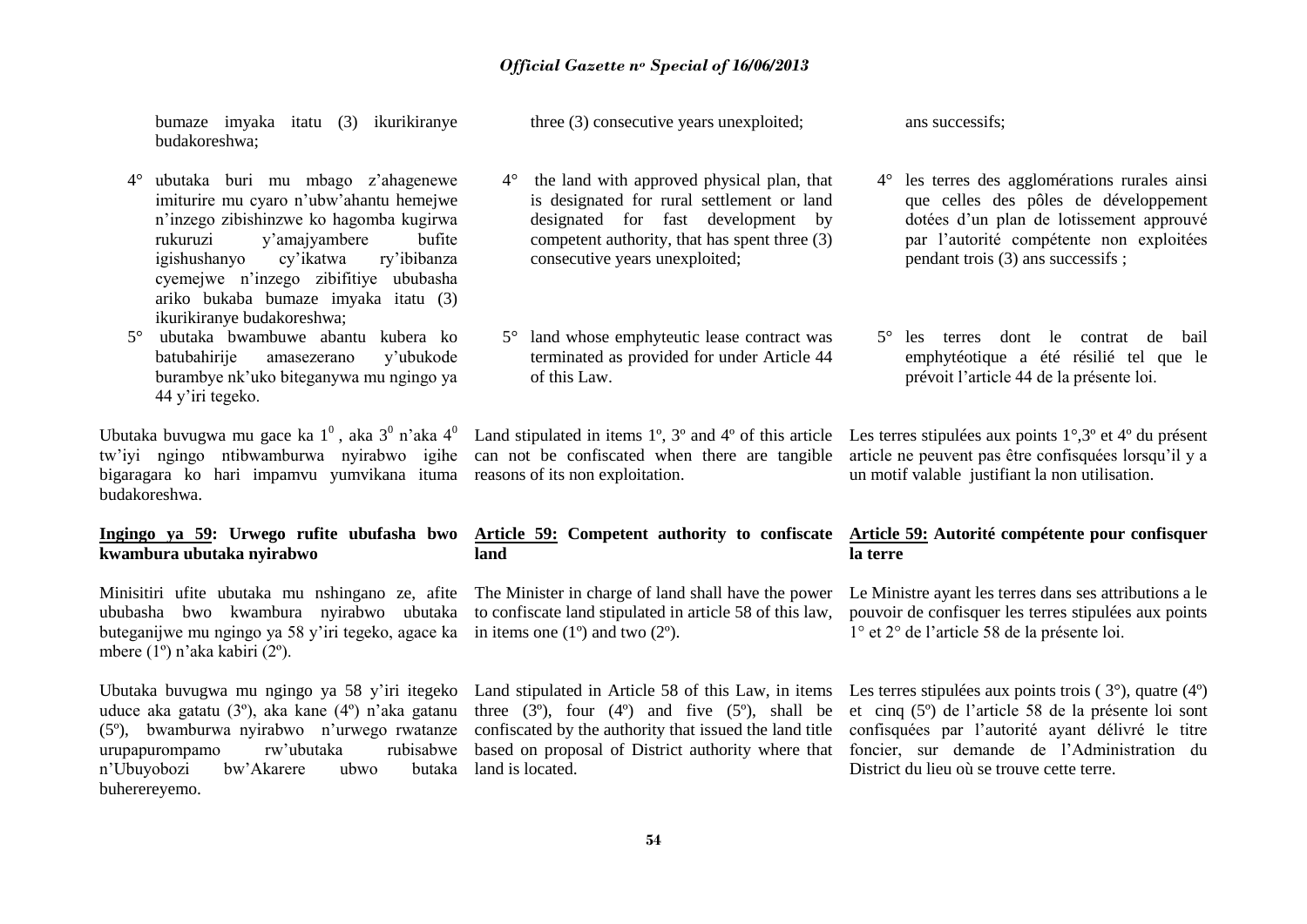#### **Ingingo ya 60: Integuza yanditse**

Icyemezo cyo kwambura ubutaka nyirabwo ntigishobora gufatwa nyirabwo atarahabwa integuza yanditse y'iminsi mirongo cyenda (90) ibarwa uhereye umunsi yayakiriyeho.

Mu gihe nyir'ubutaka atabonetse, integuza ihabwa ukoresha ubutaka, kopi yayo ikamanikwa ku biro by'Akarere, iby'Umurenge, n'iby'Akagari ubutaka buherereyemo mu gihe cy'iminsi mirongo icyenda (90) ibarwa uhereye ku munsi wa nyuma imanikiweho. Iyo nteguza imanikwa n'ahandi hantu hahurira abantu benshi mu Kagari ubutaka buherereyemo kandi igatangazwa mu bitangazamakuru byemewe na Leta.

#### **Ingingo ya 61: Kugaragaza impamvu zo Article 61: Indication of confiscation reasons kwambura ubutaka nyirabwo**

Icyemezo cyo kwambura ubutaka nyirabwo kigomba kugaragaza impamvu zituma nyir'ubutaka indicate the reason thereof in accordance with the abwamburwa, hakurikijwe ibiteganywa law. n'amategeko.

yamenyesherejweho ko abukoresha nabi.

#### **Article 60: Written formal notification**

The decision to confiscate the land from the land right owner cannot be taken before he/she has been given a written formal notice of ninety (90) days as of the date of receipt by the concerned person.

If the land right owner cannot be found, the written formal warning shall be given to the person using the land and a copy of it posted on notice boards of the District, Sector and Cell offices, where the land is located for a period of ninety (90) days as of the date of the last posting. That notice shall also be posted at any place of gathering of a lot of people in the cell where the land is located and also published in newspapers recognised by the State.

The decision to confiscate land from its owner shall

owner was notified for the failure or bad exploitation of the land.

#### **Article 60: Mise en demeure écrite**

La décision de confisquer une terre au titulaire des droits fonciers ne peut être prise sans mise en demeure préalable et écrite de quatre-vingt-dix (90) jours comptés à partir de la date de sa réception par la personne concernée.

Lorsque le titulaire des droits fonciers ne peut être trouvé, la mise en demeure écrite est remise à l'utilisateur de la terre et copie en est affichée pendant quatre vingt – dix (90) jours, comptés à partir de la date du dernier affichage, au tableau d'affichage de District, de Secteur et de Cellule où la terre est localisée. La mise en demeure est également affichée dans des lieux publics se trouvant dans la Cellule où est localisée la terre et également publiée dans les journaux agréés par l'Etat.

#### **Article 61: Indication des raisons pour la confiscation**

La décision de confisquer la terre en indique les raisons conformément à la loi.

Icyo cyemezo kigaragaza kandi itariki nyir'ubutaka Such a decision shall indicate the day on which the Cette décision doit mentionner également le jour où le manquement à l'exploitation a été communiqué au titulaire des droits fonciers.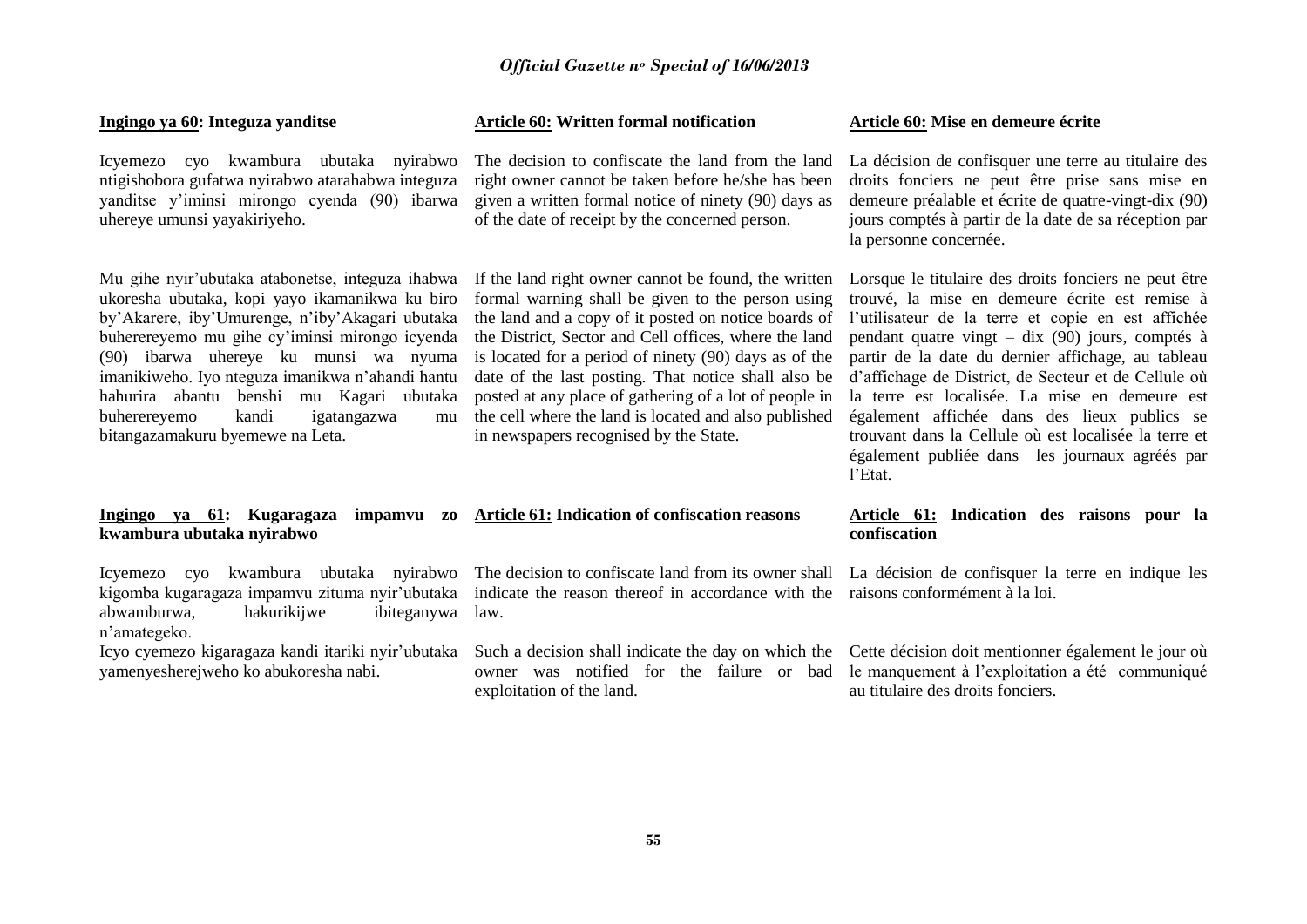**Akiciro ka 6: Igihano cyo gutanga ihazabu yo Sub-section 6: Administrative fine sanction mu rwego rw'ubutegetsi**

**Ingingo ya 62: Igihano ku makosa ajyanye no gutunganya no gutanga impapurompamo z'ubutaka no kubika urutonde rwazo**

Umubitsi w'impapurompamo cyangwa undi mukozi ushinzwe iyandikwa ry'ubutaka, ukora amakosa abizi neza kandi abishaka, yerekeranye no gutunganya, gutanga impapurompamo z'ubutaka no kubika urutonde rwazo, ahanishwa igihano cyo gutanga ihazabu yo mu rwego rw'ubutegetsi y'amafaranga y'u Rwanda kuva ku bihumbi ijana (100.000) kugeza kuri miliyoni imwe (1.000.000).

**Ingingo ya 63**: **Urwego rushyira mu bikorwa iyishyurwa ry'ihazabu yo mu rwego rw'ubutegetsi**

Ubuyobozi bukuriye umukozi uvugwa mu ngingo ya 62 y'iri tegeko nibwo bufite ububasha bwo gutegeka ko ihazabu yo mu rwego rw'ubutegetsi yishyurwa kandi igashyirwa mu isanduku ya Leta mu gihe cyategetswe.

#### **UMUTWE WA VII: INGINGO ZINYURANYE, IZ'INZIBACYUHO N'IZISOZA**

#### **Ingingo ya 64 : Igenagaciro ry'ubutaka**

Umwuga wo kugena agaciro k'ubutaka n'uburyo bikorwa bigenwa n'amategeko abigenga.

**Article 62: Sanction related to intentional violations in respect to processing and issuance of land titles and maintenance of land registry**

A registrar of land titles or any other official in charge of land registration, who deliberately, violates regulations related to processing, issuance of land titles and maintenance of land registry, shall be liable to an administrative fine of one hundred thousand (100,000) to one million (1,000,000) Rwandan Francs.

#### **Article 63: Enforcing authority for payment of administrative fine**

The supervising authority of the official mentioned in Article 62 of this Law shall have the power to enforce the payment of the administrative fine and ensures that it is deposited in the national treasury within prescribed period.

#### **CHAPTER VII: MISCELLANEOUS, TRANSITIONAL AND FINAL PROVISIONS**

#### **Article 64: Land valuation**

Land property valuation profession and modalities of its practice shall be determined by the relevant laws.

**Sous-section 6: Sanction d'amende administrative**

**Article 62: Sanction relative aux violations délibérées des règles relatives à l'émission et la délivrance des titres fonciers ainsi que la tenue du registre foncier** 

Sera sanctionné d'une amende administrative de cent mille (100.000) à un million (1.000.000) de francs rwandais, le Conservateur des Titres Fonciers ou tout autre officier public qui, de façon délibérée, viole les règles relatives à l'émission et la délivrance de titres fonciers ainsi que la tenue du registre foncier.

#### **Article 63 : Organe chargé de l'exécution de la sanction de l'amende administrative**

L'autorité hiérarchique de l'agent public dont question à l'article 62 de la présente loi dispose du pouvoir d'ordonner que l'amende administrative soit payée dans le Trésor Public, dans le délai prescrit.

#### **CHAPITRE VII: DISPOSITIONS DIVERSES, TRANSITOIRES ET FINALES**

#### **Article 64: Evaluation foncière**

La profession d'évaluation de la propriété foncière ainsi que les modalités d'exercice sont définies par la législation y relative.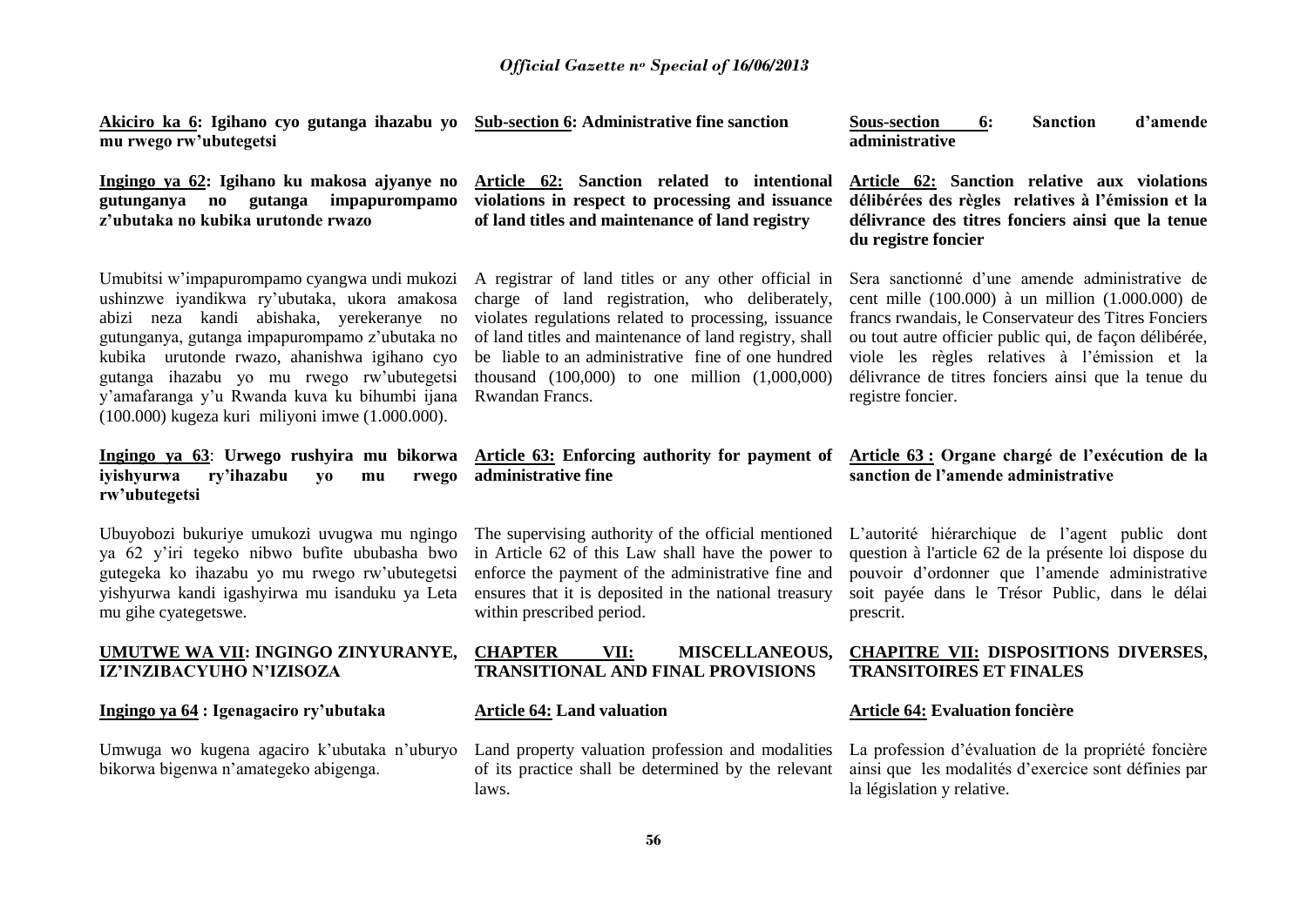| Ingingo ya 65: Gupima no kugena imbibi Article 65: Land surveying<br>z'ubutaka                                                                                                                                                                                                               |                                                                                                                                                                                                                                                                                                             | <b>Article 65: Arpentage</b>                                                                                                                                                                                                                                                                       |
|----------------------------------------------------------------------------------------------------------------------------------------------------------------------------------------------------------------------------------------------------------------------------------------------|-------------------------------------------------------------------------------------------------------------------------------------------------------------------------------------------------------------------------------------------------------------------------------------------------------------|----------------------------------------------------------------------------------------------------------------------------------------------------------------------------------------------------------------------------------------------------------------------------------------------------|
| Umwuga wo gupima no kugena imbibi z'ubutaka<br>n'uburyo bikorwa bigenwa n'amategeko abigenga.                                                                                                                                                                                                | Land surveying and demarcation profession as well<br>as modalities of its practice shall be determined by<br>the relevant laws.                                                                                                                                                                             | La profession d'arpentage et de démarcage foncier<br>ainsi que les modalités d'exercice sont définies par<br>la législation en la matière.                                                                                                                                                         |
| Ingingo ya 66: Uburenganzira bw'ubutaka Article 66: Abagererwa's land rights<br>bw'abagererwa                                                                                                                                                                                                |                                                                                                                                                                                                                                                                                                             | Article 66: Droits fonciers des Abagererwa                                                                                                                                                                                                                                                         |
| Abantu bahawe ubutaka n'Abakonde hakurikijwe<br>Iteka N° 530/1 ryo kuwa 26 Mayi 1961 ryerekeye<br>umuco-taka muri Teritwari za Kisenyi na<br>Ruhengeri, bafatwa kimwe n'abandi baturage bose<br>bafite ubutaka bakomora ku muco kuva tariki ya 15<br>Nzeri 2005.                             | Persons that were granted land by "Abakonde"<br>according to the decree $N^{\circ}530/1$ of $26^{\text{th}}$ May 1961<br>related to "ubukonde" land regime in Kisenyi and<br>Ruhengeri Territories, are, since September 15 <sup>th</sup> ,<br>2005, considered like any other customary land<br>occupants. | Les personnes qui ont reçu les terres des<br>"Abakonde" conformément à l'édit Nº 530/1 du 26<br>Mai 1961 relatif au régime foncier de l'ubukonde<br>dans les territoires de Kisenyi et Ruhengeri; sont<br>considérées au même titre que les occupants<br>coutumiers à partir du 15 Septembre 2005. |
| Ingingo ya 67: Inshingano zo gufasha abantu<br>kubona ubutaka                                                                                                                                                                                                                                | Article 67: Responsibility to assist in land<br>acquisition                                                                                                                                                                                                                                                 | Article 67: Devoir d'assister les personnes à<br>acquérir la terre                                                                                                                                                                                                                                 |
| Leta ifite inshingano zo gufasha abantu bavukijwe<br>uburenganzira bwabo ku butaka kubera amateka<br>kububona.                                                                                                                                                                               | The Government has the responsibility to allocate<br>land to persons denied rights on their land due to<br>historical reasons.                                                                                                                                                                              | L'Etat a le devoir de trouver des terres à ceux qui<br>ont été privés de leur droit à la propriété foncière<br>pour des raisons historiques.                                                                                                                                                       |
| Ingingo ya 68: Isaranganya ry'ubutaka                                                                                                                                                                                                                                                        | <b>Article 68: Land sharing</b>                                                                                                                                                                                                                                                                             | <b>Article 68 : Partage des terres</b>                                                                                                                                                                                                                                                             |
| Isaranganya ry'ubutaka ryakozwe hagati y'umwaka<br>wa 1994 n'itariki ya 30 Kamena 2012, ubwo<br>iyandikisha ry'ubutaka rya mbere ryasozwaga,<br>Abatunze<br>n'amategeko.<br>ubutaka<br>ryemewe<br>bwasaranganijwe muri icyo gihe, babufiteho<br>uburenganzira nk'ubw'ababubonye ku bw'umuco. | Land sharing that was carried out between 1994 and<br>$30th$ June 2012, when the first systematic<br>registration of all lands was completed, is<br>recognised by the law. Holders of such land shall<br>enjoy the same rights as those under customary<br>holdings.                                        | Le partage des terres opéré entre 1994 et le 30 Juin<br>2012, date à laquelle le premier enregistrement a<br>pris fin, est reconnu et légitimé par la législation.<br>Les bénéficiaires de ce partage des terres sont<br>considérés comme occupants coutumiers.                                    |
| Umuntu wari wujuje ibisabwa n'amategeko mu<br>gihe isaranganya ry'amasambu ryari ryemewe,                                                                                                                                                                                                    |                                                                                                                                                                                                                                                                                                             | A person who could have qualified for land sharing Toute personne eligible pour le partage des terres au<br>when it was still ongoing, but did not, because of moment où celui-ci était reconnu par la loi, mais qui                                                                               |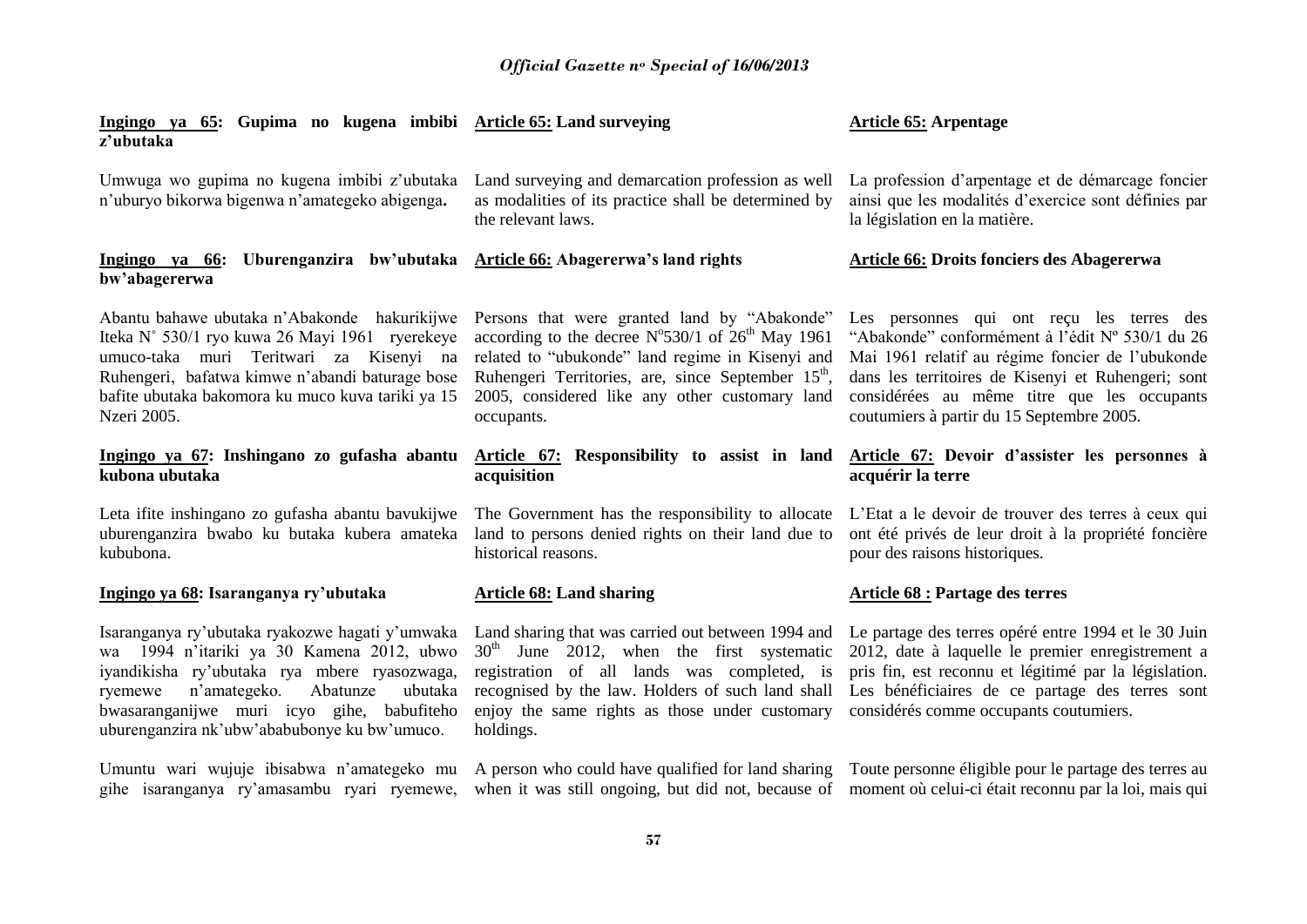akaba atarasaranganyijwe muri icyo gihe kubera ko atari mu Gihugu, ashobora gusaba gutuzwa na Leta. Ubusabe bwe bushyikirizwa Ubuyobozi bw'Akarere ubutaka bwe bwari buherereyemo.

Ibijyanye n'isaranganya ntibitangirwa indishyi There shall be no compensation in land sharing. cyangwa ingurane.

#### **Ingingo ya 69: Ubutaka bushobora gutangwa**

Ubutaka bushobora guhabwa umuntu wavukijwe uburenganzira ku butaka kubera amateka bugizwe na:

- 1° ubutaka bw'indeka;
- 2° ubutaka bwite bwa Leta;
- 3° ubutaka bwite bw'ibigo bya Leta;
- 4° ubutaka bwite bw'inzego z'ibanze.

#### **Ingingo ya 70: Kwemerwa bwatanzwe ku buntu**

Iri tegeko ryemera itangwa ry'ubutaka ku buntu**,** ku butaka bwatanzwe na Leta nk'uburenganzira budasesuye bwo gutura no gukoresha ubwo butaka.

Icyakora, ku mpamvu zo kwandika ubutaka, ubwo burenganzira buhindurwa ubukode burambye, habanje gukorwa isuzuma ry'ishyirwa mu bikorwa ry'amasezerano Leta yagiranye n'ababuhawe conditions. mbere.

not being in the Country during the land sharing period, may seek for resettlement by the Government. His/her request shall be submitted to the District Authority where his/her land was located.

#### **Article 69: Land that can be allocated**

The land that can be allocated to persons denied rights on their land due to historical reasons consists of:

- 1° escheat land; 2° private State land;
- 3° private public institutions land;
- 4° local authorities' private land;

#### **Article 70: Recognition of free transfers of land**

This Law recognizes free transfers on land granted by the State as restricted occupation and exploitation right.

Nevertheless, for purposes of land registration, such rights shall be converted into emphyteutic lease, after assessment of compliance with prior given

n'a pu bénéficier du partage car elle ne se trouvait pas dans le Pays, peut demander d'être réinstallée par l'Etat. Sa demande est adressée à l'autorité du District dans lequel se trouvait sa terre.

Le partage des terres n'ouvre droit à aucune compensation.

#### **Article 69 : Terres susceptibles d'être allouées**

Les terres susceptibles d'être allouées à ceux qui ont été privés de leur droit à la propriété foncière pour des raisons historiques sont:

- 1° des terres en déshérence;
- 2° des terres du domaine privé de l'Etat ;
- 3° des terres du domaine privé des établissements publics;
- 4° des terres du domaine privé des entités locales.

#### **Article 70: Reconnaissance des cessions gratuites**

La présente loi reconnaît les cessions gratuites accordées par l'Etat comme un droit d'occupation et d'exploitation limité.

Néanmoins, aux fins de l'enregistrement foncier, de tels droits sont convertis en bail emphytéotique, après avoir vérifié que les conditions y attachées ont été respectées.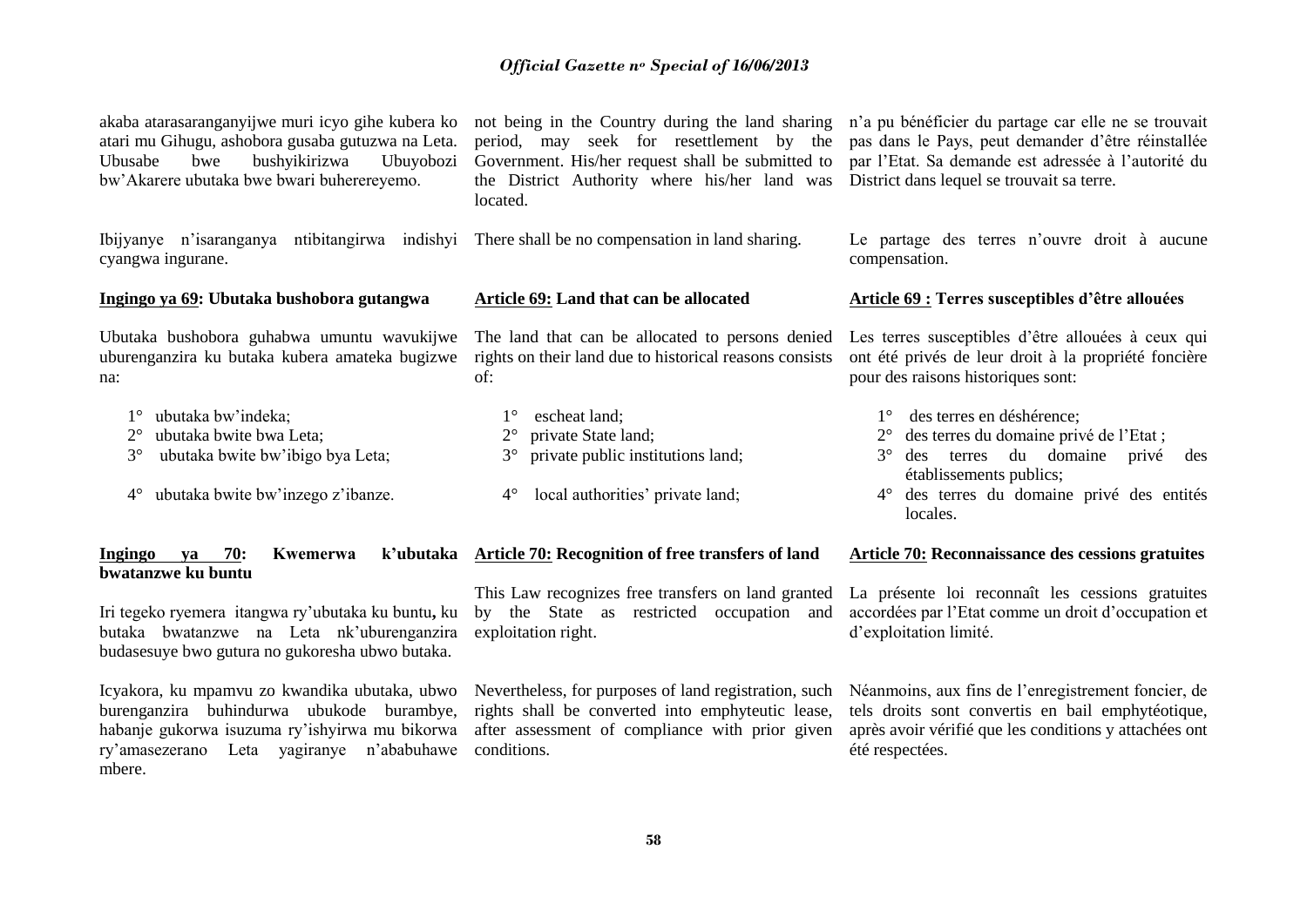**Ingingo ya 71: Uburenganzira bw'abari Article 71: Status of previous freehold rights basanganywe inkondabutaka**

Umuntu wese wari usanganywe uburenganzira Any person legally holding freehold rights to land bw'inkondabutaka mbere y'ishyirwa mu bikorwa ry'iri tegeko agumana uburenganzira bwe.

#### **Ingingo ya 72: Guha agaciro ibyakozwe mbere y'uko iri tegeko ritangazwa**

Ibyakozwe mbere y'uko iri tegeko ritangazwa mu Igazeti ya Leta ya Repubulika y'u Rwanda bishingiye ku Itegeko Ngenga N° 08/2005 ryo kuwa 14/07/2005 rigena imikoreshereze n'imicungire y'ubutaka mu Rwanda bigumana agaciro kabyo.

#### **Ingingo ya 73 : Ingingo y'inzibacyuho**

Mu gihe atarahindurwa, amategeko, amateka As long as they are not yet amended, all laws, n'amabwiriza yashyiraga mu bikorwa Itegeko Ngenga N° 08/2005 ryo kuwa 14/07/2005 rigena imikoreshereze n'imicungire y'ubutaka mu Rwanda akomeza kubahirizwa mu ngingo zayo zose zitanyuranije n'iri tegeko.

#### **Ingigo ya 74: Itegurwa, isuzumwa n'itorwa by'iri tegeko**

Iri tegeko ryateguwe mu rurimi rw'Icyongereza, risuzumwa kandi ritorwa mu rw'Ikinyarwanda.

before the coming into force of this Law retains those rights.

#### **Article 72: Legal effect of acts done prior to the publication of this Law**

All acts concluded before the publication of this Law in the official Gazette of the Republic of Rwanda on basis of Organic Law  $N^0$ 08/2005 of 15/07/2005 determining the use and management of land in Rwanda shall remain valid.

#### **Article 73: Transitional provision**

orders and instructions implementing Organic Law N°08/2005 of 15/07/2005 determining the use and management of land in Rwanda shall remain applicable as long as their provisions are consistent with this Law.

#### **Article 74: Drafting, consideration and adoption of this Law**

adopted in Kinyarwanda.

#### **Article 71: Sort des droits de pleine propriété antérieurs**

Tout détenteur légitime de droits de pleine propriété foncière avant l'entrée en vigueur de la présente loi en demeure titulaire.

#### **Article 72: Validité des actes posés avant la publication de la présente loi**

Les actes passés en application de la Loi Organique nº 08/2008 du 14/07/2005 relatif au régime foncier, avant la publication de la présente loi au Journal Officiel de la République du Rwanda, restent valables.

#### **Article 73 : Disposition transitoire**

Aussi longtemps qu'ils ne sont pas modifiés, les lois, Arrêtés et règlements d'application de la loi organique nº 08/2008 du 14/07/2005 relatif au régime foncier restent d'application dans toutes leurs dispositions non contraires à la présente loi.

#### **Article 74: Initiation, examen et adoption de la présente loi**

This Law was drafted in English, considered and La présente loi a été initiée en Anglais, elle a été examinée et adoptée en Kinyarwanda.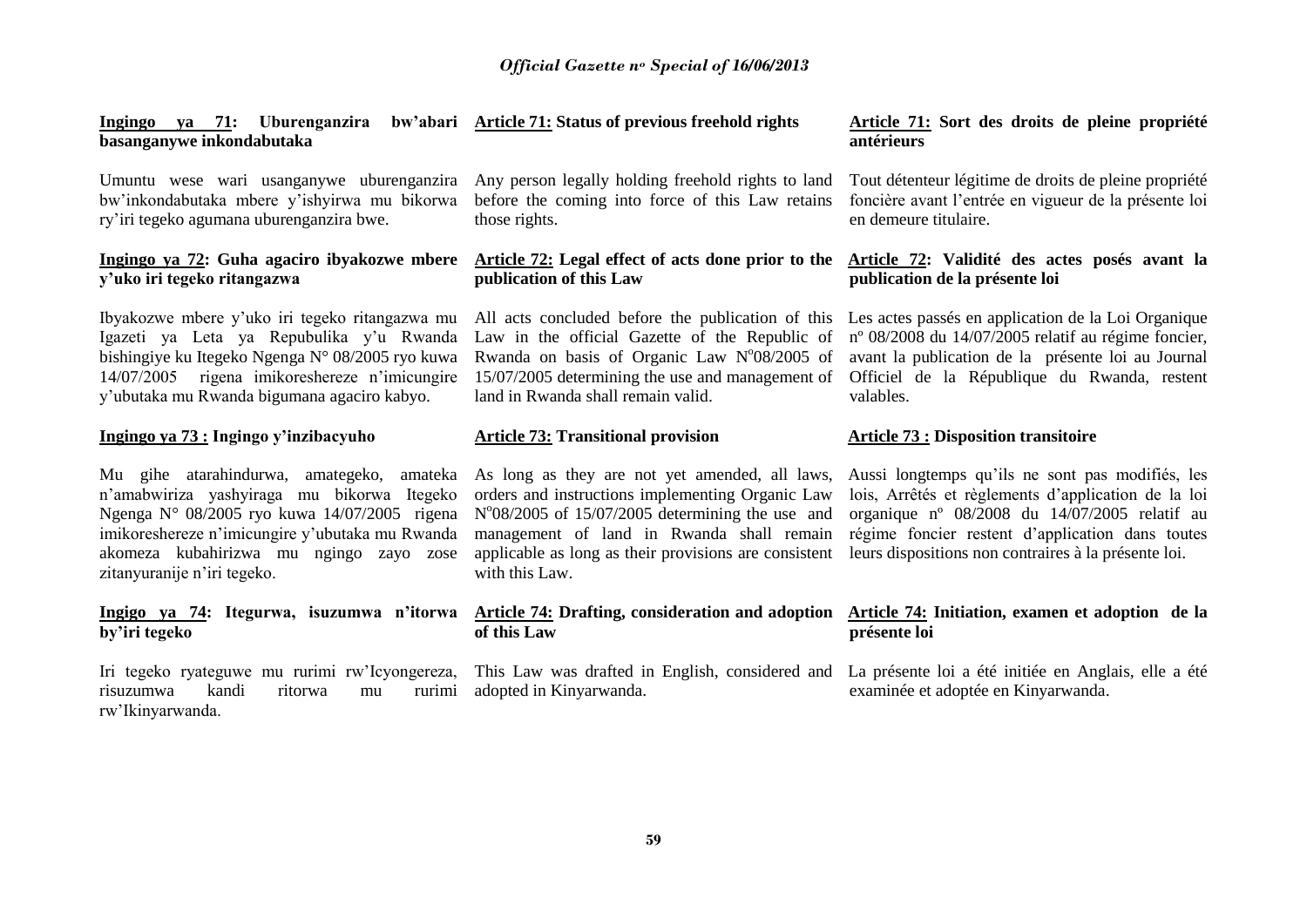| Ingingo ya 75: Ivanwaho ry'amategeko<br>n'ingingo z'amategeko zinyuranije n'iri tegeko                                                                                   | <b>Article 75: Repealing provision</b>                                                                                                                                                                                                                                                                              | <b>Article 75: Disposition abrogatoire</b>                                                                                                                           |
|--------------------------------------------------------------------------------------------------------------------------------------------------------------------------|---------------------------------------------------------------------------------------------------------------------------------------------------------------------------------------------------------------------------------------------------------------------------------------------------------------------|----------------------------------------------------------------------------------------------------------------------------------------------------------------------|
| Itegeko ry'Umwami ryo kuwa 14 Nzeri 1886<br>ryerekeye imicungire n'imikoreshereze y'ubutaka<br>no kubwandikisha, nk'uko ryahinduwe kandi<br>ryujujwe kugeza ubu;         | King's Decree of $14th$ September 1886 related to<br>land use, management and registration, as modified<br>and complemented to date;                                                                                                                                                                                | Le Décret du Roi-Souverain du 14 septembre 1886<br>relatif au régime foncier et à l'enregistrement des<br>terres, tel que modifié et complété à ce jour ;            |
| ryerekeye kugurisha no gukodesha ubutaka bwa<br>Leta;                                                                                                                    | Itegeko ry'Umwami ryo kuwa 09 Kanama 1893 King's Decree of 9/08/1893 related to selling and Le Décret du Roi-Souverain du 9 Août 1893 relatif<br>leasing state land;                                                                                                                                                | à la vente et à la location des biens domaniaux;                                                                                                                     |
| Itegeko ryo kuwa 30 Gicurasi 1922 ryerekeye<br>inyandiko-mvaho n'inyandikompamo z'ubutaka;                                                                               | Decree of 30 <sup>th</sup> May 1922 related to authentic Le Décret du 30 mai 1922 relatifs aux actes<br>documents and land titles;                                                                                                                                                                                  | authentiques et notariés ainsi qu'aux titres fonciers ;                                                                                                              |
| Itegeko ryo kuwa 26 Mata 1932 rishyiraho ibisabwa<br>mu guhindura amasezerano yo gutunga ubutaka ku<br>buryo bw'agateganyo agahinduka amasezerano<br>y'ubukode burambye; | Decree of 26 <sup>th</sup> April 1932 determining requirements<br>for changing from provisional land occupation<br>contract into empheteutic lease;                                                                                                                                                                 | Le Décret du 26 avril 1932 relatif aux conditions du<br>remplacement des contrats d'occupation provisoire<br>par des contrats d'emphytéose;                          |
| Itegeko ryo kuwa 26 Mata 1932 ryerekeye ubutaka<br>no gushyirwa mu bikorwa inshingano z'ubuvuzi<br>bwemewe n'amategeko;                                                  | Decree of 26 <sup>th</sup> April 1932 related to land and Le Décret du 26 avril 1932 relatif aux terres et à<br>implementation<br>conventional<br>medical<br>of<br>obligations;                                                                                                                                     | l'application des obligations médicales d'ordre<br>conventionnel;                                                                                                    |
| Itegeko ryo kuwa 24 Mutarama 1943 ryerekeranye<br>n'itangwa ry'ubutaka nta kiguzi ku miryango<br>igamije ubumenyi n'iyobokamana n'ibigo bigamije<br>inyungu rusange;     | Decree of $24th$ January 1943 related to free land<br>cessions and concessions to scientific and religious<br>associations and to organizations of public interest;                                                                                                                                                 | Le Décret du 24 janvier 1943 relatif aux cessions et<br>concessions gratuites aux associations scientifiques<br>et religieuses et établissements d'utilité publique; |
| gutunga no gukoresha<br>ubutaka mu<br>buryo<br>bunyuranije n'amategeko;                                                                                                  | Itegeko ryo kuwa 12 Kamena 1951 ryerekeye Decree of $12th$ June 1951 related to illegal land Le Décret du 12 juin 1951 relatif à l'occupation<br>occupancy;                                                                                                                                                         | illégale des terres;                                                                                                                                                 |
|                                                                                                                                                                          | Itegeko ryo kuwa 21 Mata 1953 rigena aho ubutaka Decree of 21 <sup>st</sup> April 1953 determining the transfer Le Décret du 21 avril 1953 garantissant la<br>buzajya n'uburenganzira bwo kwisubiza ubutaka of land and the right to repossess land granted by destination et le droit de reprise des terres cédées |                                                                                                                                                                      |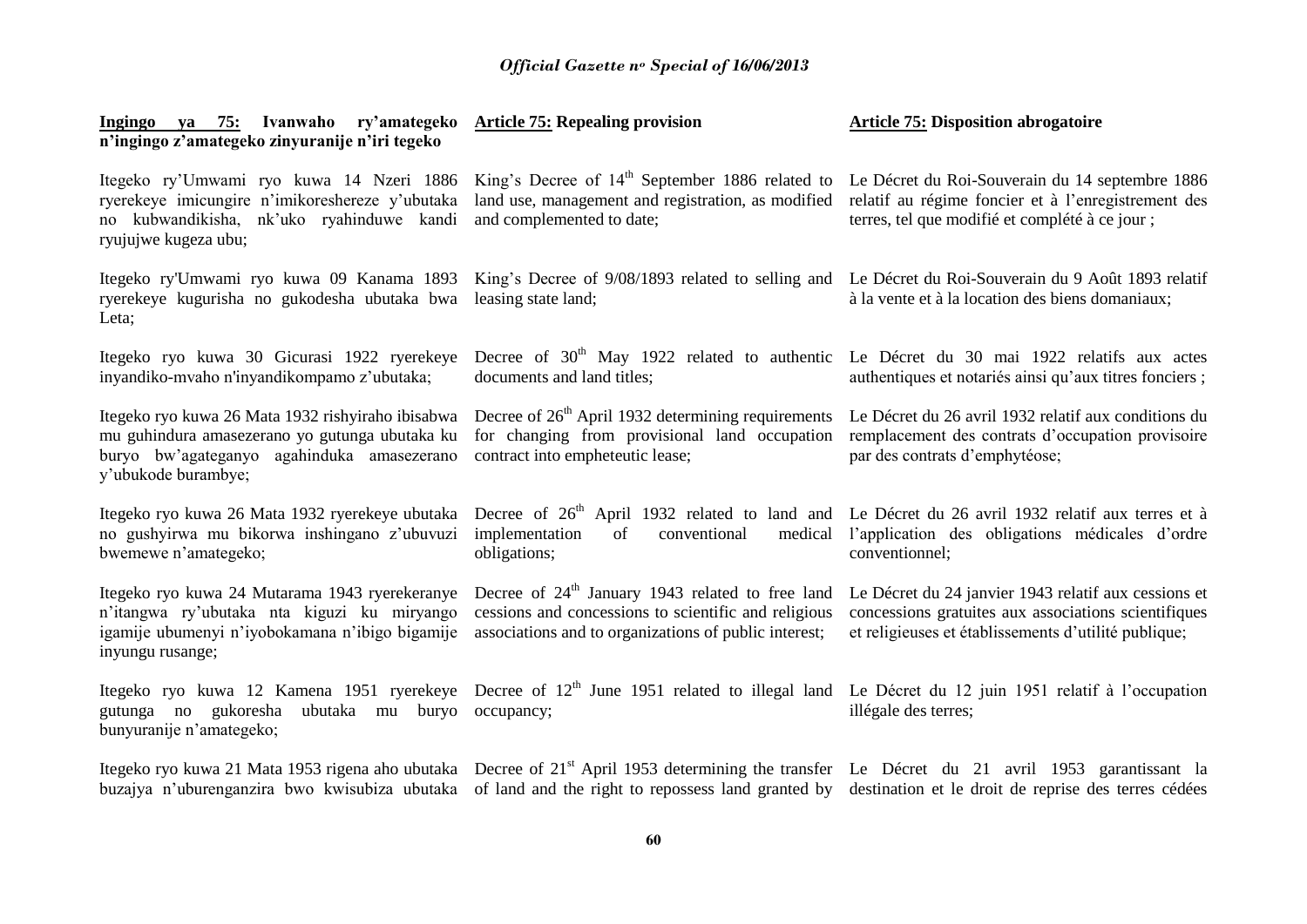| Kigali, kuwa 16/06/2013                                                                                             | Kigali, on 16/06/2013                                                                                                                                                                        | Kigali, le 16/06/2013                                                                                                                             |
|---------------------------------------------------------------------------------------------------------------------|----------------------------------------------------------------------------------------------------------------------------------------------------------------------------------------------|---------------------------------------------------------------------------------------------------------------------------------------------------|
| Iri tegeko ritangira gukurikizwa ku munsi<br>ritangarijweho mu Igazeti ya Leta ya Repubulika y<br>'u Rwanda.        | This Law shall come into force on the day of its<br>publication in the Official Gazette of the Republic<br>of Rwanda.                                                                        | La présente loi entre en vigueur le jour de sa<br>publication au Journal Officiel de la République du<br>Rwanda.                                  |
| Ingingo ya 76: Igihe iri tegeko ritangira Article 76: Commencement<br>gukurikizwa                                   |                                                                                                                                                                                              | Article 76: Entrée en vigueur                                                                                                                     |
| zinyuranije naryo, bivanyweho.                                                                                      | n'ingingo zose z'amategeko abanziriza iri kandi and all prior legal provisions contrary to this Law,<br>are hereby repealed.                                                                 | ainsi que toutes les dispositions légales antérieures<br>contraires à la présente loi, sont abrogés.                                              |
| ryerekeye igura n'igurisha ry'amasambu n'ubutaka<br>bigengwa n'umuco cyangwa ubundi butaka<br>bukorerwaho ibikorwa; | Itegeko-teka nº 09/76 ryo kuwa 04 Werurwe 1976 Decree-Law Nº 09/76 of 4 <sup>th</sup> March 1976 relating to<br>purchasing and selling of customary rights and<br>occupation rights on land; | Le Décret-loi n°09/76 du 4 mars 1976 portant sur<br>l'achat et la vente de droits coutumiers sur les terres<br>ou des droits d'occupation du sol; |
| Iteka N° 530/1 ryo kuwa 26 Mayi 1961 ryerekeye<br>ubukonde muri Teritwari za Kisenyi na Ruhengeri;                  | Decree $N^{\circ}$ 530/1 of 26 <sup>th</sup> May 1961 related to<br>"ubukonde" in Kisenyi and Ruhengeri Territories;                                                                         | L'Edit nº 530/1 du 26 mai 1961 relatif au régime<br>foncier de l'ubukonde dans les territoires de Kisenyi<br>et Ruhengeri;                        |
| Itegeko ryo kuwa 11 Nyakanga 1960 ryerekeye<br>imikoreshereze n'imicungire y'ubutaka;                               | Decree of 11 <sup>th</sup> July 1960 related to land use and Le Décret du 11 juillet 1960 relatif au régime<br>management;                                                                   | foncier;                                                                                                                                          |
| Itegeko ryo kuwa 14 Gashyantare 1956 rigena<br>amafaranga yo kwandikisha ubutaka;                                   | Decree of 14 <sup>th</sup> February 1956 determining fees for Le Décret du 14 février 1956 relatif aux droits<br>land registration;                                                          | d'enregistrement en matière foncière;                                                                                                             |
| bwatanzwe n'inzego z'ubuyobozi bwa Rwanda <sup>[-</sup> Rwanda [- Urundi] authorities;<br>Urundi];                  |                                                                                                                                                                                              | par les autorités du Rwanda [-Urundi];                                                                                                            |